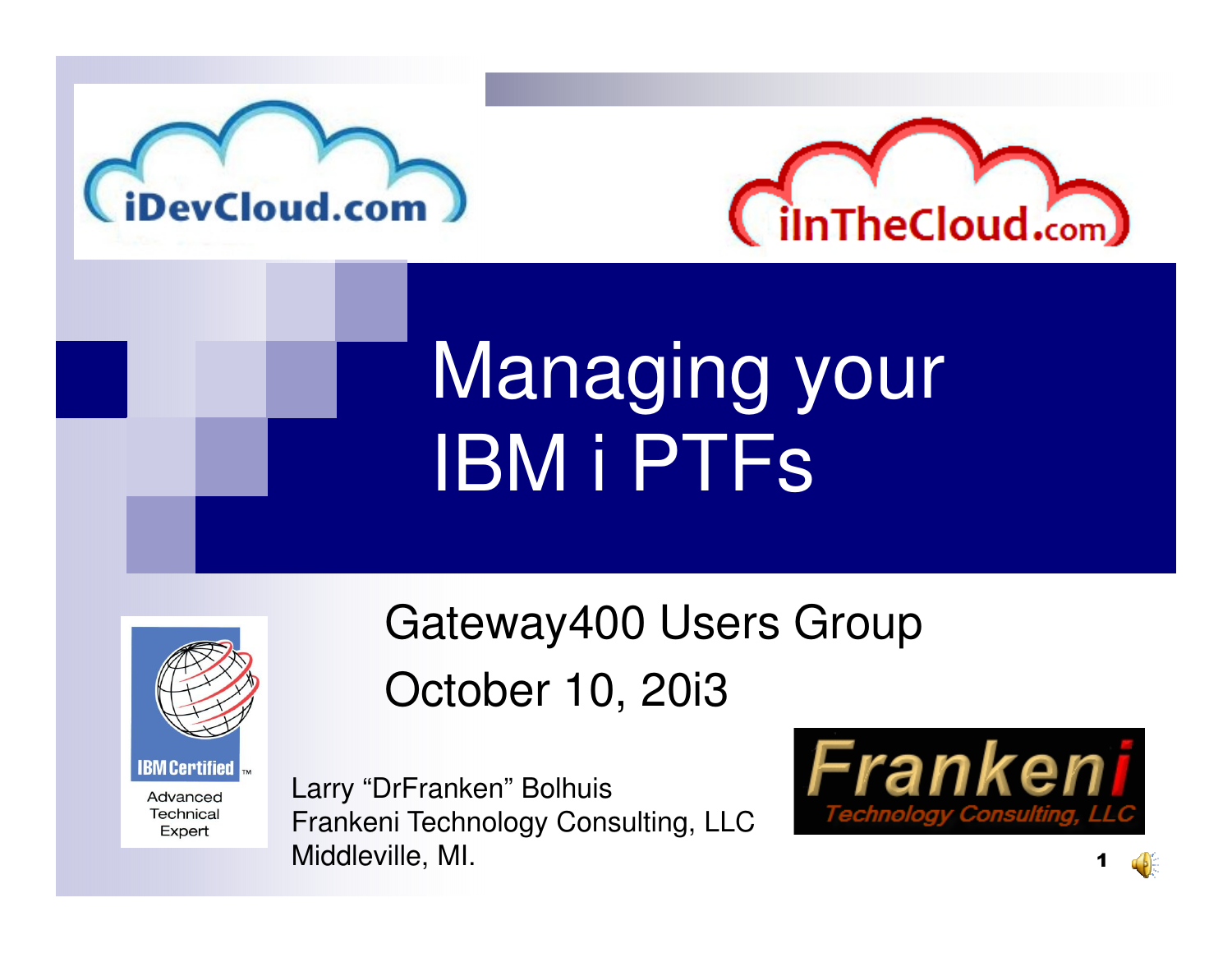### Agenda

■ What is a PTF?



- What to PTF
- PTF Stati and Life Cycle
- PTF Groups
- To PTF or not to PTF
- Fix Central
- Load and Apply
- Customize Defaults and using Virtual Media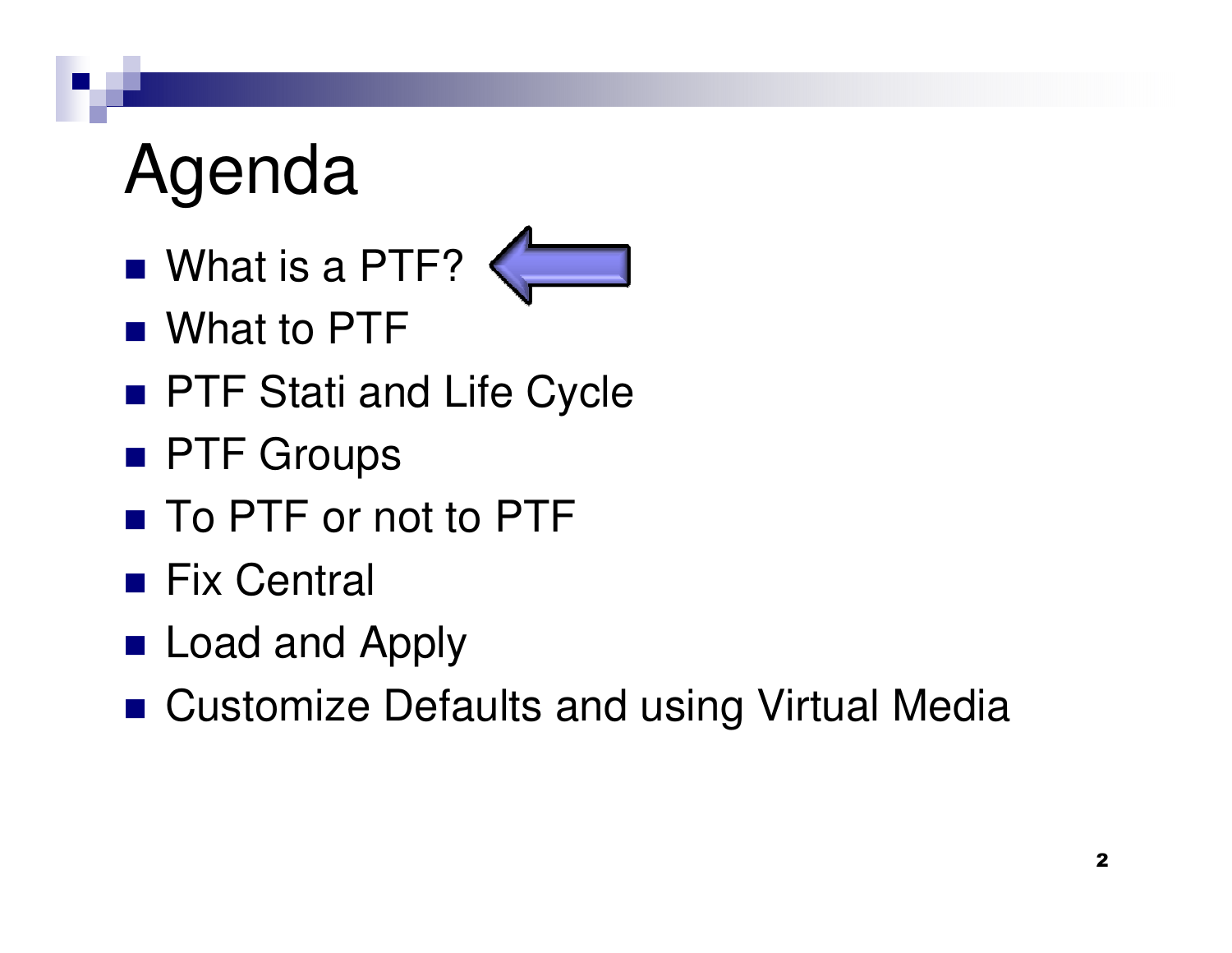### PTFs: a Quick Review

- **PTF or 'Program Temporary Fixes' are updates provided** by IBM to correct problems or add new function.
	- $\Box$  New function may be software capabilities or support for new hardware
- **PTFs are specific to a given release** 
	- $\Box$  They may be created for multiple release
		- The PTF for each release will have a different number.
- F. They can be handled one at a time or in groups.
- Getting PTFs requires either IBM Hardware maintenance or a current software maintenance contract.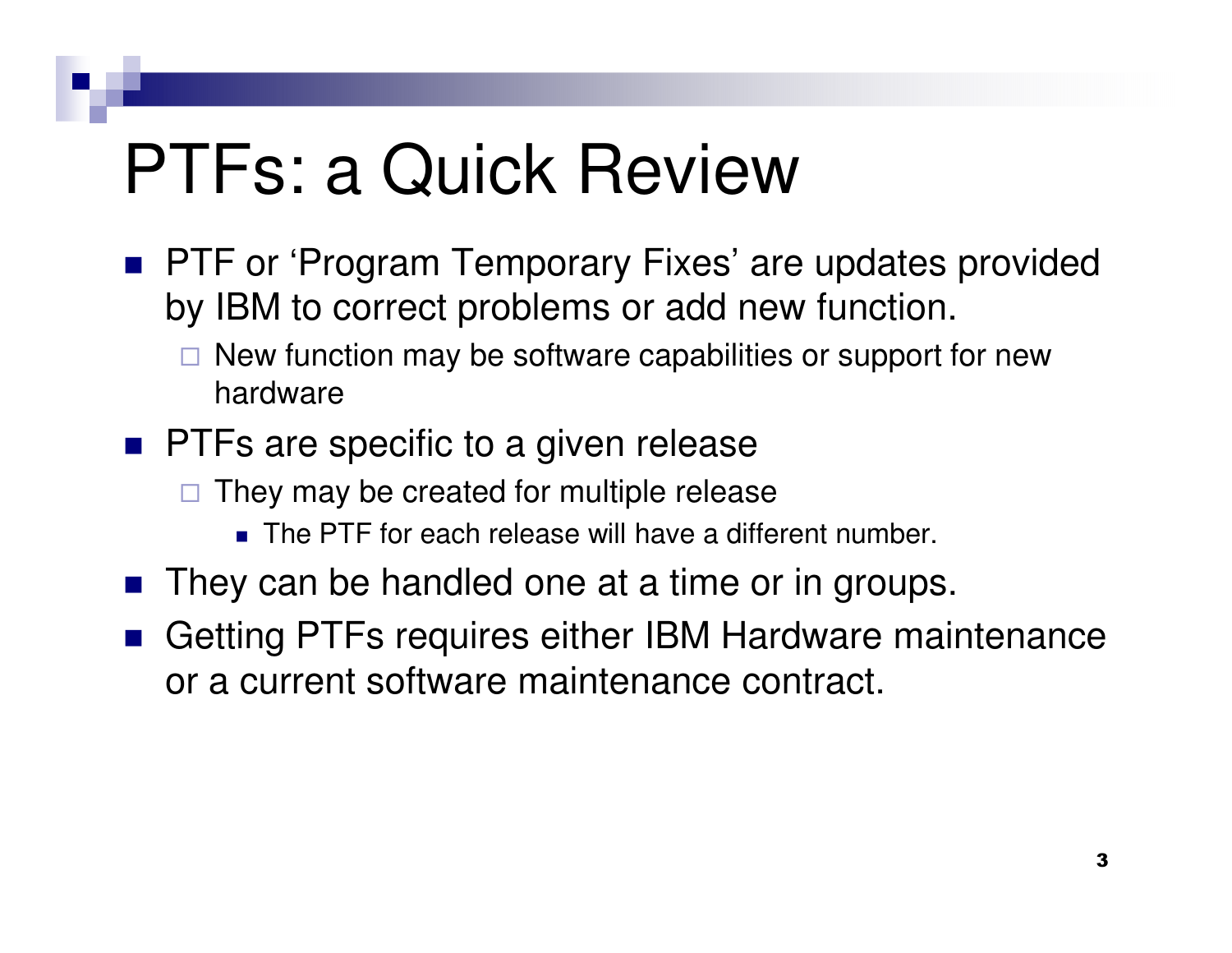## PTF Packaging

- An individual PTF can contain more than one object.
	- □ Application of the PTF may replace multiple objects
	- □ It may add objects to the system
	- □ It may remediate a problem by running a program
- The package also contains a cover letter. Once loaded PTF Cover letters live in the QAPZCOVER file in the QGPL library.
	- $\Box$  Each cover letter is it's own member with the same name as the PTFs number but preceded with the letter 'Q'.
	- $\Box$  If new function is provided the cover letter will describe how to enable this function.
- If loaded separately the package is a save file in library  $\bigcap_{n=0}^{\infty}$ QGPL.

 $\Box$  The name is the same as the Cover letter.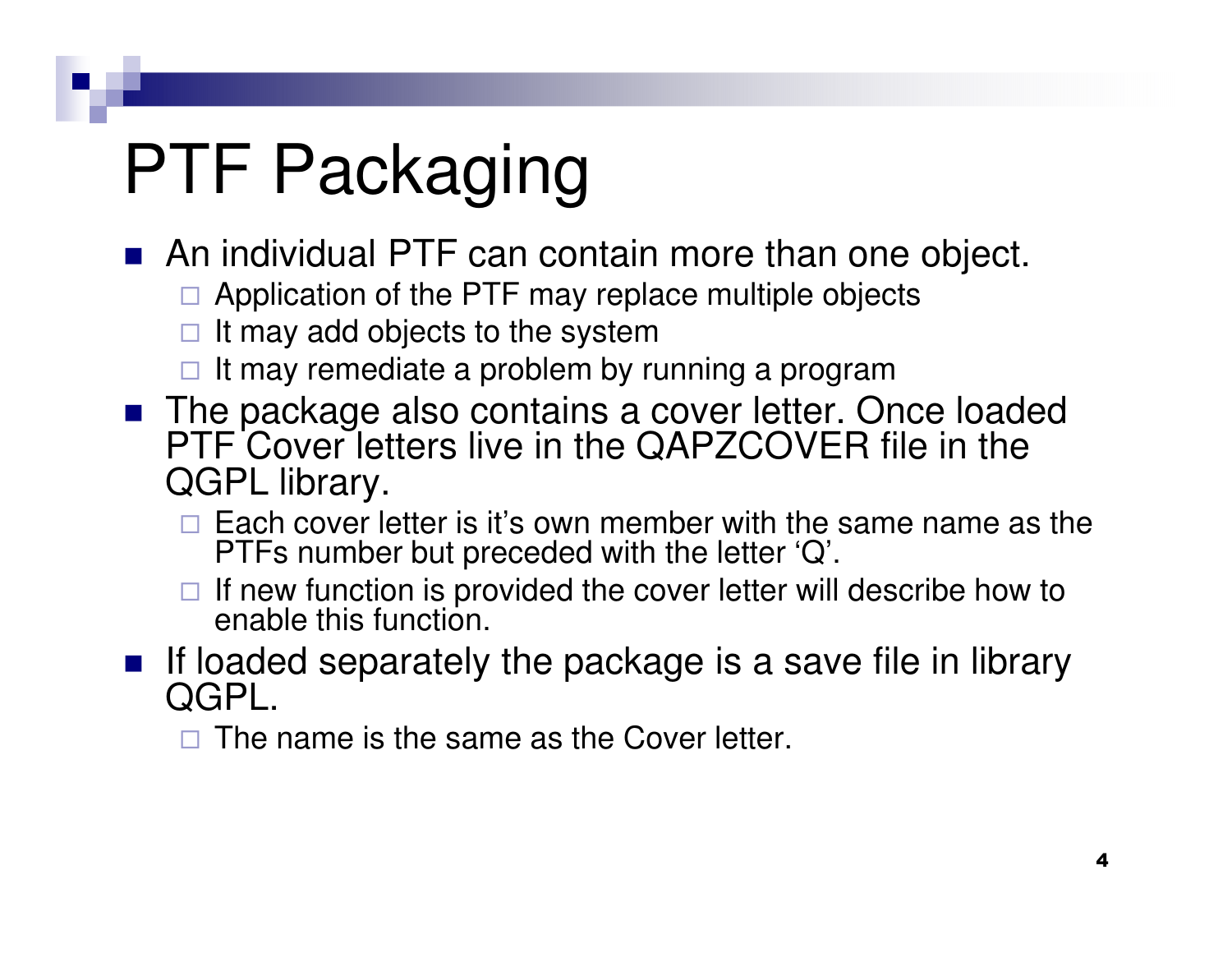### Temporary and Permanent

- The seemingly obvious distinction between Temp and Perm is that a temporarily applied PTF can be removed, or 'UnApplied'.
- **A PTF that is permanently applied may be removed in** only two ways.
	- □ Restore the system to a point prior to the PTFs application.
	- $\Box$  Get a new PTF from IBM that 'undoes' the PTf that needs to be uninstalled
		- This only occurs with defective PTFs
- **Prerequisite and co requisite PTFs** 
	- □ These are VERY often found when applying PTFs.
	- □ Note that if a PTF is being permanently applied the Pre-req<br>PTFs also must be permanently applied PTFs also must be permanently applied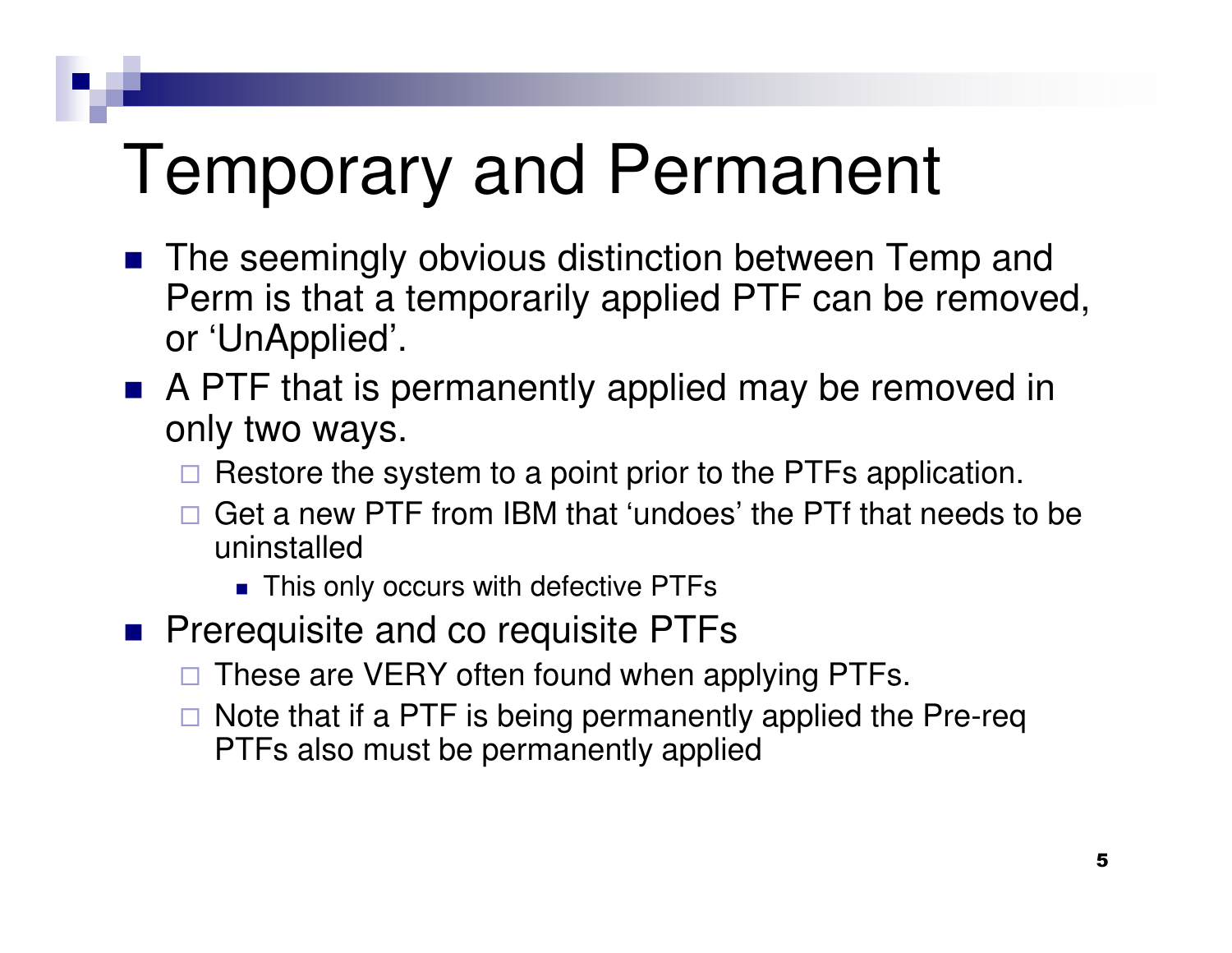### Agenda

- What is a PTF?
- What to PTF
- PTF Stati and Life Cycle
- PTF Groups
- To PTF or not to PTF
- Fix Central
- Load and Apply
- Customize Defaults and using Virtual Media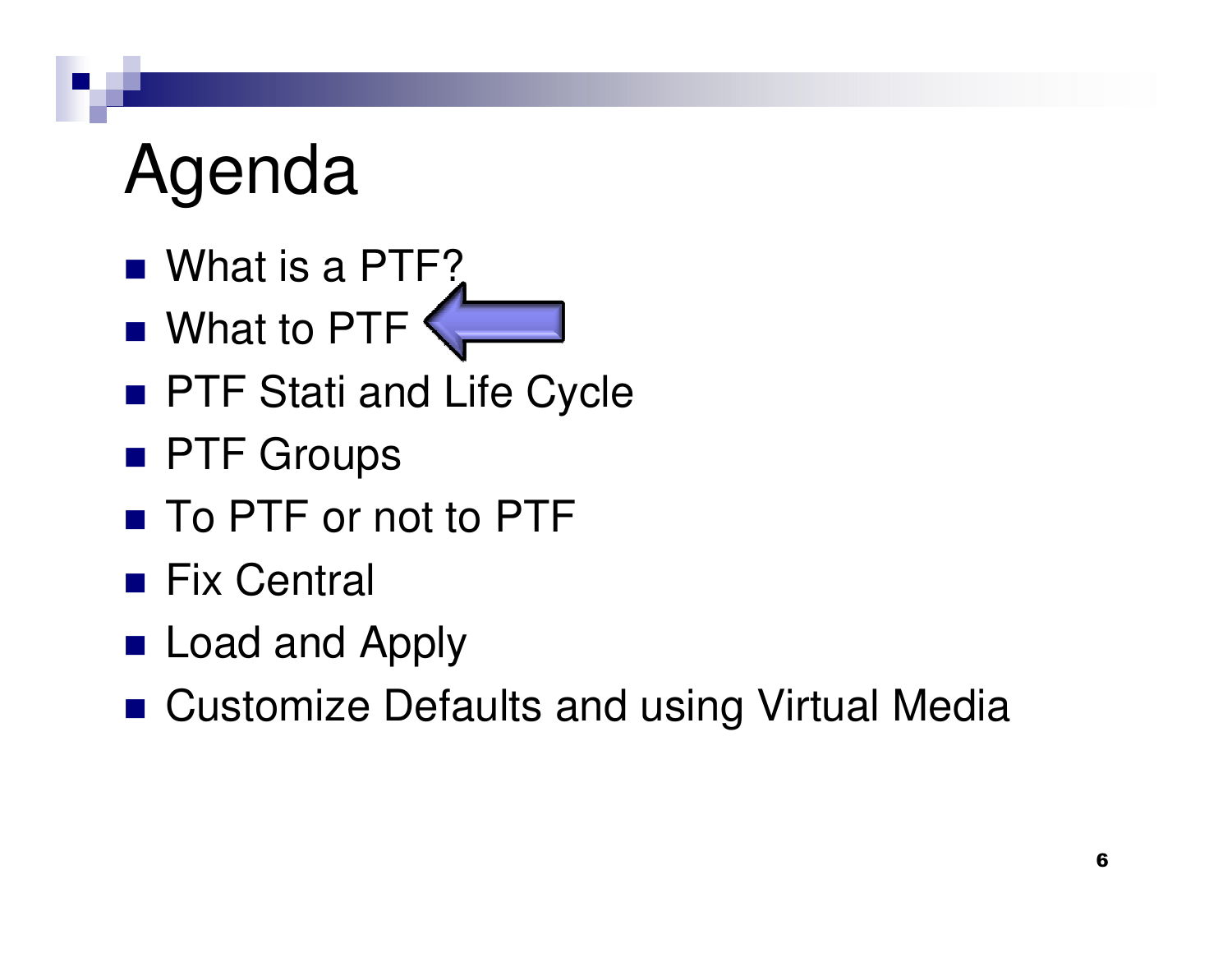### Code Bases

- In order to understand PTF application we must understand the three code bases of the system.
- From the top down:
	- □ IBM i and the Licensed Program Products (LPPs).
	- □ Licensed Internal
	- Code (LIC)
	- □ System firmware in the FSP

| <b>Applications</b>                                                                                              |  | <b>Applications</b> |                                            | <b>Applications</b> |                                            |
|------------------------------------------------------------------------------------------------------------------|--|---------------------|--------------------------------------------|---------------------|--------------------------------------------|
| LPPs                                                                                                             |  | <b>LPPs</b>         |                                            | <b>LPPs</b>         |                                            |
| <b>IBM i 6.1</b>                                                                                                 |  | <b>IBM i 6.1</b>    |                                            | <b>IBM i 7.1</b>    |                                            |
| $\begin{array}{ c c c c }\n\hline\n\text{LIC A}_\text{-dr} & \text{LIC B} \\ \hline\n6.1.1 & 6.1.1\n\end{array}$ |  |                     | LIC A <sub>-dr-</sub> LIC B<br>6.1.0 6.1.0 |                     | LIC A <sub>-qr-</sub> LIC B<br>7.1.0 7.1.0 |
| <b>FSPT</b><br>$-dr-$                                                                                            |  |                     |                                            | <b>FSP P</b>        |                                            |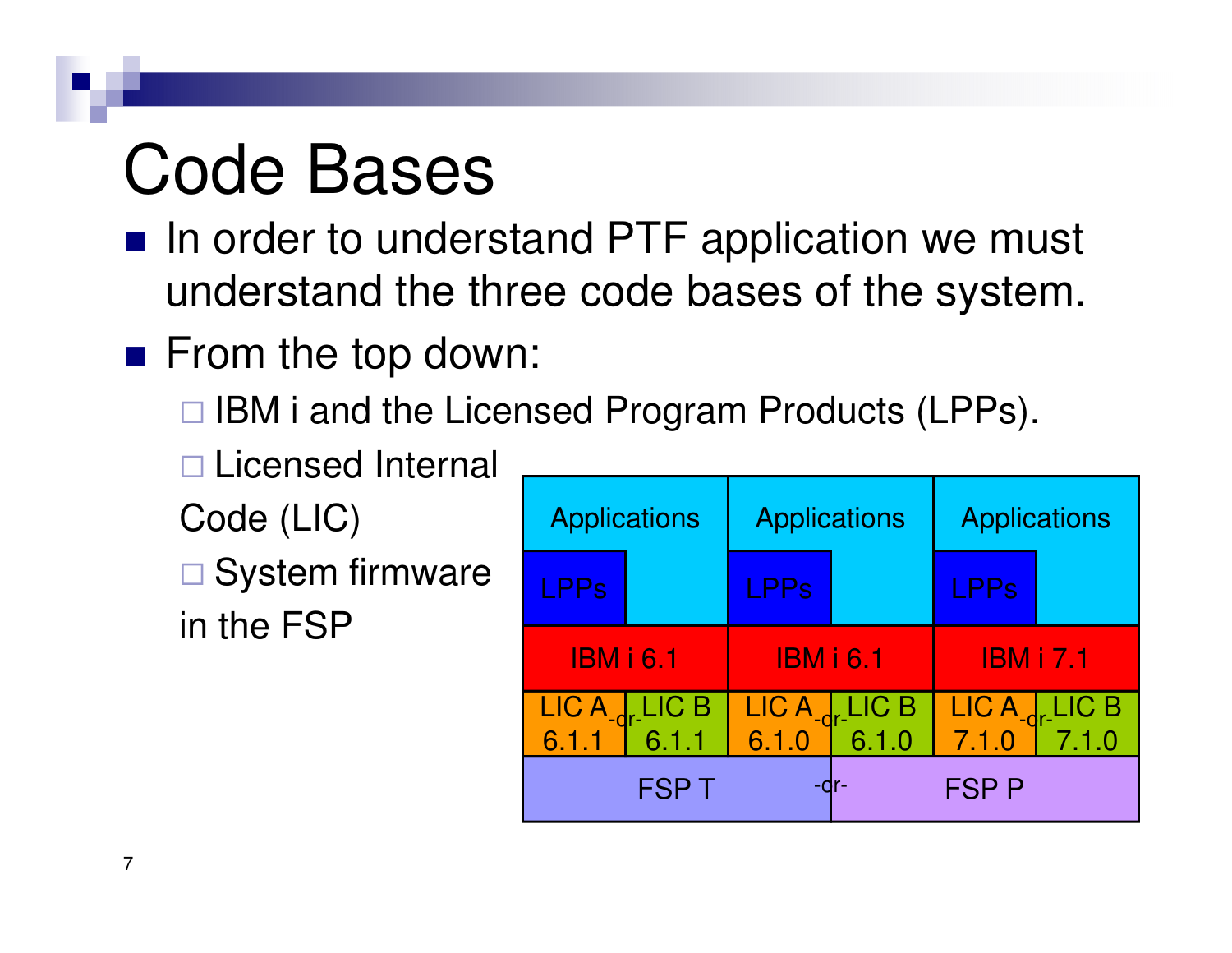### IBM i and LPPs

- **Nhen a PTF is temporarily applied the objects being** updated are first copied to a holding space and then the new pieces are put in their place.
- Removing a temporarily applied PTF reverses this process by putting the saved objects back in place.
- **Permanently applying a PTF deletes all the saved** objects and frees up the disk space consumed by those saved objects.
- When IBM i IPLs any PTF applied perm or temp in this space *will* be active.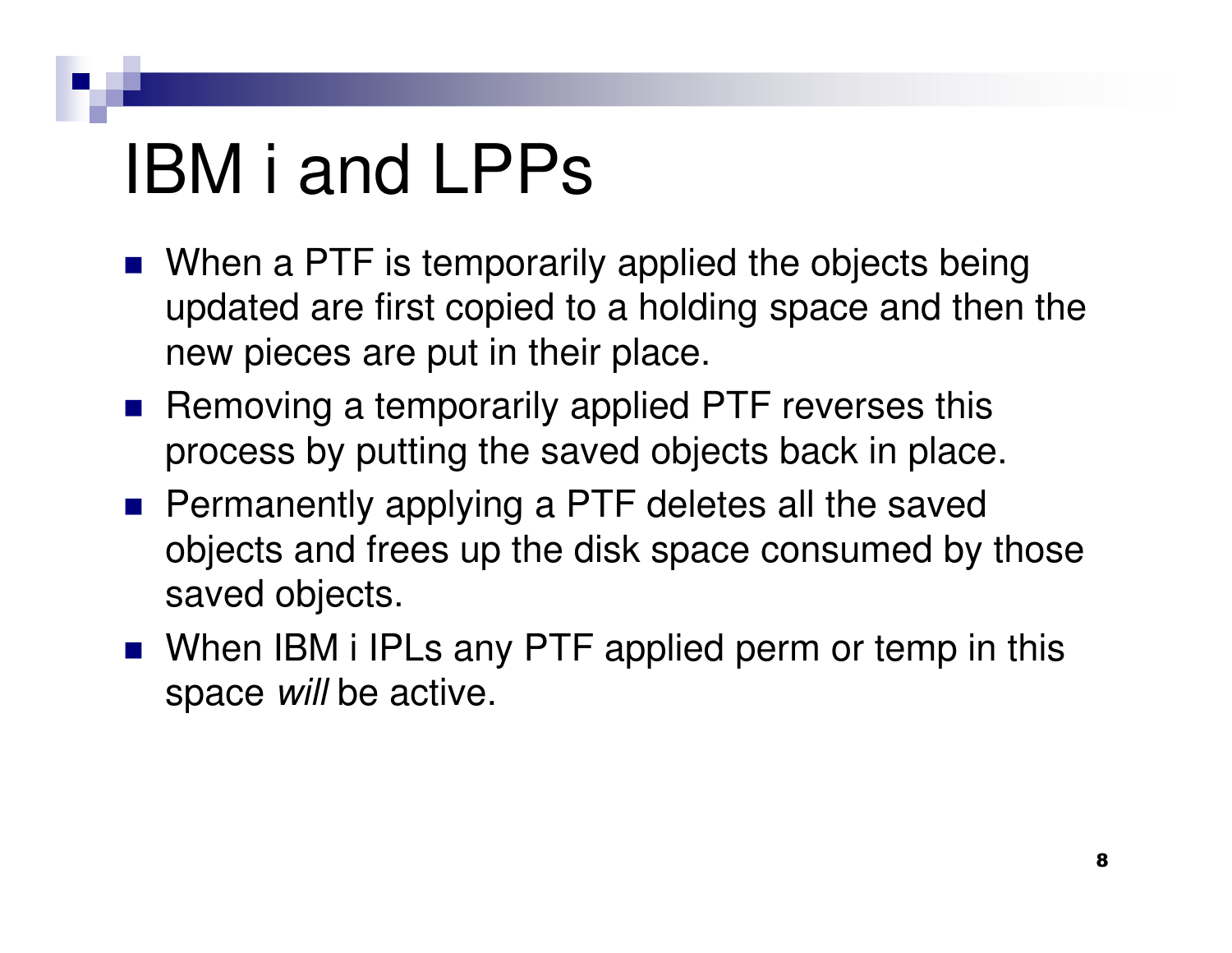### Licensed Internal Code (LIC)

- There are two copies of the LIC on every system "A" and "B"
	- $\Box$ The "A side" has only Permanently applied PTFs
	- $\Box$ The "B side" has both Permanently and Temporarily applied PTFs
- When a LIC PTF is temporarily applied it is applied to the "B" side only.
- Removing a temporarily applied PTF removes it from the "B" side.
- F. Permanently applying a PTF copies the PTF to the "A" side.
- $\mathcal{L}_{\rm{max}}$  Any partition can be restarted from either "A" or "B" sides.
	- $\Box$  If a temp applied LIC PTF causes trouble the system can be restarted from the "A" side
	- □ Once on the "A" side temporarily applied LIC PTFs can then be removed removed.
- If all LIC PTFs are applied Permanent then "A" and "B" are the same and the system will IPL normally IPL from the "A" side.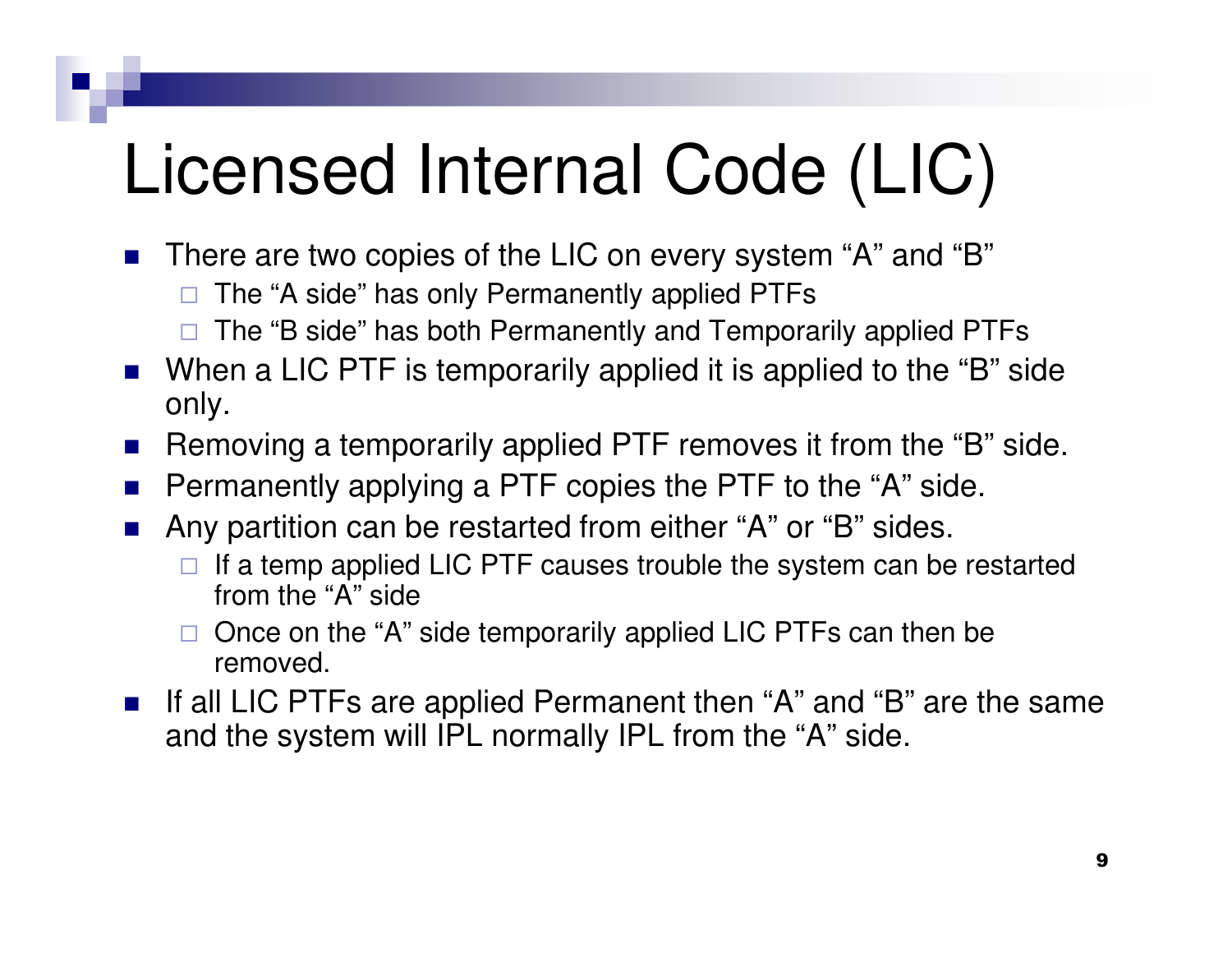### System Firmware

- There are two copies of the FSP code on every  $15$ <br>existent  $T_{\text{S}}$  conserves  $(T_{\text{S}}^{m})$  and Bermanant  $(T_{\text{S}}^{m})$ system, Temporary ("T") and Permanent ("P")
	- □ The "P" side contains the 'Accepted' code level.
	- $\Box$ The "T" side contains the 'Activated' code level.
	- □ It's also possible to have an 'Installed' level that will become the lativated level at the next deen IPI Activated level at the next deep IPL.
		- Deep IPL is when the FSP IPLs.
		- This requires ALL partitions to be shut down.
- Similar to applying LIC PTFs Permanently the 'Accept' function copies the Activated level to the "P" side
- Also similar to permanently applied PTFs the Accepted code level cannot be removed.
- Note that for systems without an HMC the "T" and "P" sides are always kept in sync.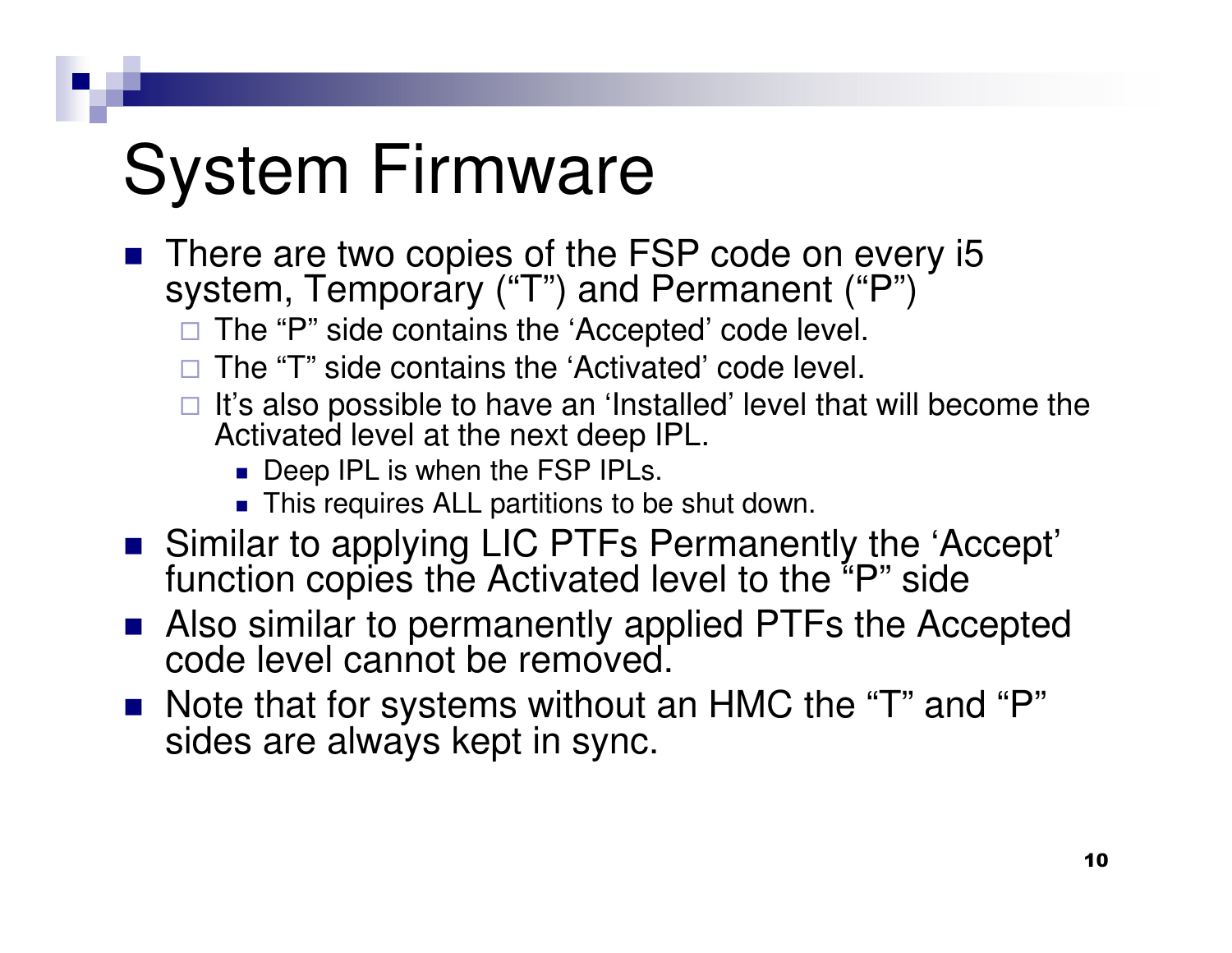## PTF Numbering

PTFs are identified with seven character identifiers formatted as "XXnnnnn"

- XX is one of the following letter pairs:
	- $\Box$  SF
		- $\blacksquare$ In releases prior to V5 all OS/400 and LPP PTFs began with the letters SF.
		- Now SF PTFs are only used for group PTFs.

 $\Box$  SI

- All IBM i and LPP PTFs now begin with SI
- $\Box$  MF
	- All LIC PTFs begin with letters MF
- $\Box$  MH
	- П These PTFs are FSP code.
	- These exists even on non i5 systems.
	- These are applied only from a Service Partition.
- $\Box$  RE
	- These indicated the various REsave levels present.
	- $\blacksquare$  IBM periodically creates new LIC media and each gets an RE
	- www-947.ibm.com/systems/support/i/planning/resave/index.html
- $\Box$  TL (999) and TC/TA (SS1)
	- **These are markers for the CUMEs present.**
	- The TC PTF carries the cover letter for the CUME package.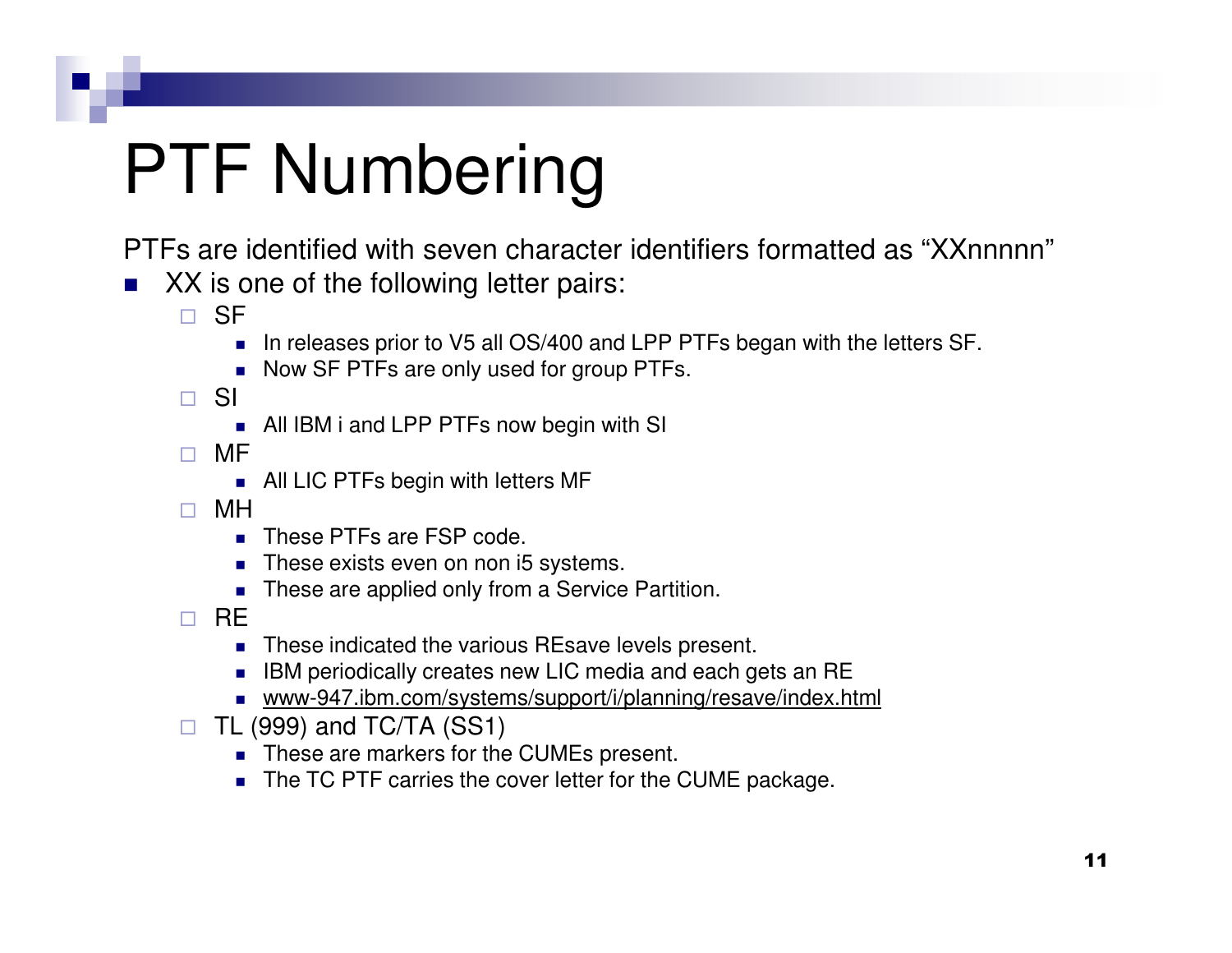### Meaningful PTF Numbers

- У. Most PTF numbers don't mean anything.
- $\mathcal{L}_{\mathcal{A}}$  Numbers for MF and SI PTFs are given out in order as needed so other than 'relative' age they mean nothing.
- $\mathcal{L}_{\mathcal{A}}$  Due to multiple releases being supported concurrently the numbers for multiple releases interleave.
- $\mathcal{L}_{\mathcal{A}}$ The SF numbers designating group PTFs are static as well
- $\mathcal{L}_{\mathcal{A}}$  The TL/TC/TA marker PTFs indicate the dates of cumulative PTF packages installed. These are formatted TLYYJJJ.
	- $\Box$  YY is the last two digits of the year
	- $\Box$ JJJ is the Julian date
- RE markers use the same YYJJJ format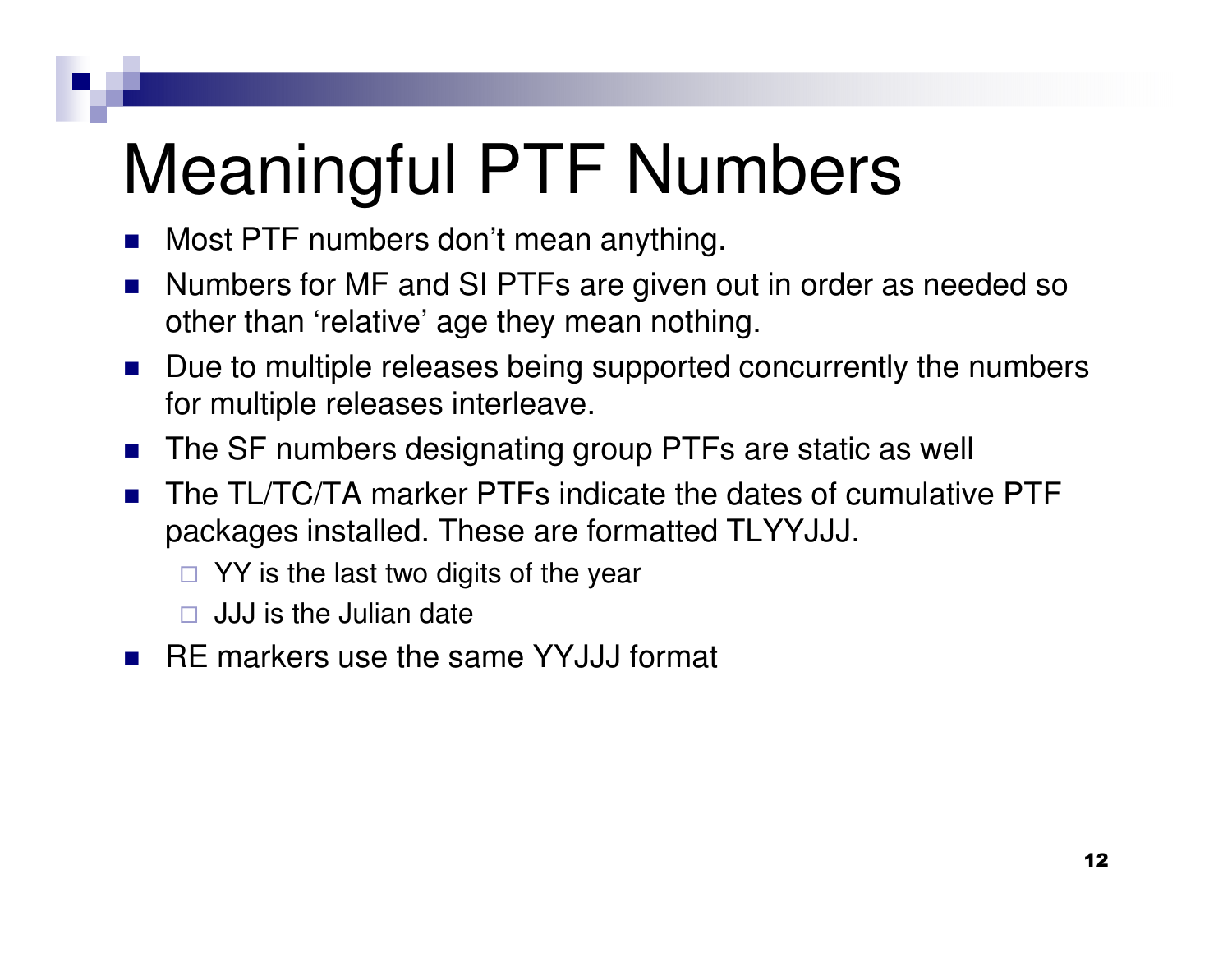# DSPPTF

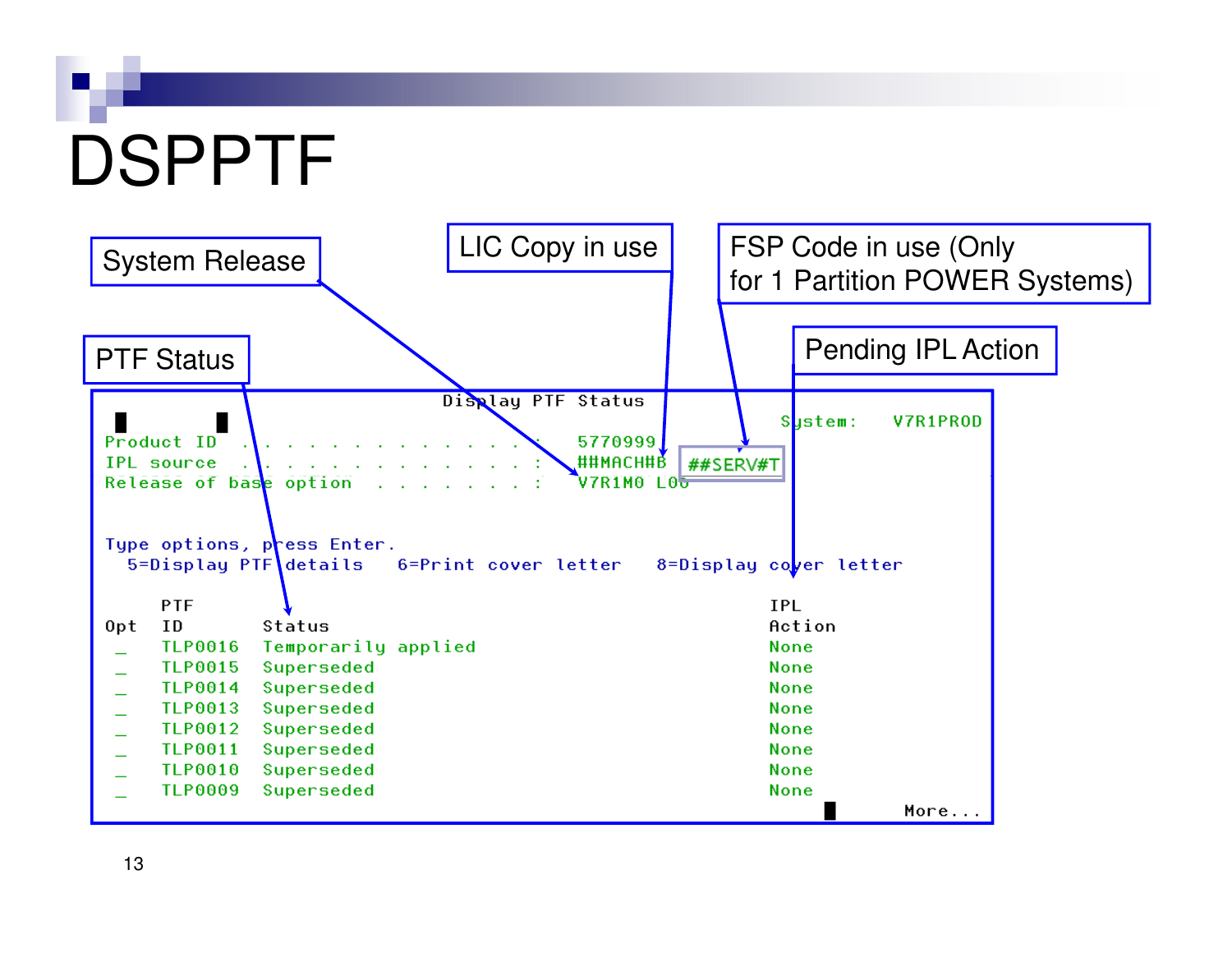### Cover Letters

- **PTFs each have cover letters** 
	- □ Individual cover letters can be displayed in 2 ways
		- DSPPTF LICPGM(5770SS1) SELECT(TC11116) COVERONLY(\*YES)
		- DSPPTFCVR LICPGM(5770SS1) SELECT(TC11116)
	- □ View all cover letters with special instructions
		- DSPPTFCVR LICPGM(5770SS1) SELECT(\*ALL) CVRATR(\*SPCINST)
	- □ View all unapplied cover letters with special instructions
		- DSPPTFCVR LICPGM(5770SS1) SELECT(\*NOTAPY) CVRATR(\*SPCINST)
	- □ CVRATR has five options:
		- \*SPCINST, \*PREIMM, \*PREDLY, \*PREOPR, \*POSTOPR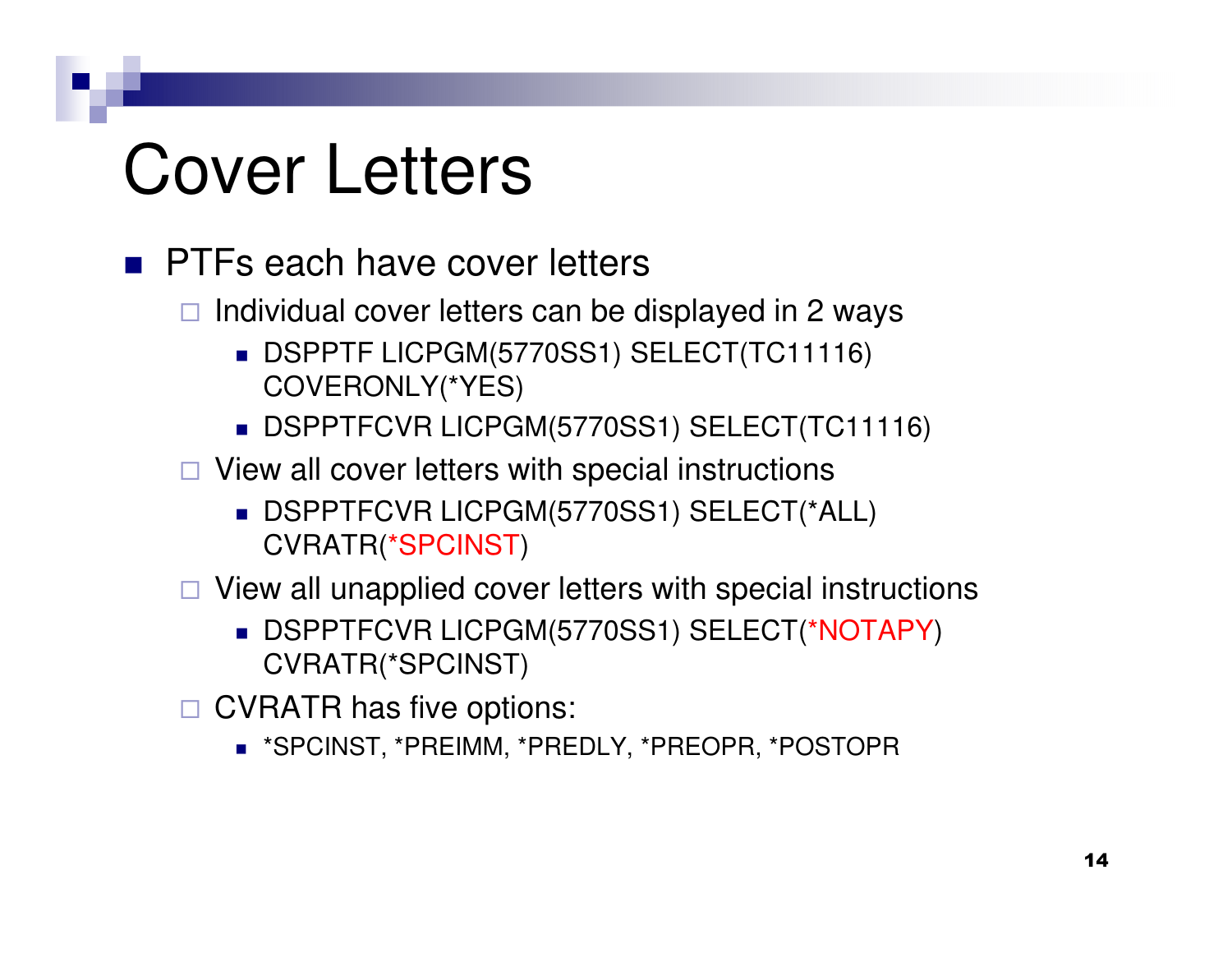### Agenda

- What is a PTF?
- What to PTF
- PTF Stati and Life Cycle
- PTF Groups
- To PTF or not to PTF
- Fix Central
- Load and Apply
- Customize Defaults and using Virtual Media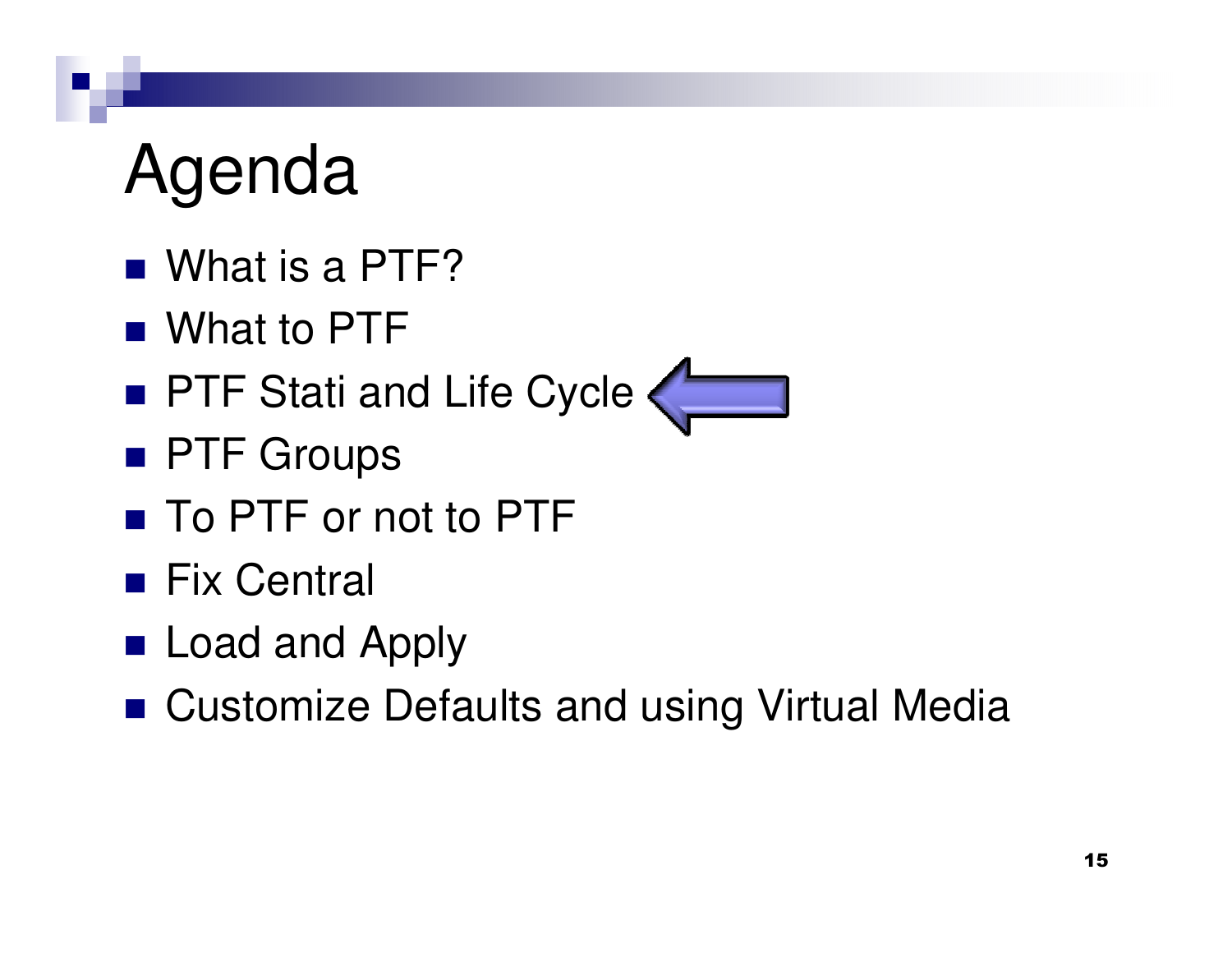### The 21 stat*i* of PTFs

- **On order.** The PTF is ordered from IBM, but not yet on the system. n.
- **College Not applied.** The PTF has been loaded on the system, but is not applied and is not in use. A PTF in this state may also have been temporarily applied and then temporarily removed.
- **Save file only.** The PTF exists on the system in a save file, but has not n. been loaded or applied yet.
- $\mathcal{L}^{\mathcal{L}}$  **Not applied-IPL.** The PTF is loaded, but will not be applied until the next IPL.
- $\mathcal{L}^{\text{max}}_{\text{max}}$  **Temporarily applied.** The PTF is temporarily applied and is active. It can be temporarily removed or permanently applied from this state.
- $\mathcal{O}^{\mathcal{O}}_{\mathcal{O}}$  **Permanently applied.** The PTF is a permanent part of the system and cannot be removed.
- **College Temporarily removed.** The PTF has been temporarily removed from the system.
- **Superseded.** The PTF is no longer on the system because it has been **Contract** replaced by at least one subsequent PTF.
- $\mathcal{L}^{\text{max}}_{\text{max}}$  **Damaged.** The PTF is damaged and must be loaded again in order to correct the damaged condition.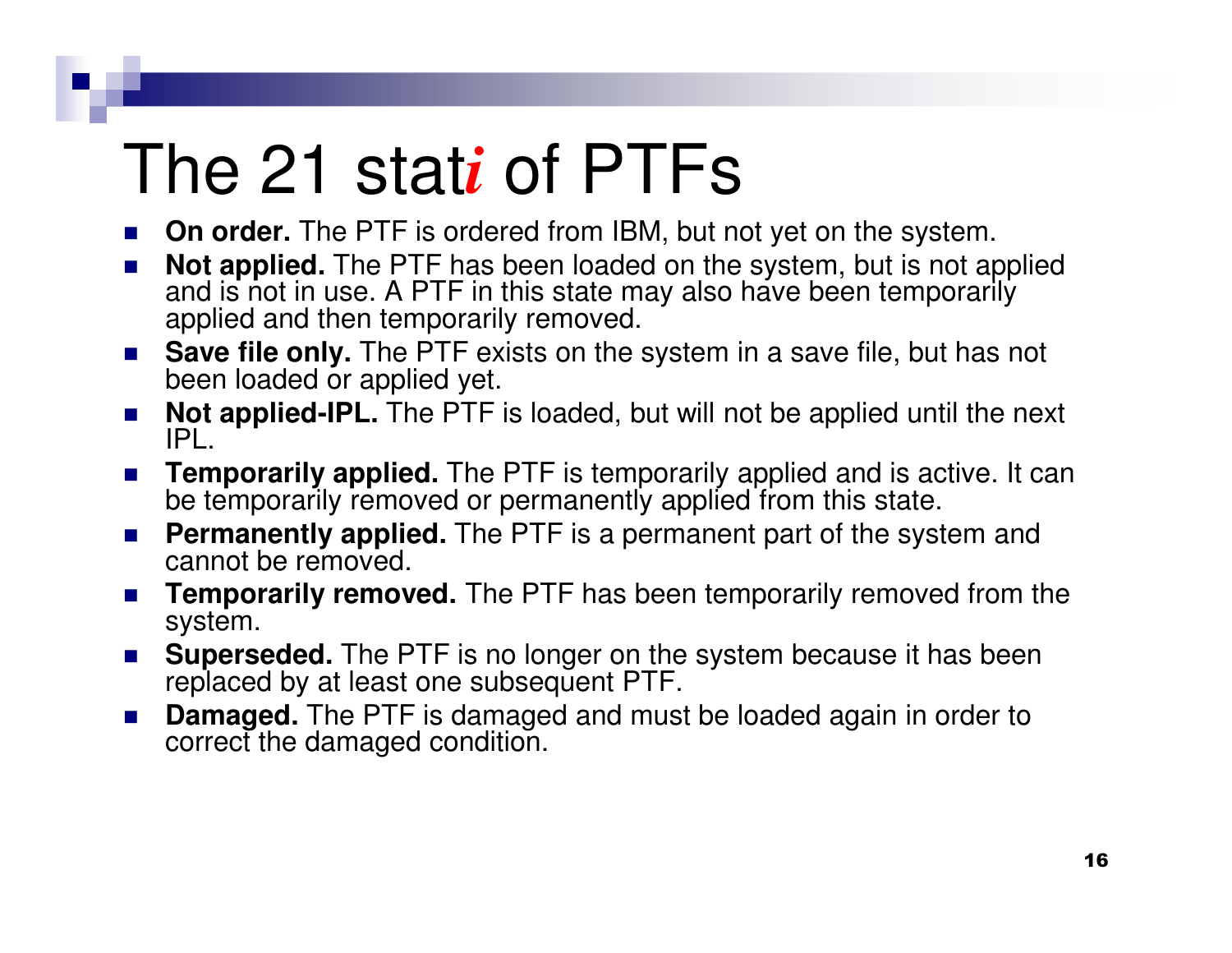### PTF stati continued

- OK that wasn't all of them but the rest are quite rare indeed.
- There is no status of permanently removed because in that case the PTF is completely gone.
- Note that PTFs with these modifiers that have *almost* reached their new stati:
	- $\Box$  **IPL.** An IPL is required to complete the action.
	- □ **PND (pending).** Some action is required (see the PTF's cover<br>Letter for the specific action to take). The action is undated whe letter for the specific action to take). The action is updated when the PTF's status is displayed.
	- □ **ACN (action).** Some action is required (see the PTF's cover letter for the specific action to take). This modifier can be removed from the PTF if the action is taken, or the modifier will be cleared at the next IPL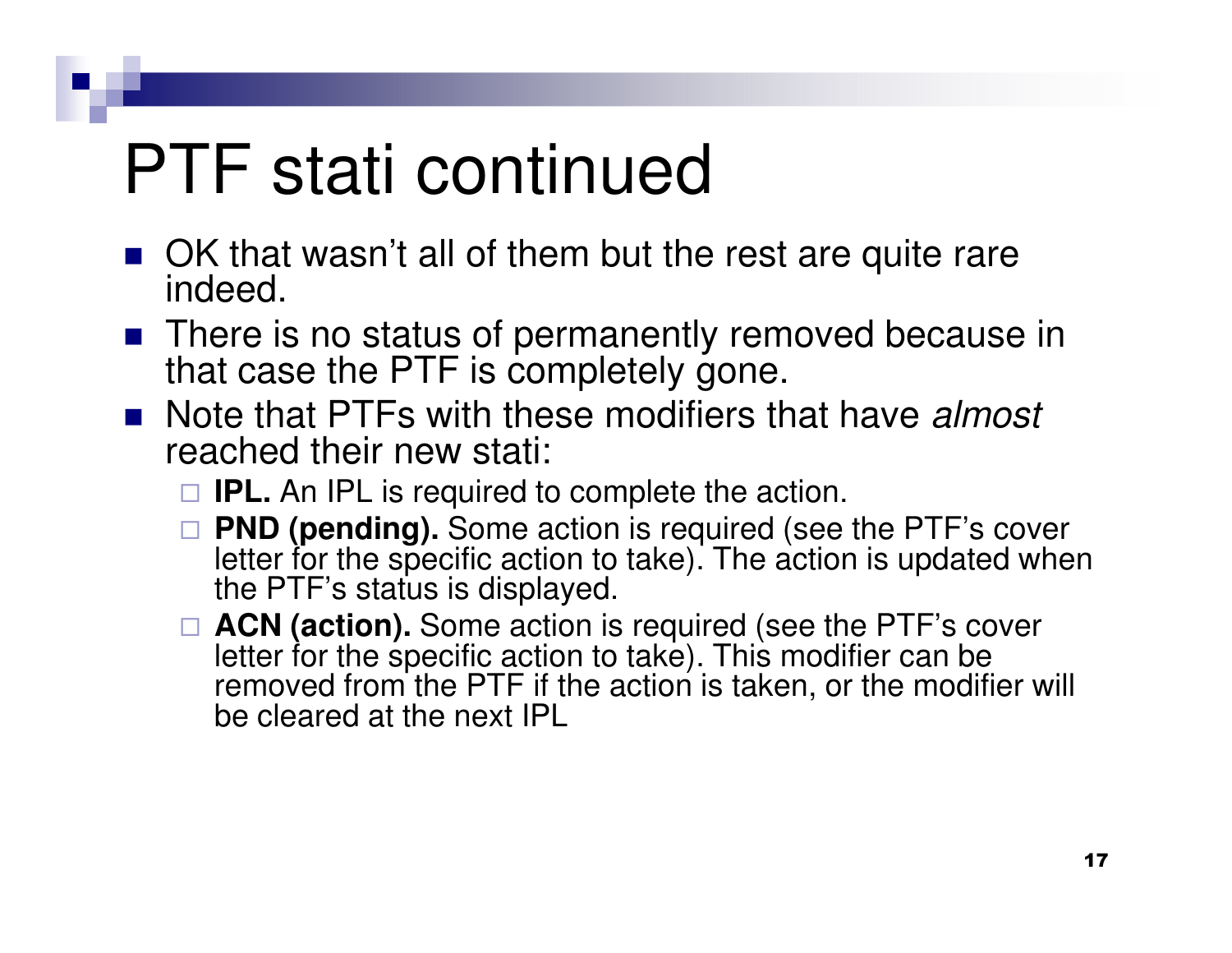## PTF Life Cycle

- $\mathcal{L}_{\mathcal{A}}$ **On Order** until it is exists on the system.
- $\sim$  **Save file only** if it was ordered via Electronic Customer Support (ECS). (Often PTFs will never show a Save file only status.)
- **Not applied** state when it is loaded, but not yet applied. n.
- $\mathcal{L}_{\mathcal{A}}$ **Not applied-IPL** state when it is loaded and set to apply at IPL  $\Box$ Many PTFs will never show this status because they are applied immediately.
- $\mathcal{L}(\mathcal{A})$ ■ Most remain **Temporarily applied** for a long time, however, some PTFs go<br>directly to **Permanently applied** (many of these are LIC PTEs) directly to **Permanently applied** (many of these are LIC PTFs).
- $\mathcal{L}^{\text{max}}$ **PTFs that have been <b>Temporarily applied** for some time (usually long<br>applied for some that they aren't defective) are usually Permanently enough to prove that they aren't defective) are usually P**ermanently Applied** to save disk space.
- PTFs are eventually **Superseded** by another PTF with newer code. Once the newer PTF is applied, the older PTF is flagged as **Superseded**.
	- - The reason the PTF identifier remains on the system is because there is code that will check for a particular PTF (as a prerequisite or co-requisite for another PTF), and that code must find the prerequisite PTF it requires before it will load another on the system.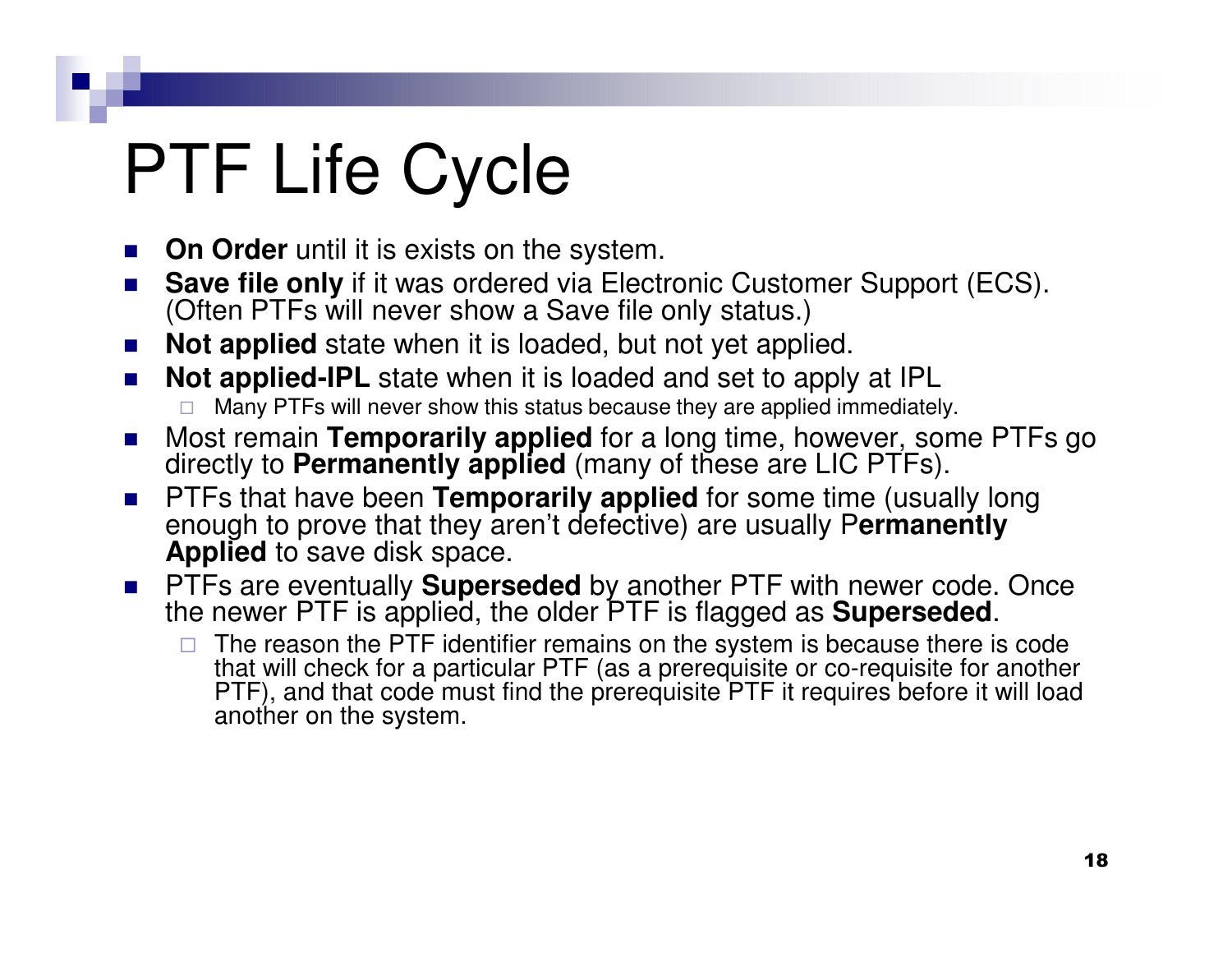### Agenda

- What is a PTF?
- What to PTF
- **PTF Stati and Life Cycle**
- PTF Groups
- To PTF or not to PTF
- Fix Central
- Load and Apply
- Customize Defaults and using Virtual Media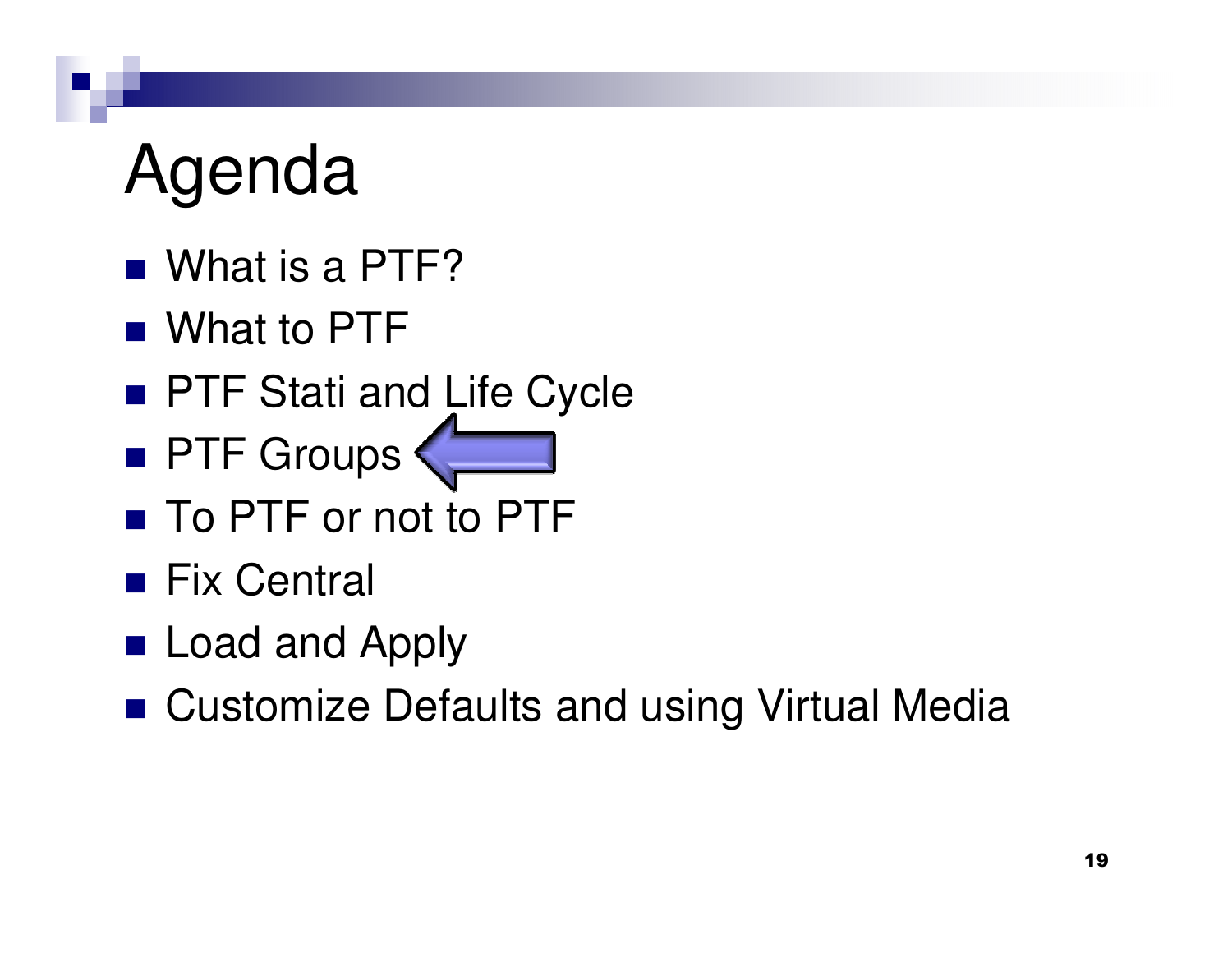#### n. **Single PTF**s.

- □ A single PTF may be ordered to correct a specific problem, or to add a new<br>function that didn't exist when the release first became available. Any numbe function that didn't exist when the release first became available. Any number of single PTFs can be ordered at one time
- **Service packs** are single PTFs that are installed on IBM i, but update the BC sade residing in the IFS  $\mathcal{L}_{\mathcal{A}}$ PC code residing in the IFS.
	- - Currently service packs target IBM i Access and Windows Server Integration code

#### **Cumulative PTF Packages** or CUMes  $\mathcal{L}(\mathcal{A})$  .

- □ CUMes contain fixes for all parts of IBM i.
- - These accumulate from the time the latest version of the operating system is released.
- □ Once a PTF has been placed on a CUMe, it will be on every further CUMe<br>unless it is superseded by another, or marked defective unless it is superseded by another, or marked defective.
- □ When you order a CUMe you also get the current Database and HIPER PTF arouns with your order groups with your order.
- □ Cumulative packages are heavily tested. That is, systems with these PTF levels<br>are run through multiple tests to assure that the PTFs all work together. A CUMe has the highest level of testing, and the lowest level of risk for your system.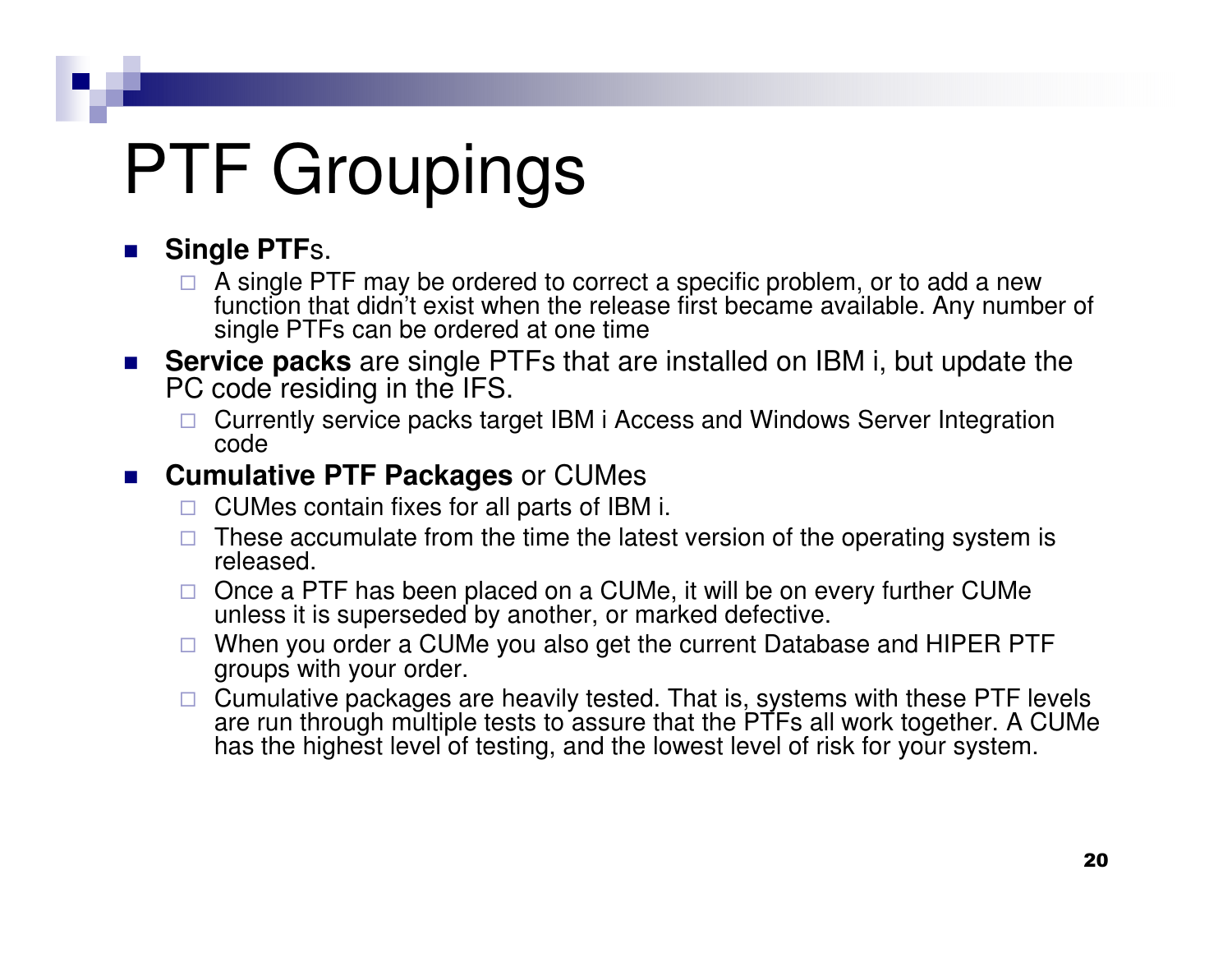### PTF Groups

- **HIPER group HI**gh-Impact **PER**vasive,
- **Security (Only Security PTFs from HIPER group)**
- m. **Database (DB)**
- F. **JAVA**
- **HTTP**F.
- **TCP/IP**
- **Backup and Recovery group.**
- **Performance Tools**
- **IBM i** integration with Blade and System **x**
- **Websphere (Several versions)**
- **Web Query (Several versions)**
- **Technology Refresh (New in 7.1)**
- Hardware (New in 2012)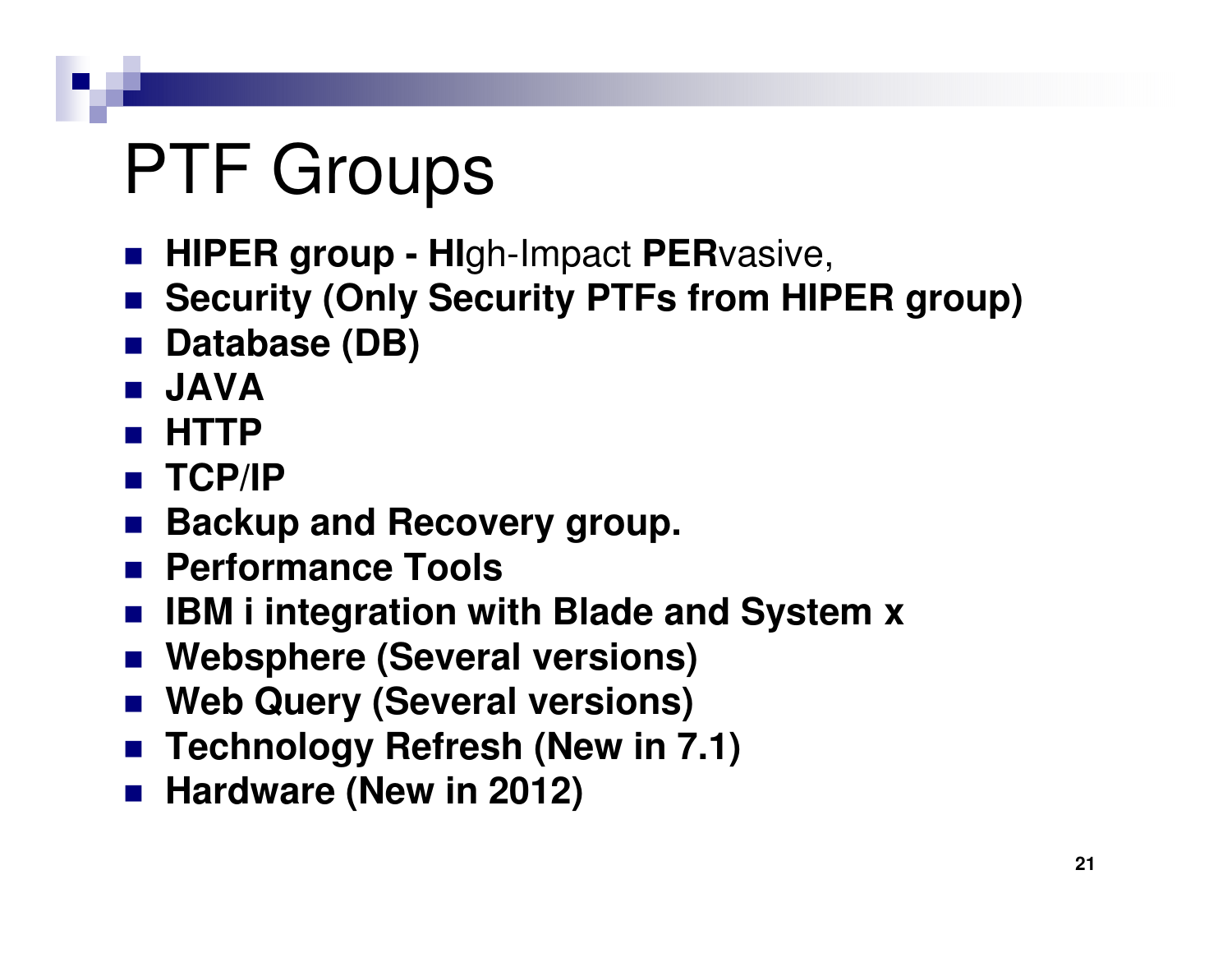#### $\mathcal{L}_{\mathcal{A}}$ **HIPER group - HI**gh-Impact **PER**vasive,

- $\Box$  There are two types of HIPERs.
	- High-impact resolves a potentially serious problem. They often contain phrases like "Requiring an IPL to recover" or "data loss may occur."
	- **Pervasive may not fix a large problem, but one that impacts most System** *i* users—so it's important to implement quickly.
- □ This group is generally collection HIPERs available from the date that <br>the release became generally available the release became generally available.
- $\Box$  At some points, however IBM decides that the HIPER group is no longer cumulative. The assumption is that you have applied a base CUMEs so there is no longer a need for the HIPER to be cumulative.
	- In practice, this isn't a problem, but could be an issue if you don't understand this process.
- □ HIPER groups are the most frequently updated group of PTFs in any<br>release release.
	- V5R3 reached HIPER level 169 and that's the end of the line.
	- V5R4 currently at HIPER level 169.
	- V6R1 currently at HIPER level 117.
	- V7R1 currently at HIPER level <mark>5</mark>7.
- $\Box$ The HIPER group is included in the CUME group.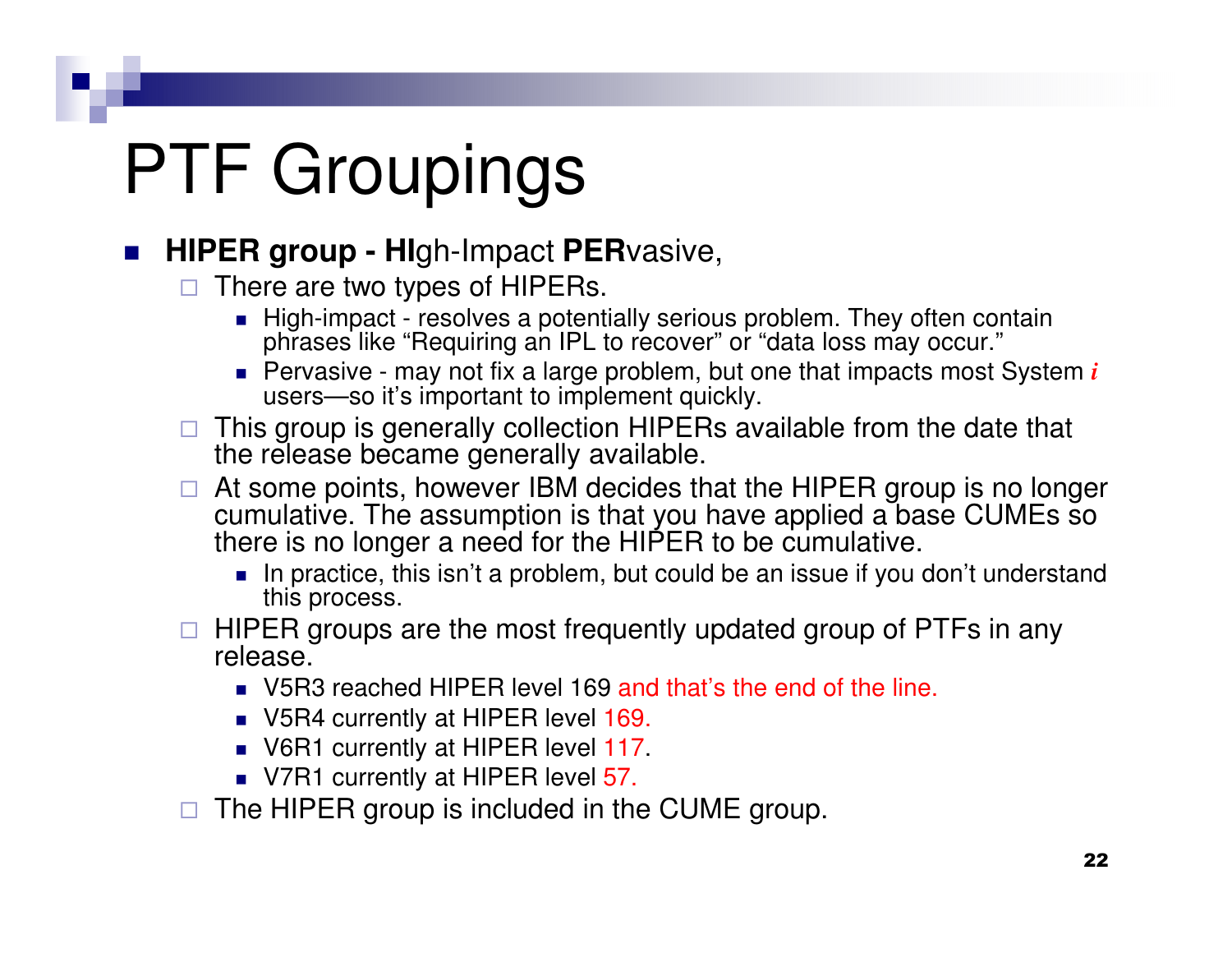#### F. **Database (DB) group.**

- $\Box$  Because the majority of IBM i systems do a significant amount of database work this is the second most popular group.
- $\Box$  As the name implies, the database group contains PTFs that effect the database functions of the system.
- $\Box$  It is updated periodically, though not as frequently as the HIPER aroun group.
- □ The DB Group is included in the CUMe group and the Mehsphere groups Websphere groups.
- V7R1 group 7, V6R1 group 19, V5R4 group 30, V5R3 group 24.

### **JAVA group.**

- $\Box$  This group is important because of the amount of Java running on the system.
- □ Applications like Websphere and System i Access Management<br>Central use JAVA extensively Central use JAVA extensively.
- $\Box$  This group is included in the Websphere group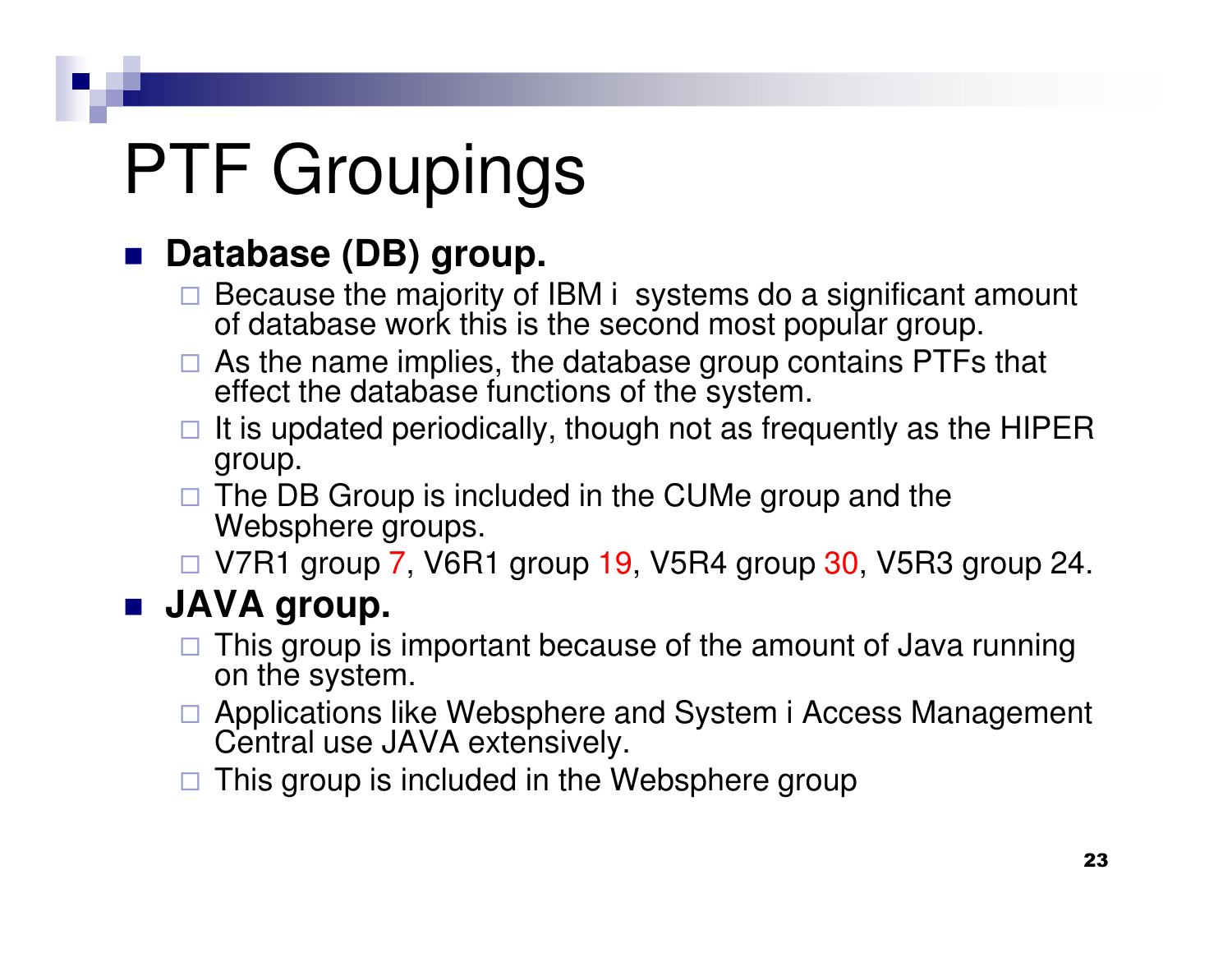### **HTTP group.**

- $\Box$  This group updates the HTTP server code, and is also updated nearly as often as the DB and JAVA groups.
- □ Since every IBM i system runs web servers these days this aroun should be an most peoples list group should be on most peoples list

### ■ TCP/IP group.

装置機<br>装置機<br>装置機

-

-

 $\Box$  This group updates TCP/IP communications code. Like the HTTP group every IBM i runs TCP/IP so this is important as well.

### **Service Agent group.**

- This group is updated more often than all but the HIPER group. This group updates the code that IBM uses to watch your system for inappropriate activities, problems, etc. If you want to keep your system running smoothly, then this is another group to **consider**
- □ Folded into the HIPER and other groups in 2009, no longer<br>available available.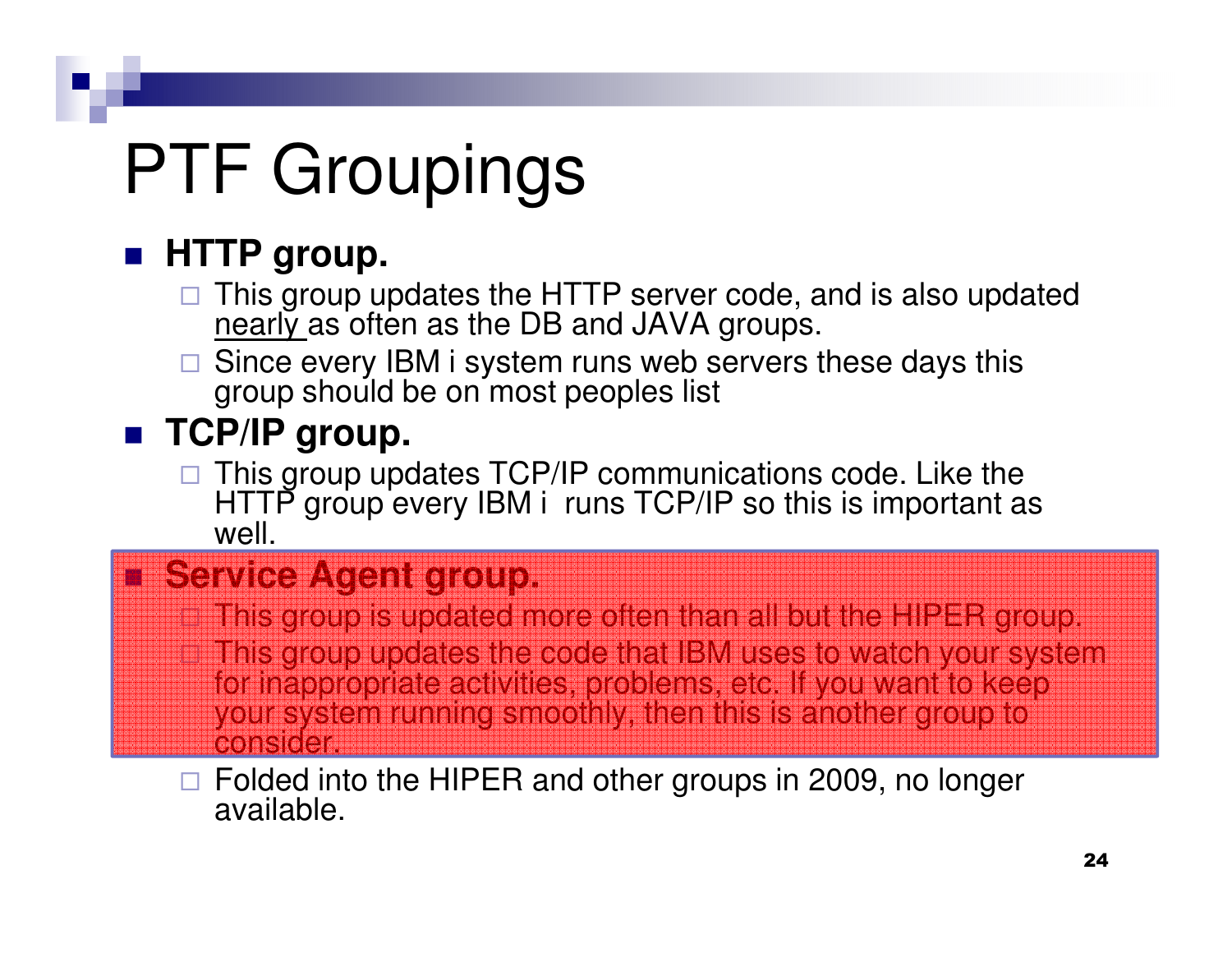### **Backup and Recovery group.**

- $\Box$  This group is largely targeted at Backup and Recovery Media Services (BRMS) users.
- □ On top of providing BRMS PTFs, it updates save and restore functions on the system.

### ■ Performance Tools group.

- $\Box$ This group disappeared after V5R3.
- $\Box$ And then…. Reappeared in 2010.
- □ Not a lot in there these days however.

#### $\mathbb{R}^2$ **IBM i integration with bladecenter**

- □ If you're using integrated X in any way, get this.
- $\Box$ This also includes the JAVA group.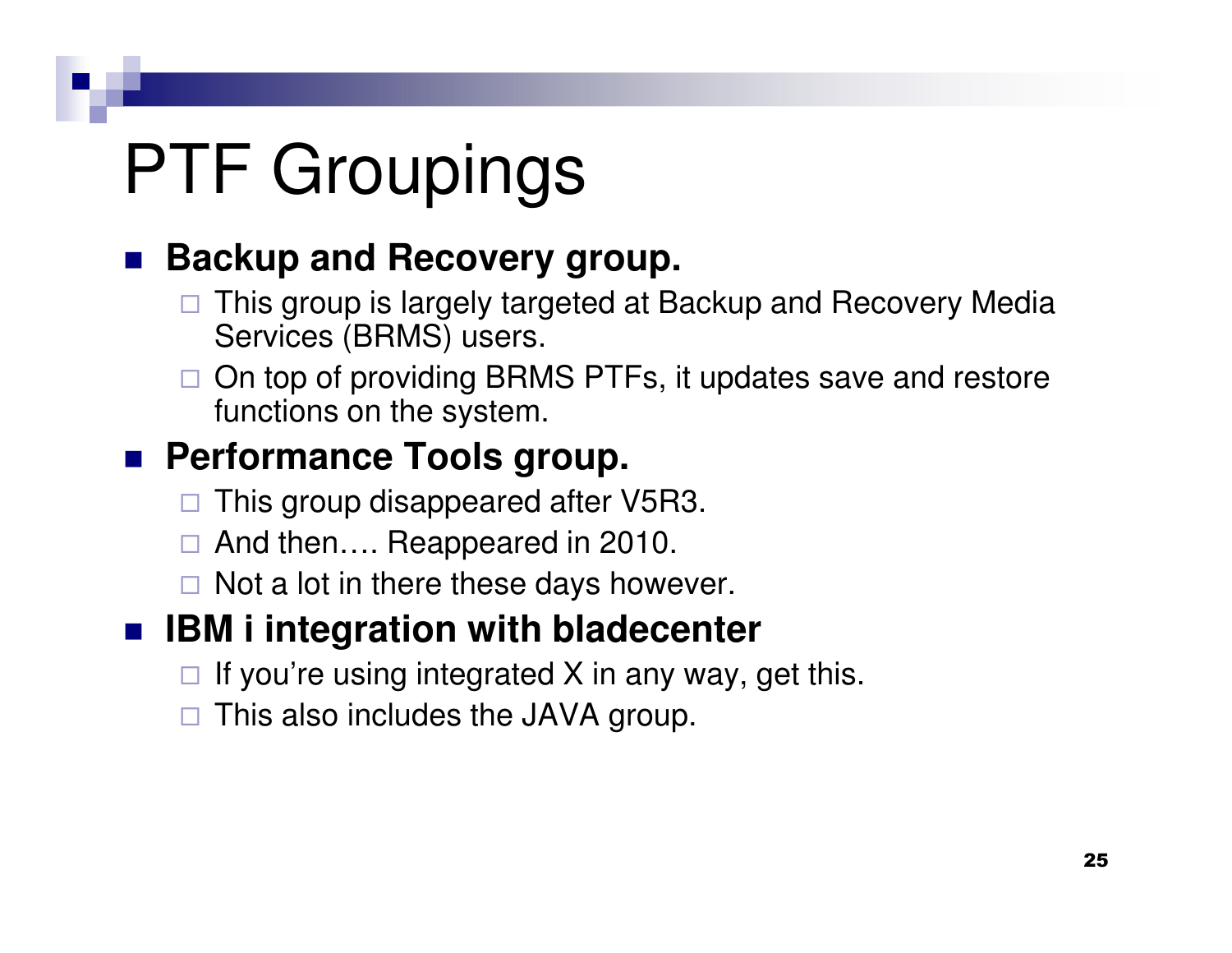### **Security Group.**

- □ This is a new group that appeared in 2008.
- □ It is available for V5R4, 6.1 and 7.1.
- □ This group is a subset of the HIPER group.
- □ It was created for shops who do not want to do entire HIPER groups but still need Security PTFs.
- □ This group is now released bi-weekly with Hipers unless no<br>HIPEP ptfs qualify as 'Sequrity' as it will not stay in avne HIPER ptfs qualify as 'Security' so it will not stay in-sync.

### **Websphere groups.**

- □ There are versions of this group for every supported Websphere on IBM i release—I'm not going to list them all. For example, in V5R3, there are currently 12 different Websphere groups available!
- □ The Websphere groups include the DB, HTTP and JAVA groups as well.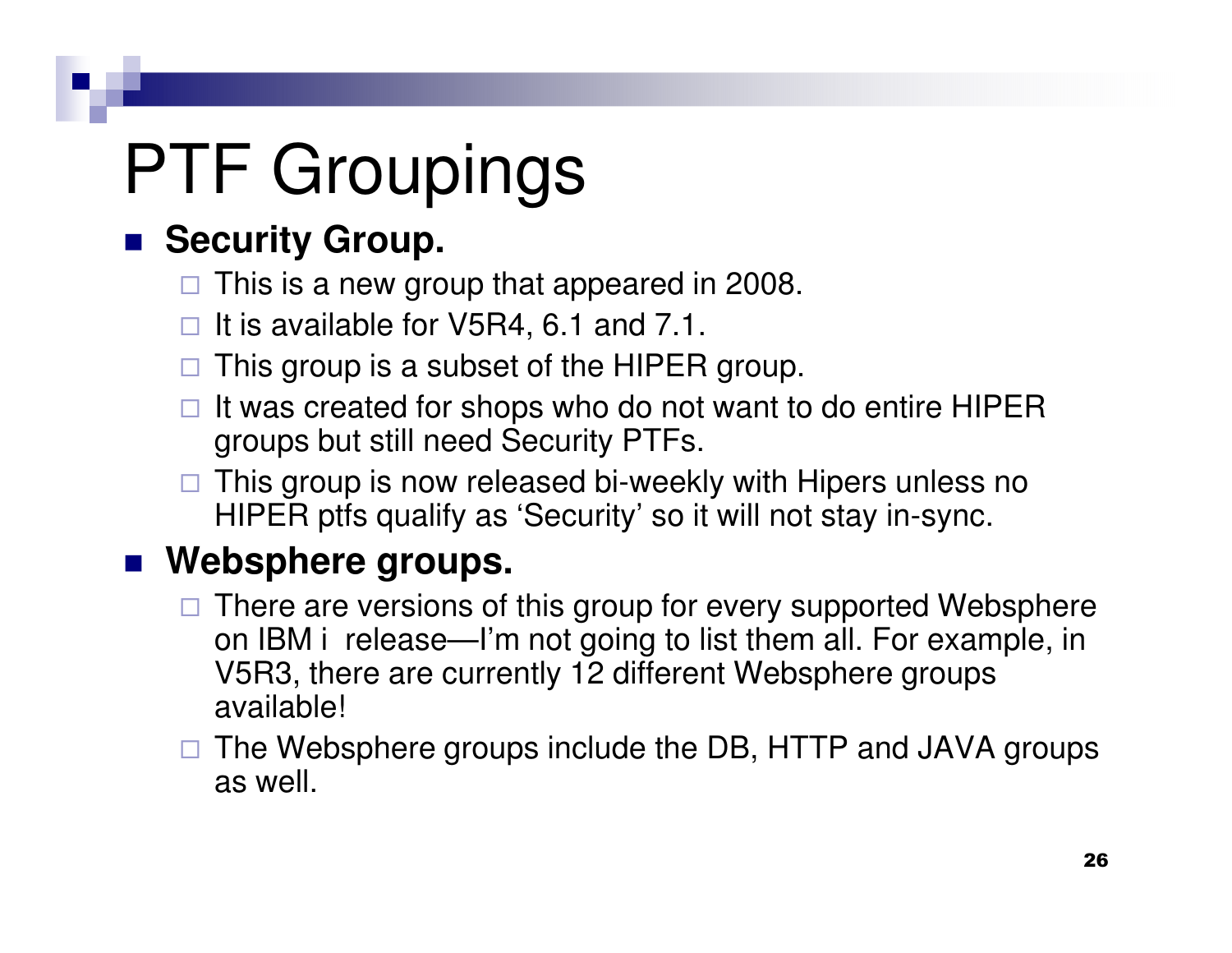### Coolest Group

- Technology Refresh for 7.1 (SF99707)
	- □ This group brings LIC for new hardware and firmware function.
	- □ Group level 1 adds support for:
		- Power 710 Express and Power 730 Express 2U servers
		- Power 720 Express and Power 740 Express 4U servers
		- Power 795 enterprise server
	- □ In addition many specific features including:
		- Quad GbE HEA, Dual 10GbE HEA Fiber and Copper
		- 177GB SAS SSD modules and FC 205x RAID cards for them.
		- LTO-5 Tape
		- **And other features**
	- □ TR 3 adds Bridging and Etherchannel support.
		- Works on all servers that support IBM i 7.1
	- □ TR 4 brings support for a new Ethernet card for example.
		- $\blacksquare$  Also lots of DB stuff, Live partition mobility  $....$
	- □ TR level 6 is now current
		- POWER7+
		- V3700 and V7000 Native IBM i attach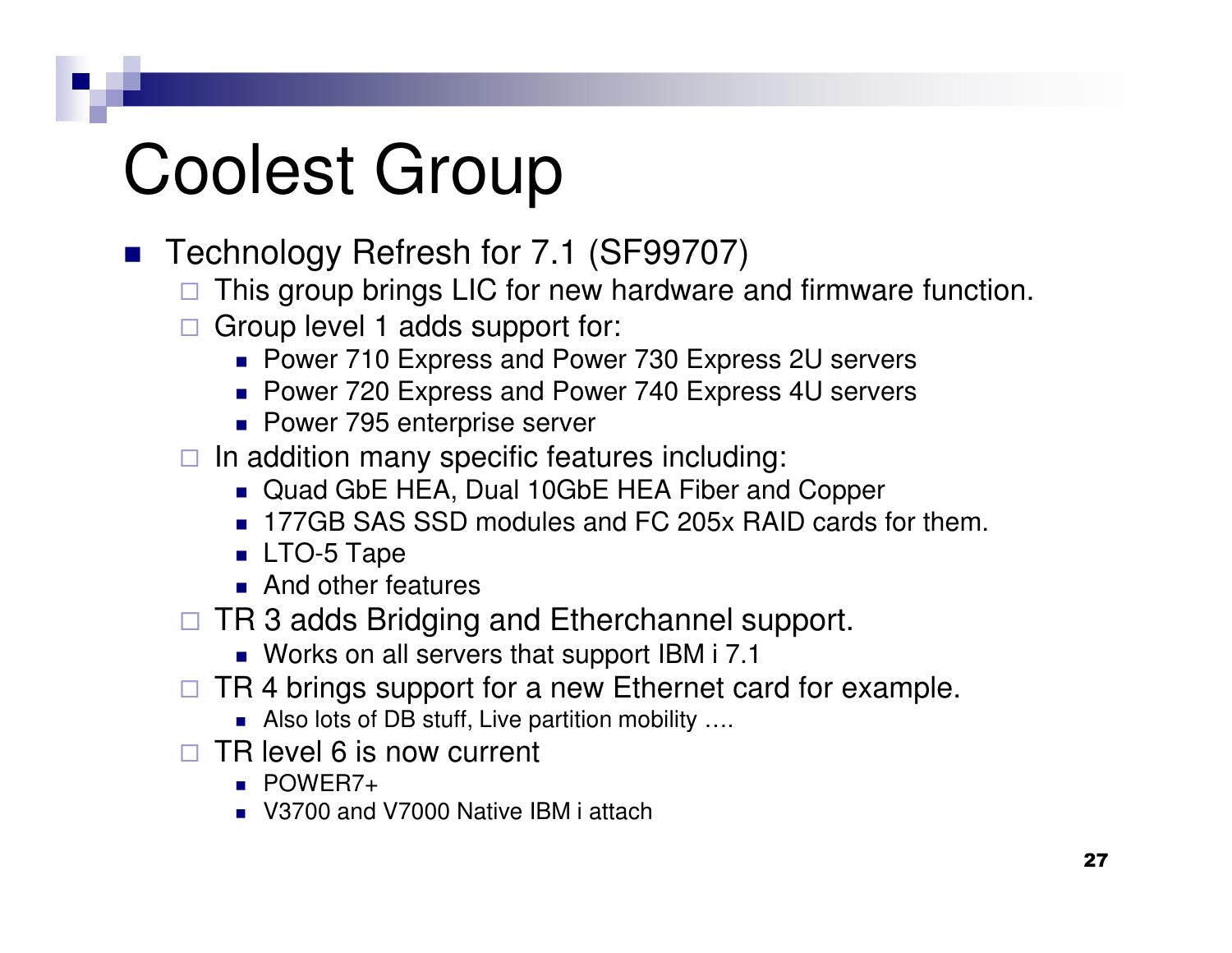### Related PTF Groups

| <b>Includes: HIPER</b><br>Group |          | <b>DB</b>       | <b>JAVA</b>    | <b>HTTP</b>    |
|---------------------------------|----------|-----------------|----------------|----------------|
| Cume                            | Included | <b>Included</b> |                |                |
| <b>Security</b>                 | $*1$     |                 |                |                |
| <b>HTTP</b>                     |          |                 | Included       |                |
| x Integration                   |          |                 | Included (6.1) |                |
| WebQuery                        |          | Included (6.1)  | Included       | Included (6.1) |
| WebSphere                       |          | Included        | Included       | Included       |

\*1) Security Group is a Subset of the HIPER group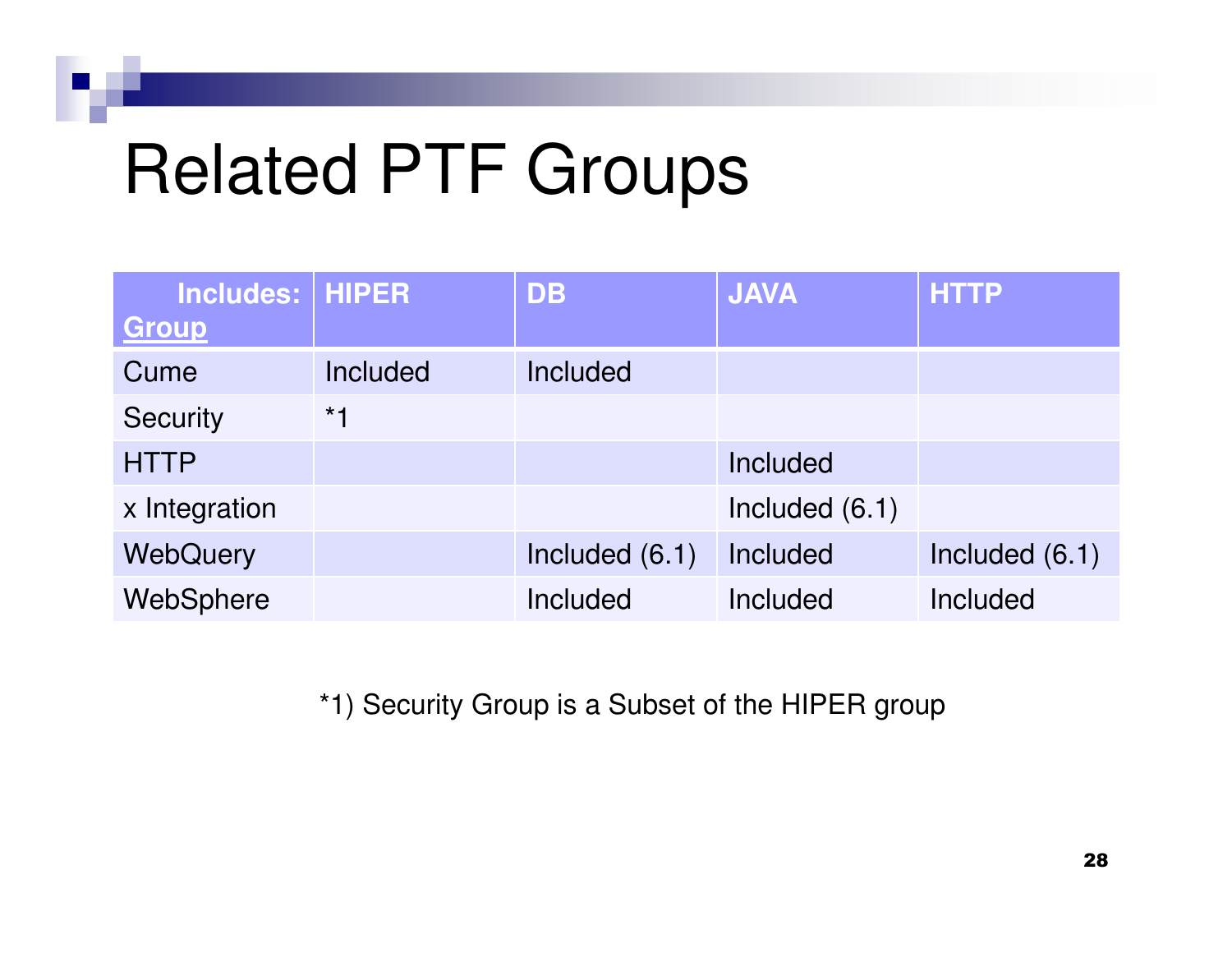### WRKPTFGRP

Group Number

 Note that F11 displays text describing the groupOption 9 displays related groups.



Show latest group only with: WRKPTFGRP PTFGRPLVL(\*LATEST) 29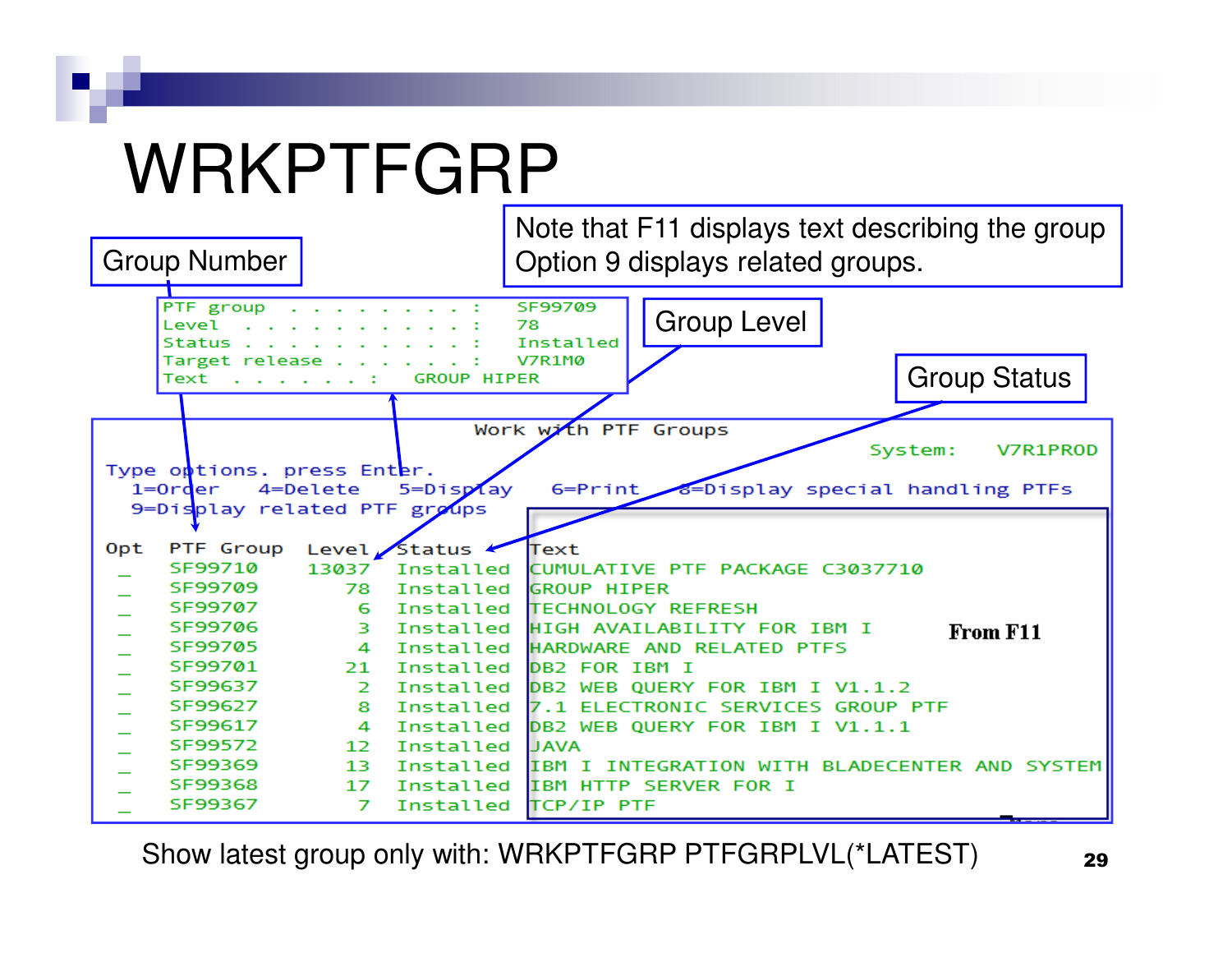### Related PTF groups

Option 9 from WRKPTFGRP

Display Related PTF Groups System: V7R1PR0D PTF group  $\ldots$ . SF99368 Level . . 17 Text IBM HTTP SERVER FOR I **Status** Installed Type options, press Enter. 5=Display 6=Print 9=Display related PTF groups Related Opt PTF Group Level Status . SF99572 Installed 12

Here we see that the Java group is included in the HTTP.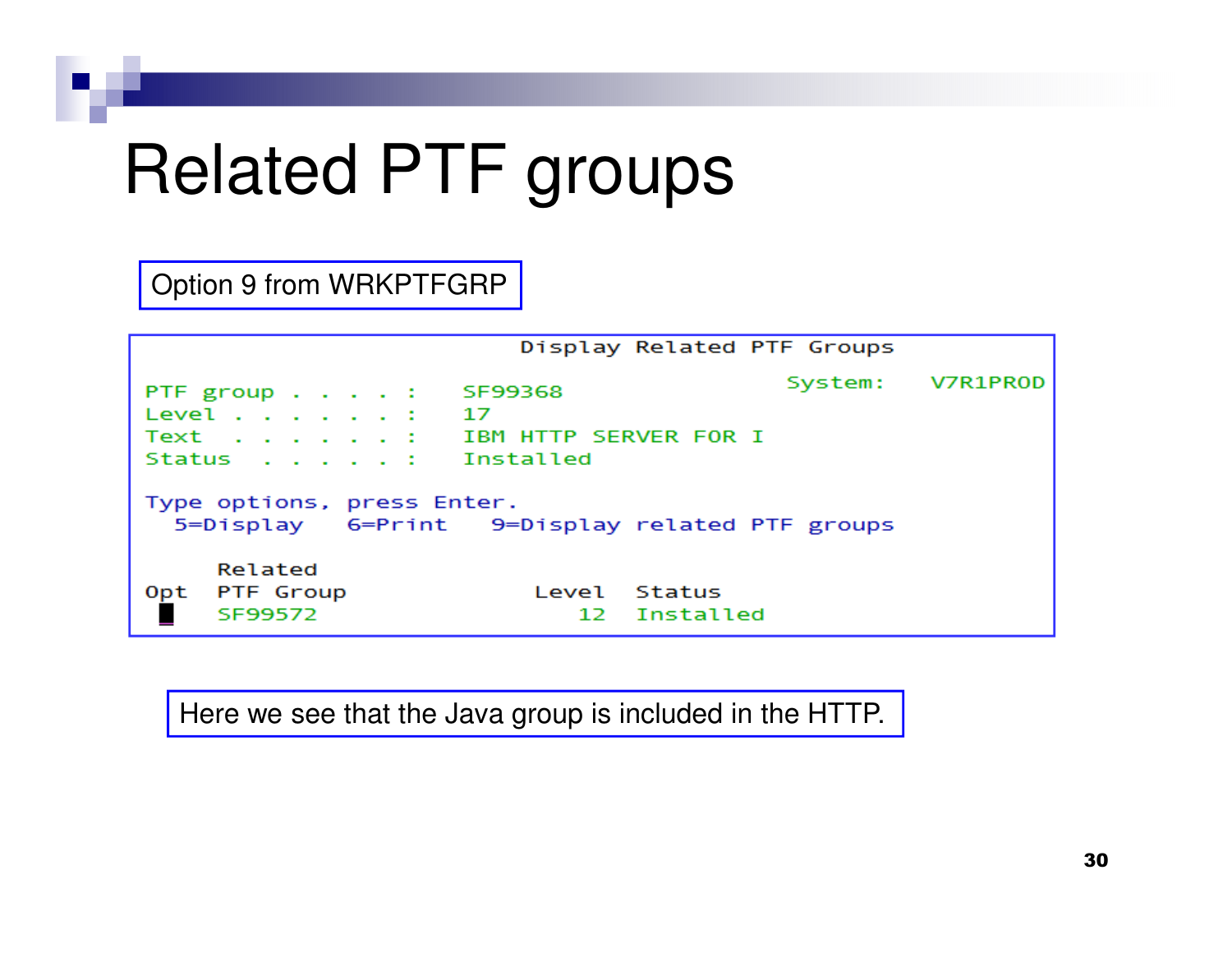### Agenda

- What is a PTF?
- What to PTF
- PTF Stati and Life Cycle
- PTF Groups
- To PTF or not to PTF
- Fix Central
- Load and Apply
- Customize Defaults and using Virtual Media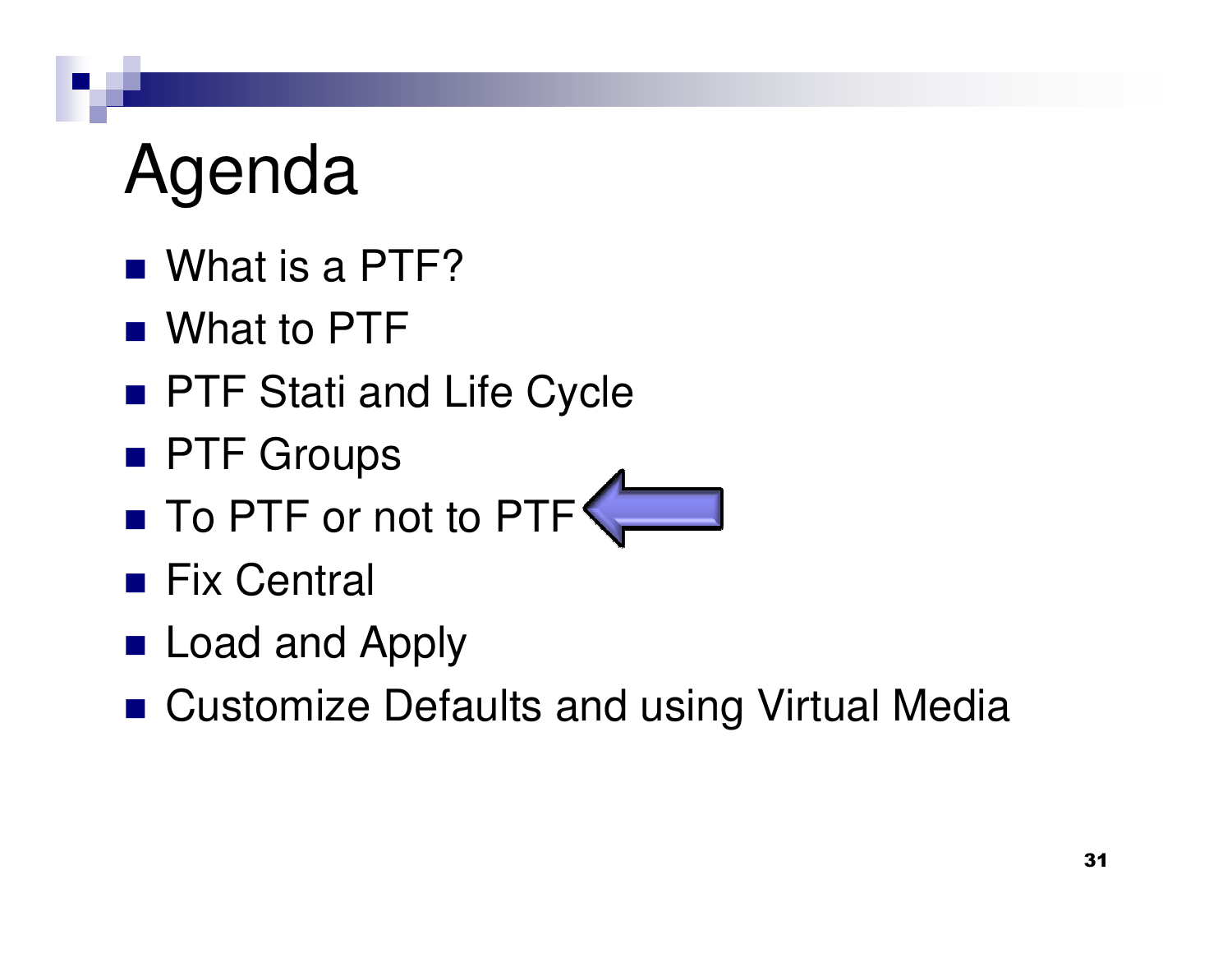### To PTF or not to PTF

- You need to have a strategy. Ones I've seen:
	- $\Box$  If it ain't broke, don't fix it.
	- □ Once a year is good enough.
	- □ Get the CUMe's but ditch the rest.
	- □ CUMe plus all the rest now and then.
	- □ Get 'em all constantly.
- Somewhere in the middle is a good place to be but there are specific PTFs to consider from time to time.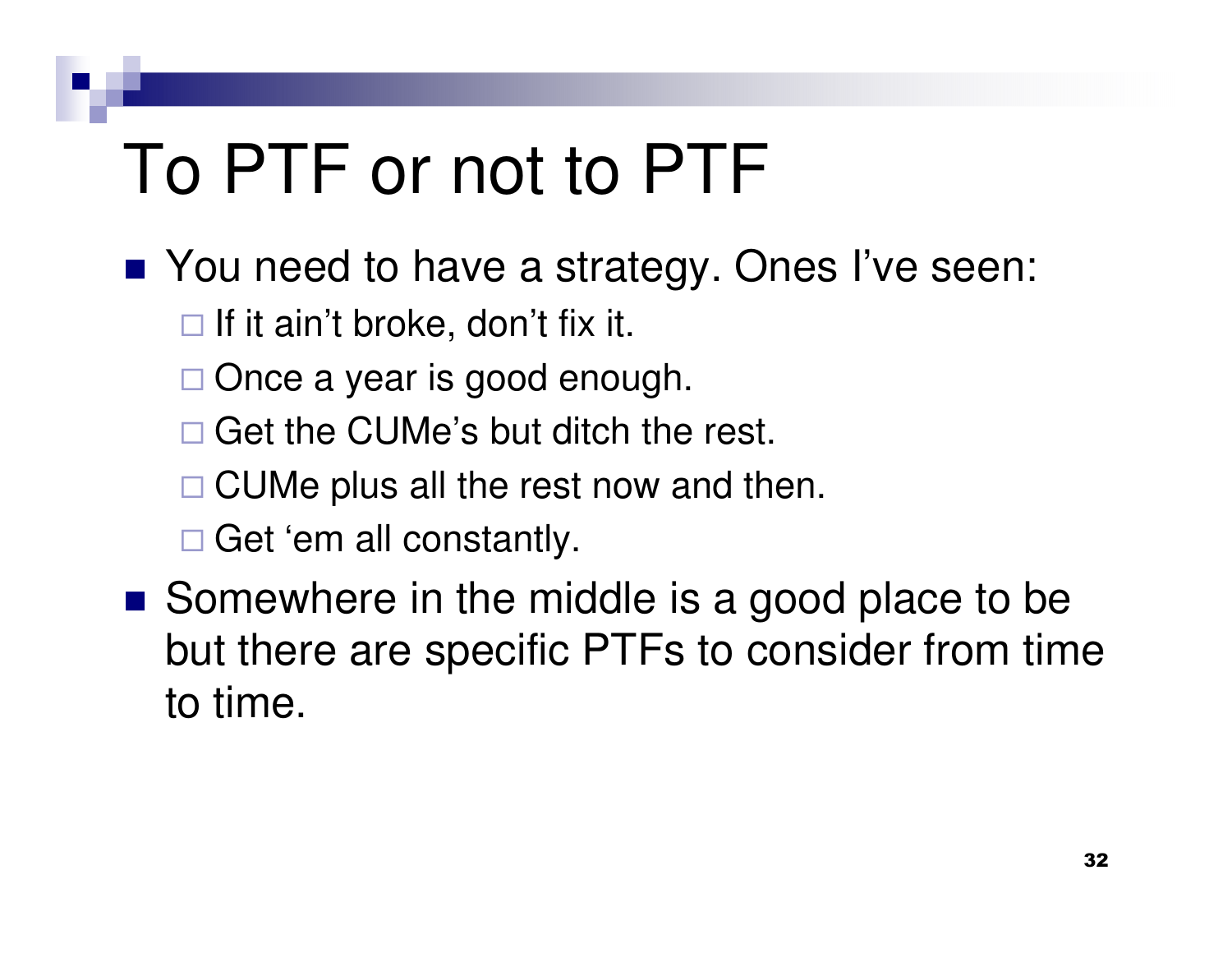## Why PTFs?

- **PTF**'s have three major purposes
	- $\Box$ First is the obvious fix.
	- □ Second is new function or support for new devices.
	- $\Box$  Third are the odd PTF to change a default.
		- For example the behavior of WRKJOB option 14.
- Besides the major functions there may be PTFs issued to 'fix' a major application (i.e. BPCS or SAP) to work even though IBM's code isn't really 'broken' just behaving differently since a previous release.
- Can you understand why you don't want every PTF?
	- □ Fortunately there is no way to get them all!!
	- $\Box$  Getting none of them isn't a good option either!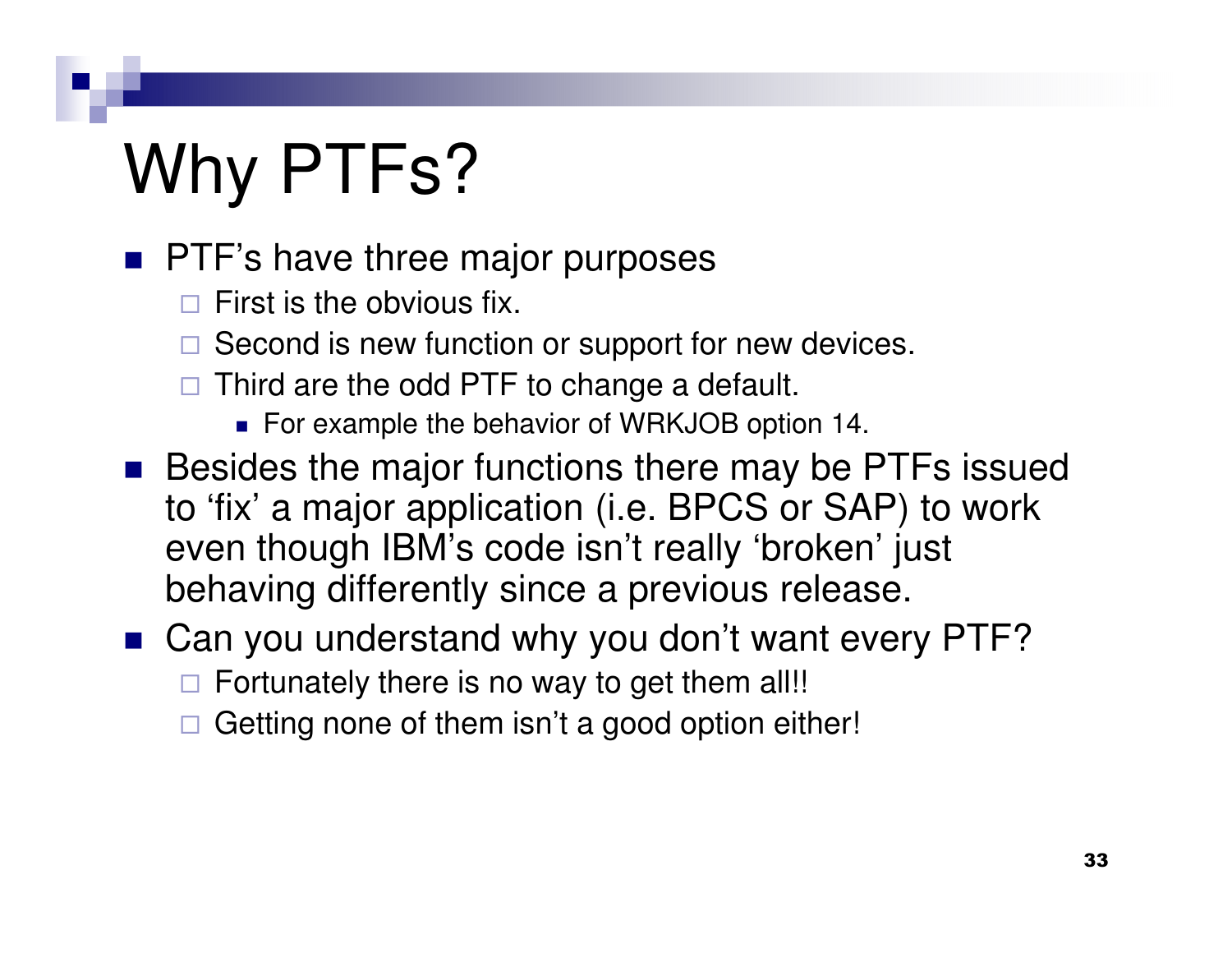### Make a plan.

- У. Most important piece is your software.
	- $\Box$  Some packaged software has specific PTF requirements and these are priority #1
	- □ You must also consider what pieces you are currently utilizing for in house projects. If you're using RPG III (shame on you) the fixes will be few, if it's PHP and JAVA the fixes will be frequent and more urgent.
- **Following that is your hardware.** 
	- $\Box$  Certain, especially newer features, require minimum PTF levels or potentially have true 'Fix PTFs' which you should have.
	- $\Box$ This is a good place to stay current on HIPER groups
- $\mathcal{L}_{\text{max}}$  Next is the age of your OS Version.
	- □ Currently if you are on V5R3 PTF activity is done.
	- $\Box$ If you are on V5R4 PTFs are still flowing but have slowed significantly.
	- $\Box$ If you are on IBM i 7.1 or 6.1 HIPER groups are still bi-weekly!
	- $\Box$ Clearly this affects how often you need fixes on your system.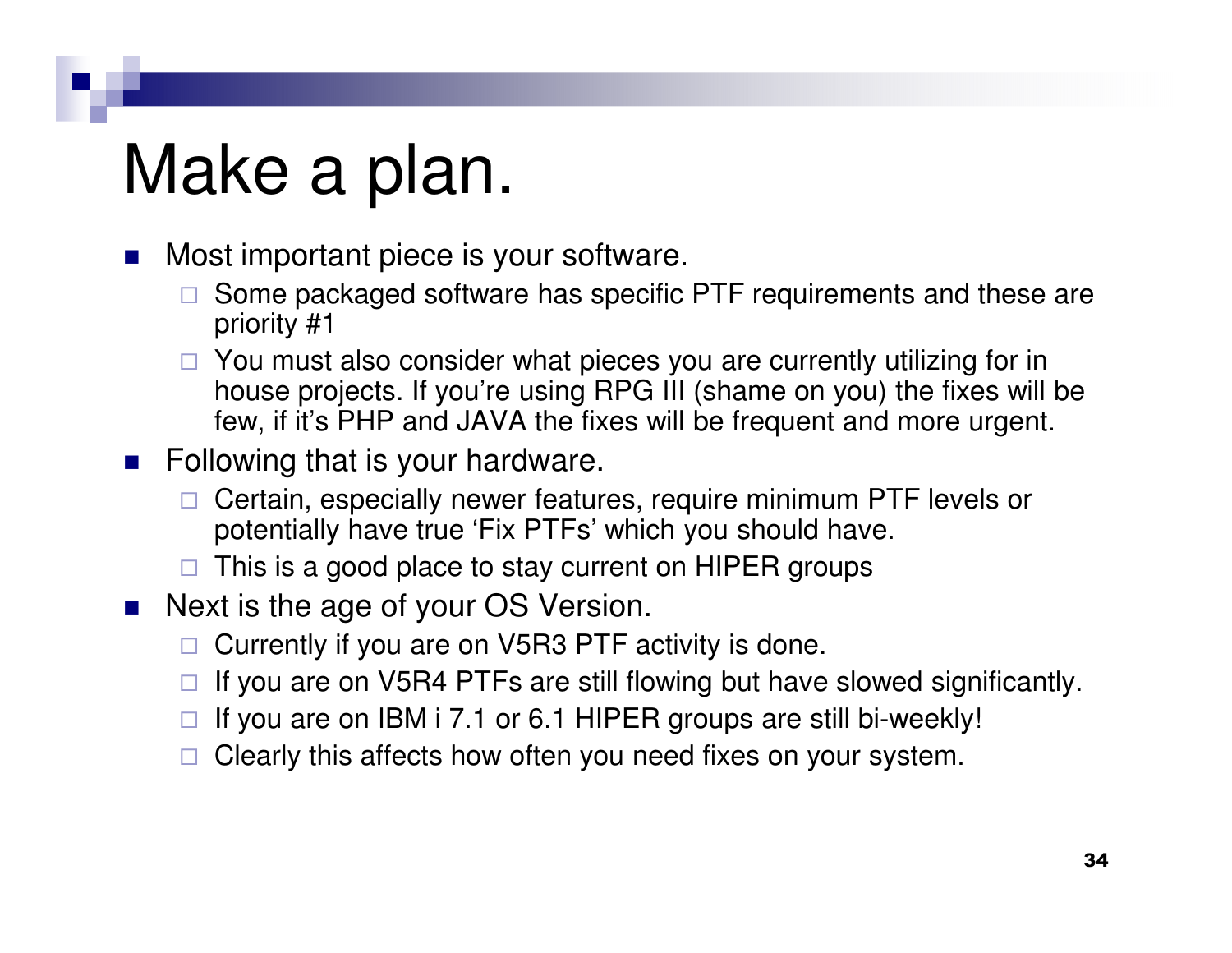## One way to research PTFs

### ■ IBM's Recommended

### Fixes page

- **□ Select your release** 
	- Back to V5R4
- □ Select are of interest
	- 23-30 PTF Groupings
		- □ Depends on release
	- Click 'Go'
	- Most do not line up With a PTF group
- $\Box$ Sample Next page

#### Consider the specific products and functions that are crucial for your system environment and applications. The Support Center provides additional information for a number of topics. Select your release: 0 7.1 0 6.1 0 5.4 Then select a topic: High Availability: Cluster, IASP, and XSM AS/400 NetServer Database **ECS Electronic Service Agent** High Availability: Cluster, IASP, and **HMC Code Updates** IBM Facsimile Support for iSeries **IBM Tivoli Directory Server InfoPrint Server Management Central Operations Console PM** iSeries Print

Server Firmware and HMC Wizard Server Firmware: POWER Blade Server Firmware: POWER Blade

Server Firmware: Update Policy Set to HMC Server Firmware: Update Policy Set to HMC

Server Firmware: Update Policy Set to Operating System - POWER5™ Server Firmware: Update Policy Set to Operating System - POWER6™ T

http://www-912.ibm.com/s\_dir/slkbase.nsf/recommendedfixes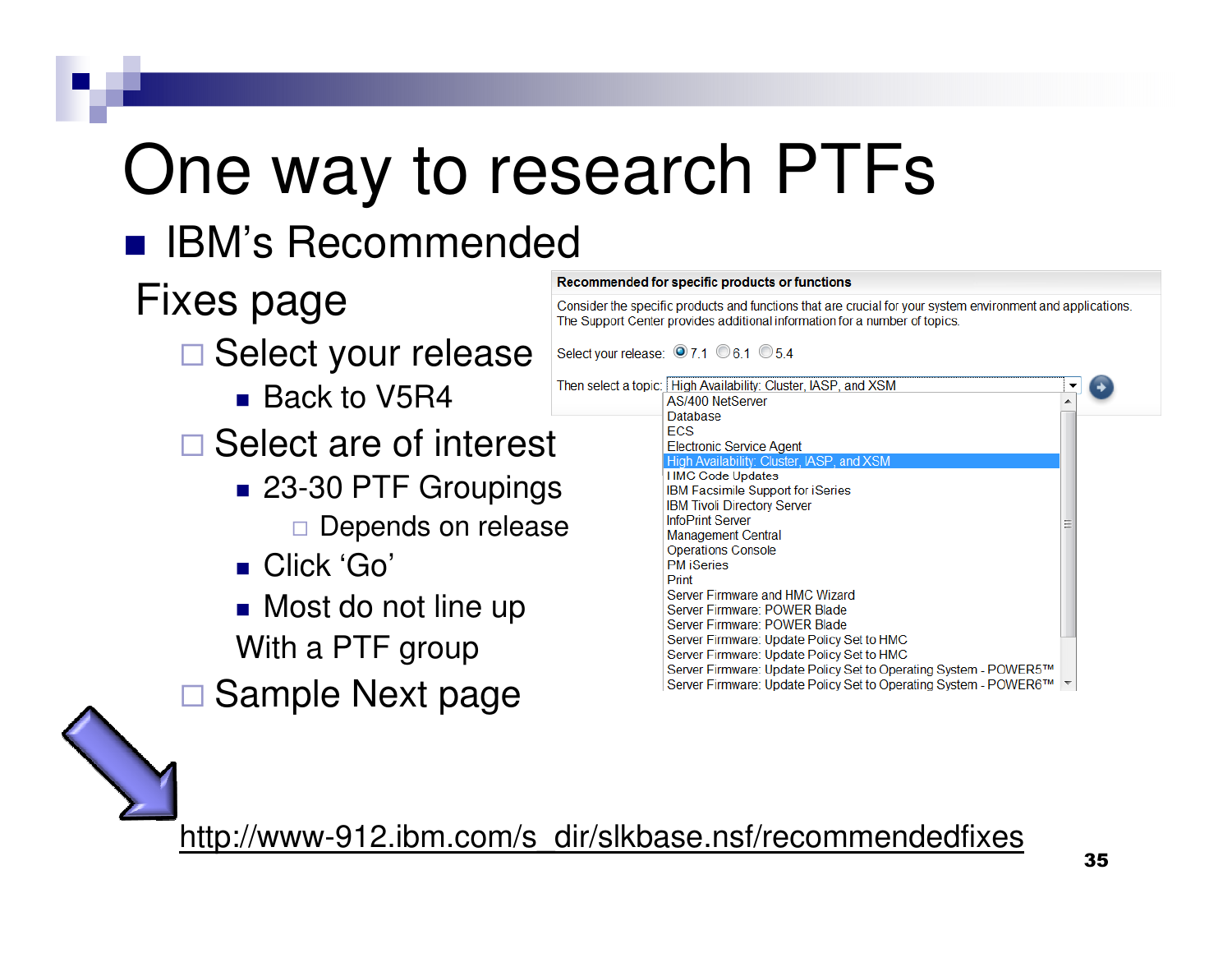### Sample: HA: Cluster, IASP, XSM

### System i Recommended Fixes - High Availability: Cluster, IASP, and XSM

Document Information

Topic: High Availability: Cluster, IASP, and XSM

#### **Recommendations**

**NOTE!**

These recommendations are based upon your system already having installed the most current Cumulative PTF Package, HIPER Group PTF, and Database Group PTF. For further information or to order these PTFs, please follow this link:

http://www.ibm.com/eserver/support/fixes/

The Rochester Support Center recommends installing the group and individual fixes listed below for corrective service and preventative maintenance. If a problem persists after the recommended fixes have been installed, the Rochester Support Center can more efficiently diagnose the problem and additional fixes may be recommended.

#### Order the following recommended fixes:

The following table includes the fixes for Cluster, Switchable IASP, XSM Geographic Mirroring and Journaling that are related to High Availability and are not in the latest Cumulative PTF Package. It is advised that these PTFs be applied to all cluster nodes in the cluster. Review the cover letters for special instructions by clicking on the PTF number.

#### **V7R1M0**

| <b>Date added</b> | <b>IFixes</b>  | <b>IProduct</b> | <b>Description</b>        |
|-------------------|----------------|-----------------|---------------------------|
| $ 13 - Aug - 10 $ | <b>MF50965</b> | 15770999        | SLIC (Storage Management) |
| 27-Jul-10         | SI40059        | <b>5770SS1</b>  | $ XPF(G $ uster $)$       |
| $ 29 - Jun - 10 $ | <b>SI38884</b> | 15770SS1        | llAdmin Domain            |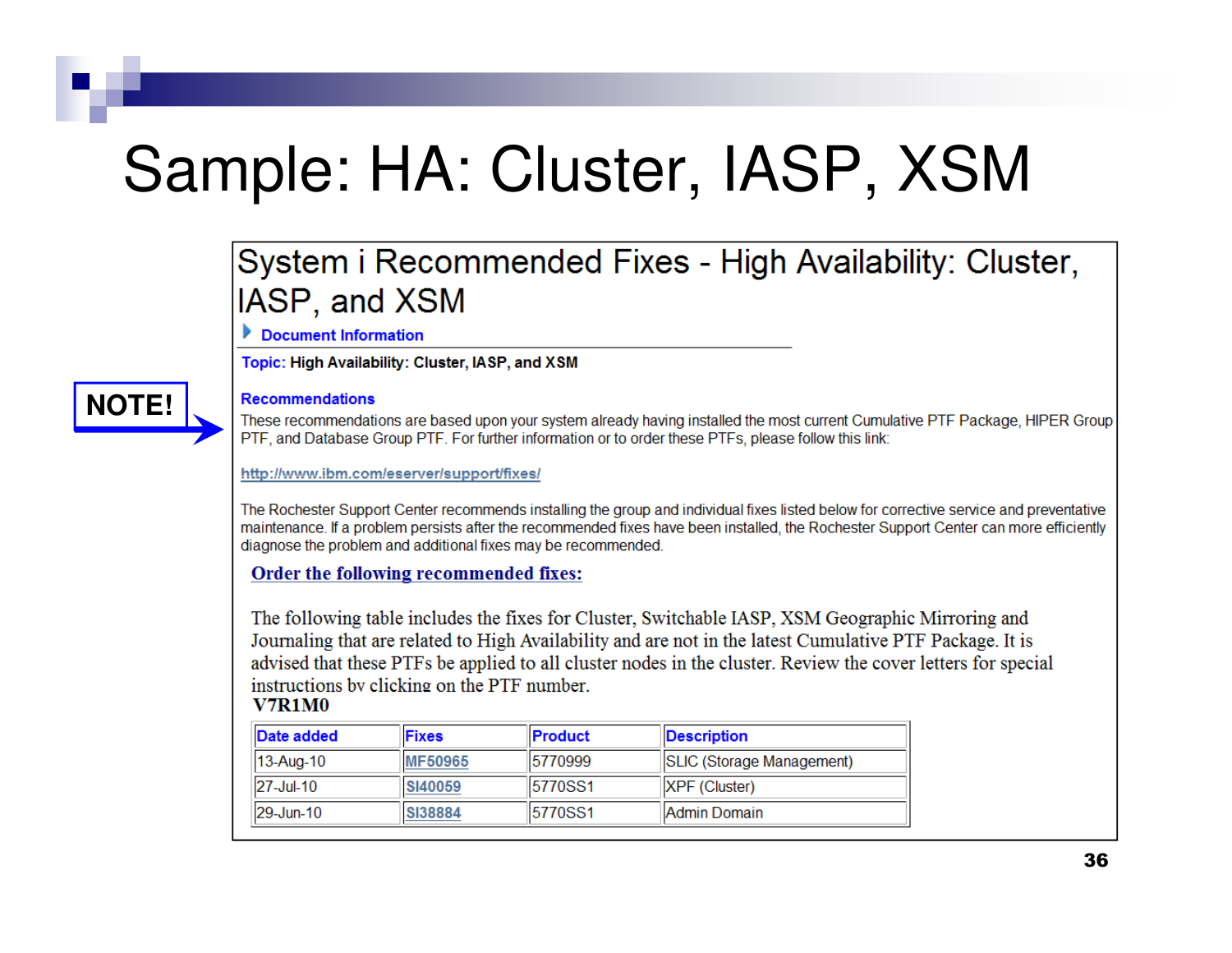### The Process

- As alluded to some slides back a PTF goes through a series of stati on your system.
- Order Methods
	- □ Fix Central (Preferred)<br>- CNDDTFODD
	- □ SNDPTFORD<br>- 1.999.IBM.GF
	- □ 1-800-IBM-SERV
- Load
	- LODPTF
	- □ PTF menu Option 8 Install program temporary fix package
- Apply
	- APYPTF
	- □ PTF menu Option 8 Install program temporary fix package
- Active
	- □ Often true as soon as they are applied
	- $\Box$ Some require an IPL or other additional action.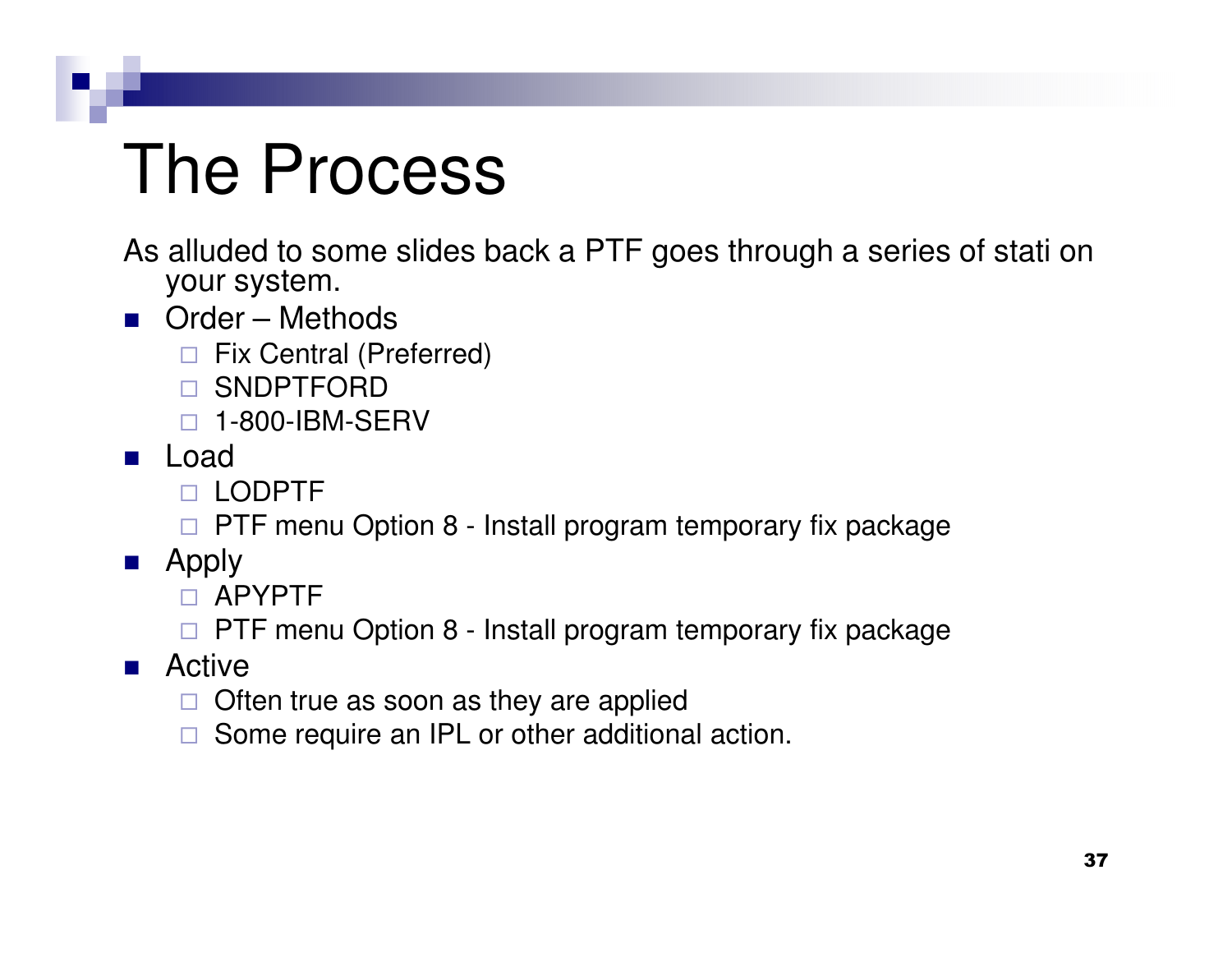# Agenda

- What is a PTF?
- What to PTF
- PTF Stati and Life Cycle
- PTF Groups
- To PTF or not to PTF
- Fix Central
- Load and Apply
- Customize Defaults and using Virtual Media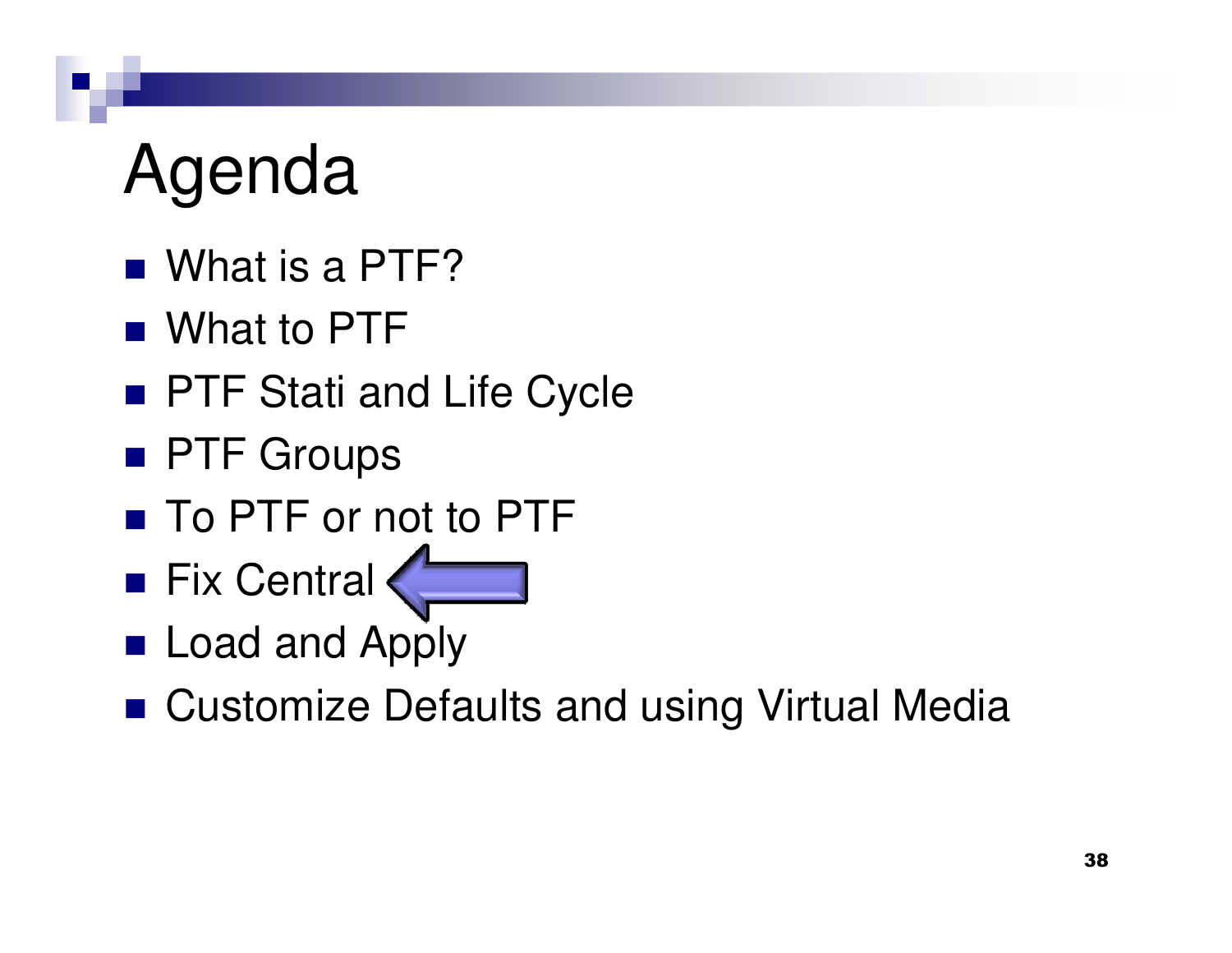# Fix Central

- Ordering Options:
- For Firmware, HMC Select <u>System i</u> for POWER5 or older,



- POWER for POWER6 or 7
- For IBM i (i5/OS) Select "IBM I"
	- □ Can also simply use Quick Order →
- You need an IBM ID

www-912.ibm.com/eserver/support/fixes/fixcentral

| <b>Quick order</b>                                   |
|------------------------------------------------------|
| Order the latest updates for the<br>selected release |
| . .___ . T                                           |

 $V7R1$   $\blacktriangleright$ 

- $\rightarrow$  Cumulative PTF package
- $\rightarrow$  Hiper group
- $\rightarrow$  Database group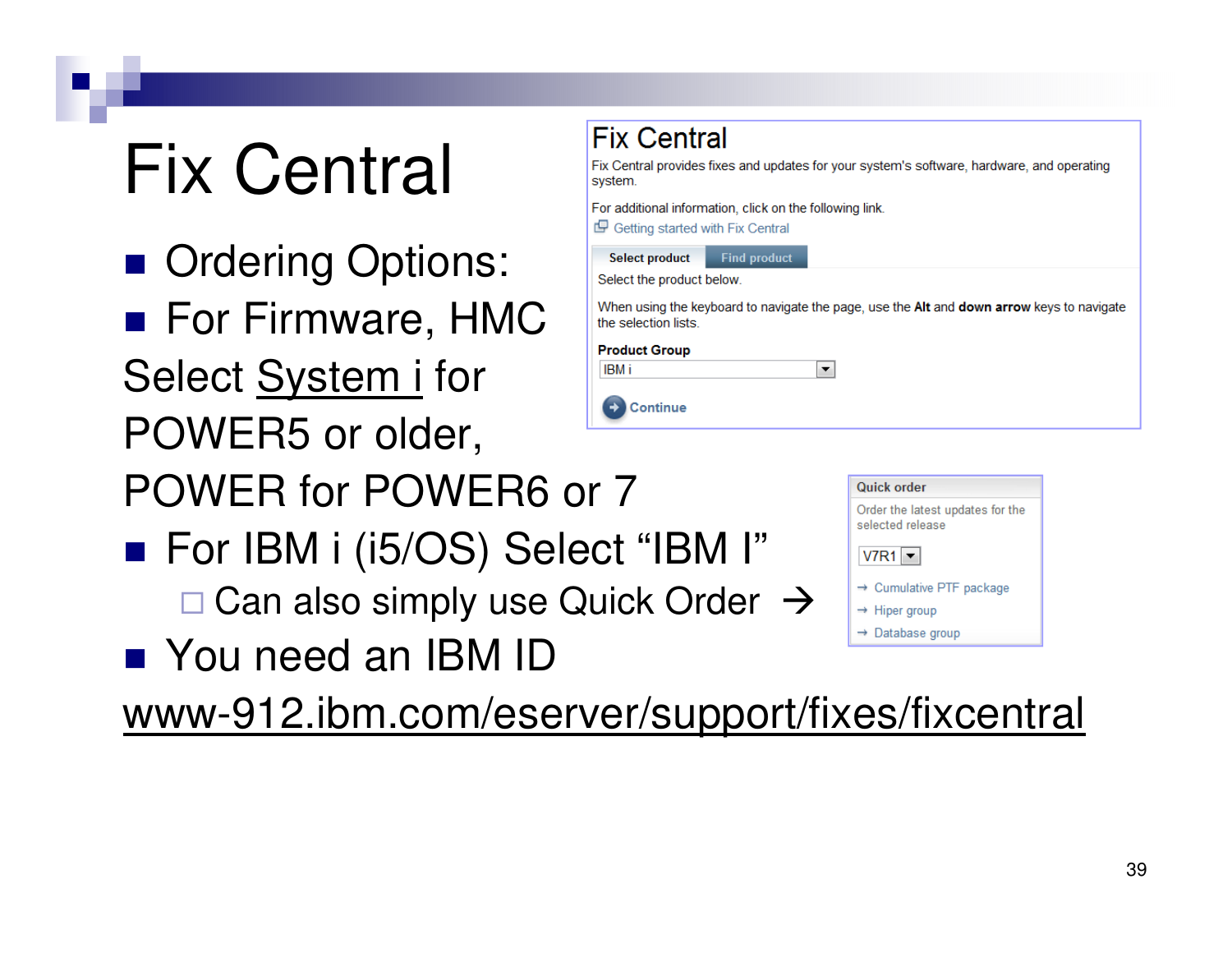# Select PTFs to get

■ New starting point to select which way you're going to identify PTFs to download.

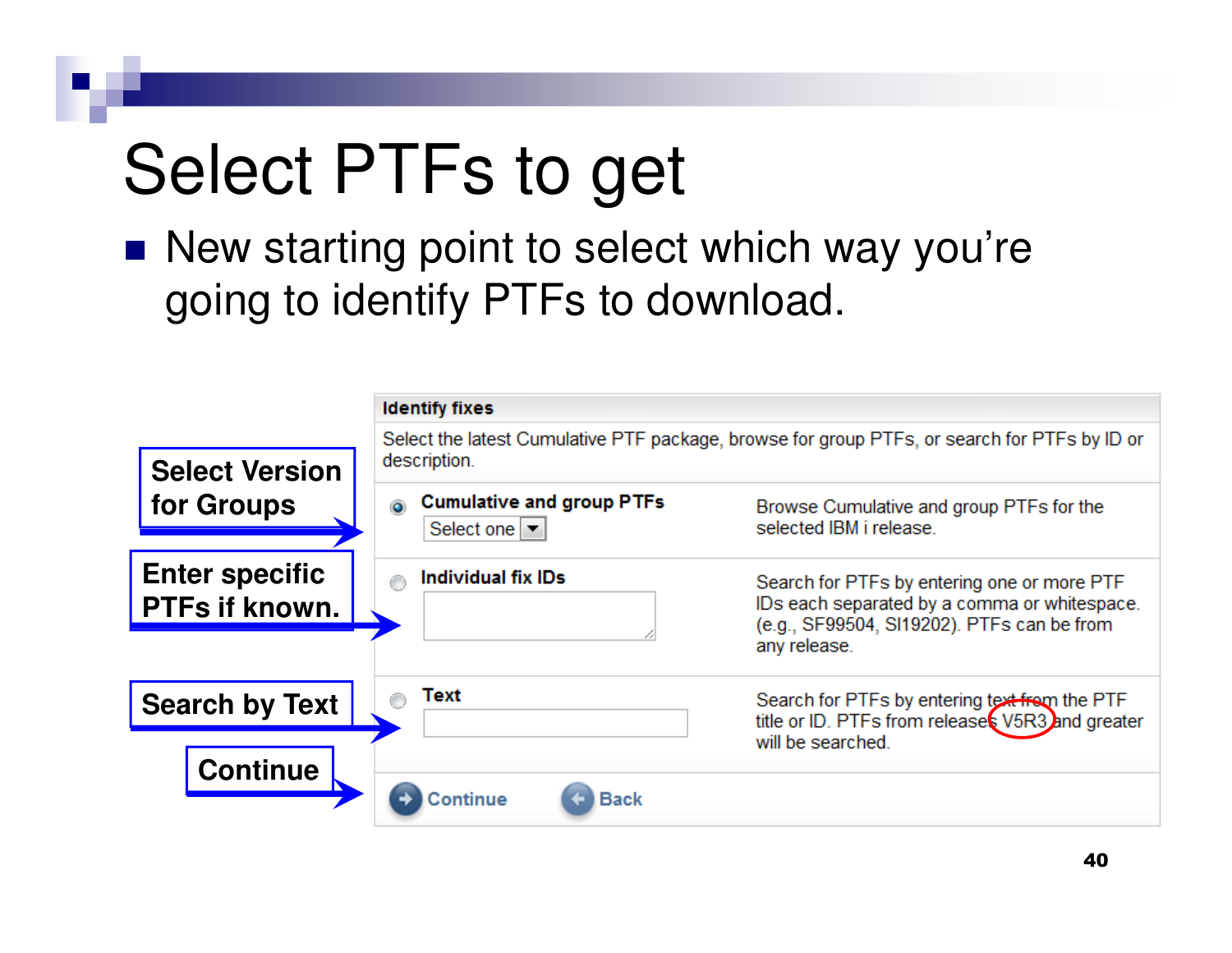# Group PTFs to select

■ Here are the groups. Add to the download list and

continue.IBM i, i5/OS, and OS/400 **Select fixes** The following results match your request. Select the fixes you want to download. . To try a different query, go to the identify fixes page. **View results:** Default ▼ Show fix details | Hide fix Continue **Clear selections** details 1-10 of 20 results Next  $\Rightarrow$ Results per page: 10 | All 1. Cumulative:  $SF99710 \rightarrow$ Oct 13, 2011 Release: V7R1M0 Abstract: Cumulative PTF package C1270710 Level: 11270 Coverletter **Select**2. Group:  $SF99709 \rightarrow$ Apr 24, 2012 Release: V7R1M0 Abstract: Group Hiper Level: 00058 **Continue**Coverletter 3. Group:  $SF99708$   $\rightarrow$ Apr 24, 2012 Release: V7R1M0 **Abstract: Group Security** Level: 00016 Continue  $\leftarrow$ **Back** Coverletter

**You can select morethan one group savingdownload size**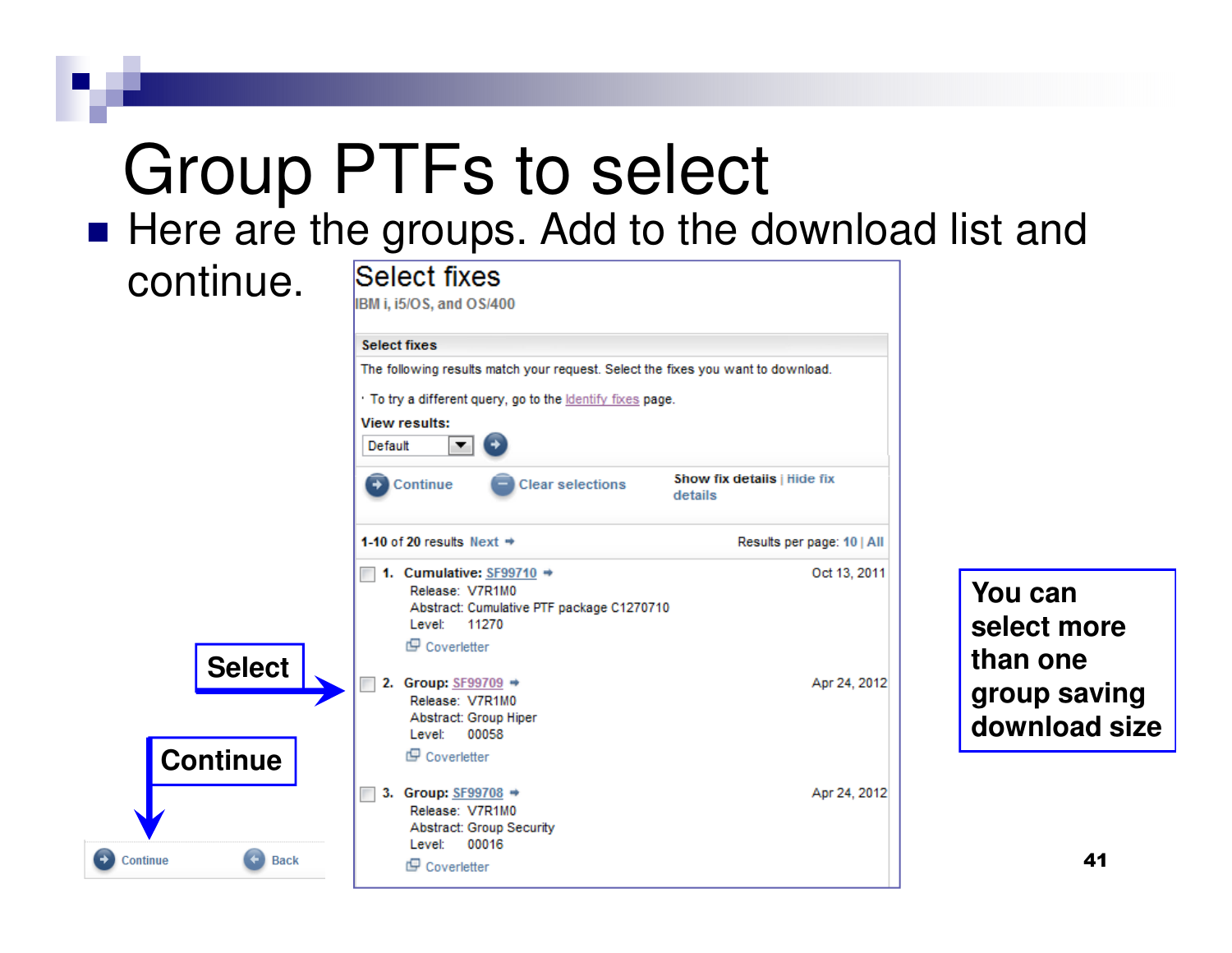# Connected ordering

- Connect to your system
- Can use name or IP address
- Verify shipping information

| Order fixes                                                                       |                               |  |  |
|-----------------------------------------------------------------------------------|-------------------------------|--|--|
| <b>Fix Central Client</b>                                                         |                               |  |  |
| Sign on to your iSeries or AS/400 system that is the target system for the fixes. |                               |  |  |
| iSeries name or TCP/IP address.                                                   | Frankielll                    |  |  |
| User ID                                                                           | DrFranken                     |  |  |
| Password                                                                          |                               |  |  |
| View or update your shipping information for this order                           |                               |  |  |
| ontinue<br><b>Back</b>                                                            | <b>Cancel order</b><br>Your o |  |  |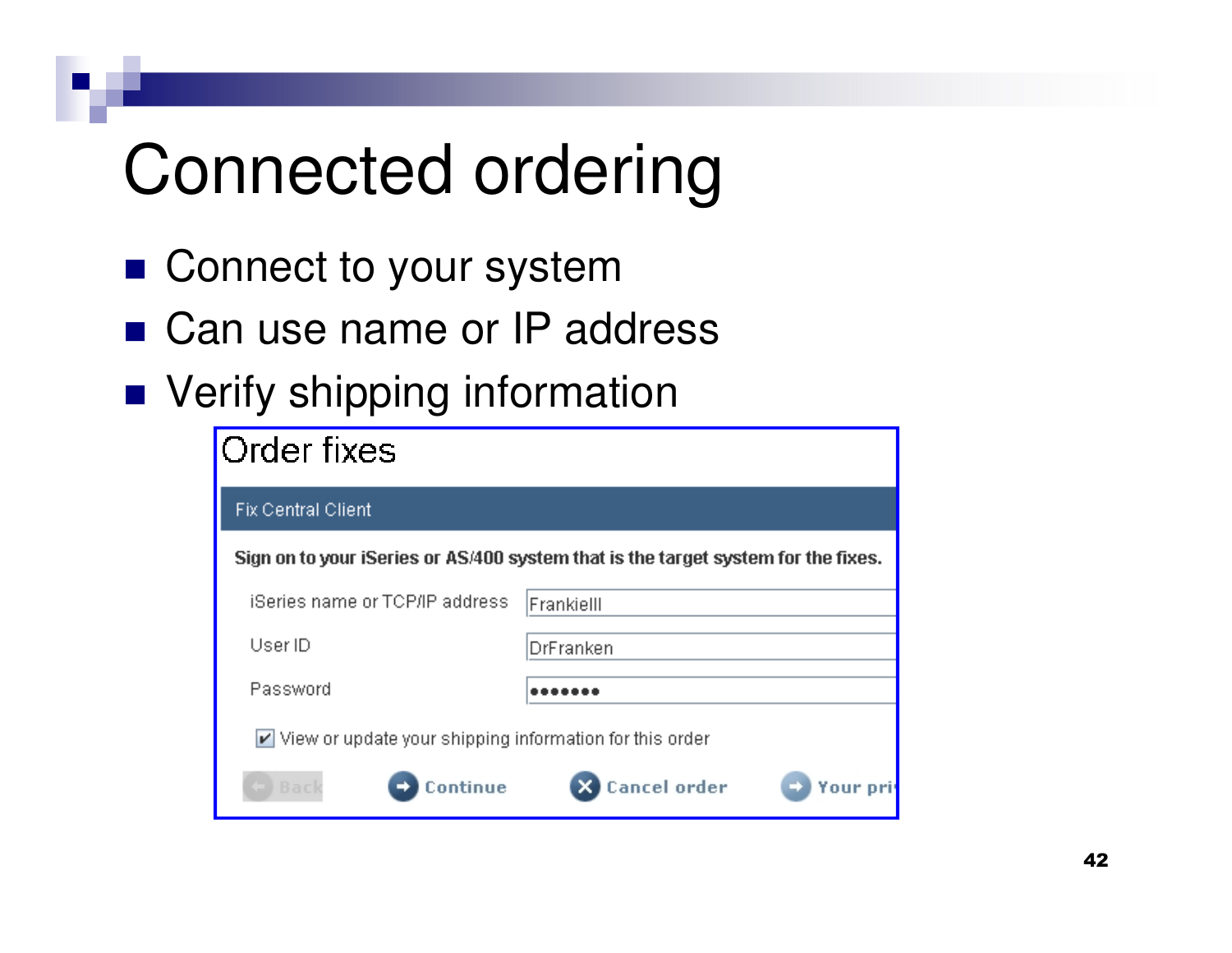# What and how to get.

#### ■ Connected

- □ Checks system for pre and co-reqs
- $\Box$ Orders only what you need
- □ Can select to order all
- □ Can order without Reqs
- m. **Disconnected** 
	- $\Box$  Download with Director or FTP
	- □ With FTP name the directory and file name on the FTP server (so you can identify them!)

#### Download options

IBM i. i5/OS, and OS/400

#### **Select download options**

Provide a name to identify this order for viewing at a later time Order name 2010-04-18 20:35:35.978

Select the options for receiving your fixes.

To customize your order, you can connect to the system for which you are ordering fixes and validate your download list against the inventory of the system. PTEs already installed on the

| system or for products not supported on the system will be removed from your order. |
|-------------------------------------------------------------------------------------|
| 但 Customize your order                                                              |
| © Download individual fixes directly to my system                                   |
| 但 What is this?<br>Download virtual images using Download Director                  |
| <b>O Download virtual images using FTP</b>                                          |
| Email address   Ibolhuis@frankeni.com                                               |
| Directory name V6R1                                                                 |
| Base file name hiper60                                                              |
| Order fixes on physical media (requires Software Maintenance Agreement)             |
| Requisites are always included when ordering cumulative or group PTFs.              |
| Continue<br><b>Back</b>                                                             |
|                                                                                     |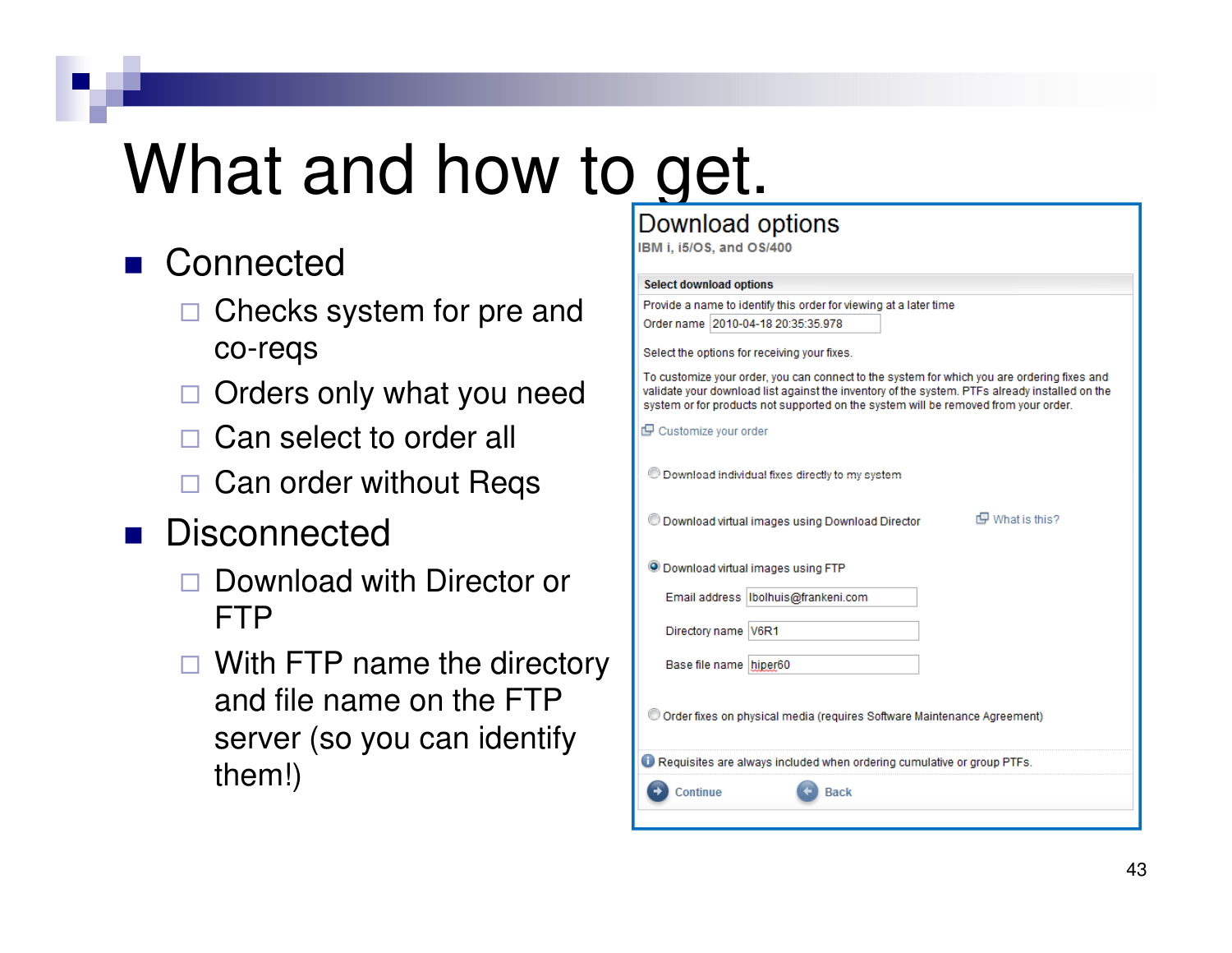# Connected download options

- Immediate individually downloads PTFs to save files in QGPL
- Intermediate location is your PC during the download

| Download fixes to my system<br>IBM i, i5/OS, and OS/400 |                                            | Download fixes to my system<br>IBM i, i5/OS, and OS/400 |                                    |
|---------------------------------------------------------|--------------------------------------------|---------------------------------------------------------|------------------------------------|
| <b>Download fixes</b>                                   |                                            |                                                         |                                    |
| Sign on to the target System i.                         |                                            |                                                         | <b>Download fixes</b>              |
|                                                         |                                            |                                                         | Starting download                  |
| Sign on to the target System i.                         |                                            |                                                         |                                    |
|                                                         |                                            |                                                         | <b>Downloading files</b>           |
|                                                         | 172.29.1.240                               |                                                         |                                    |
| System name or TCP/IP address                           |                                            |                                                         | Elapsed time: 00:01:32             |
|                                                         |                                            |                                                         | Estimated time remaining: 00:40:29 |
| User ID                                                 | DrFranken                                  |                                                         |                                    |
|                                                         |                                            |                                                         | Completed 64 of 619                |
| Password                                                |                                            |                                                         | 1%                                 |
|                                                         |                                            |                                                         |                                    |
| Continue X Cancel order                                 | <b>Your privacy</b><br>$\blacksquare$ Help |                                                         |                                    |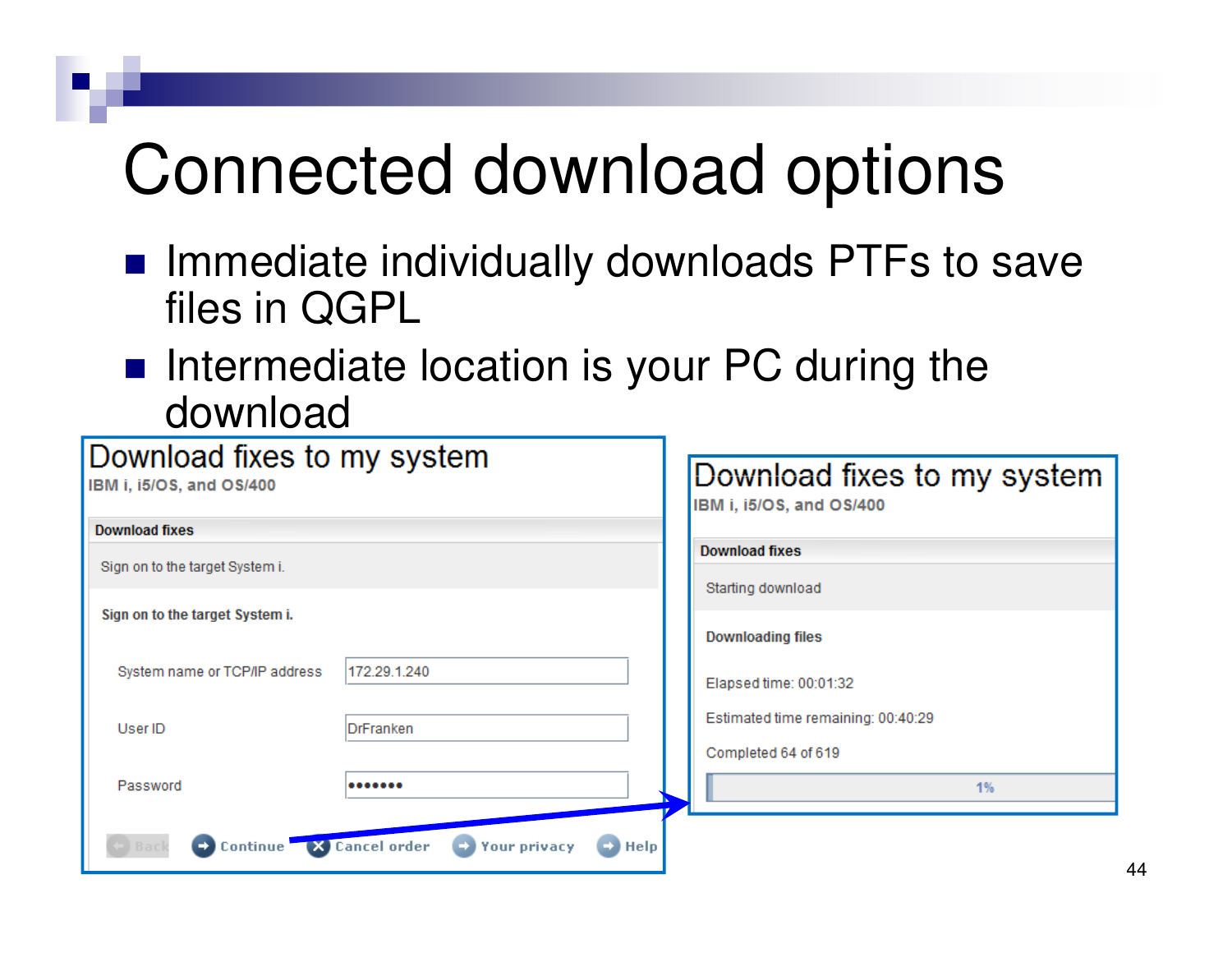# Agenda

- What is a PTF?
- What to PTF
- PTF Stati and Life Cycle
- PTF Groups
- To PTF or not to PTF
- Fix Central
- Load and Apply
- Customize Defaults and using Virtual Media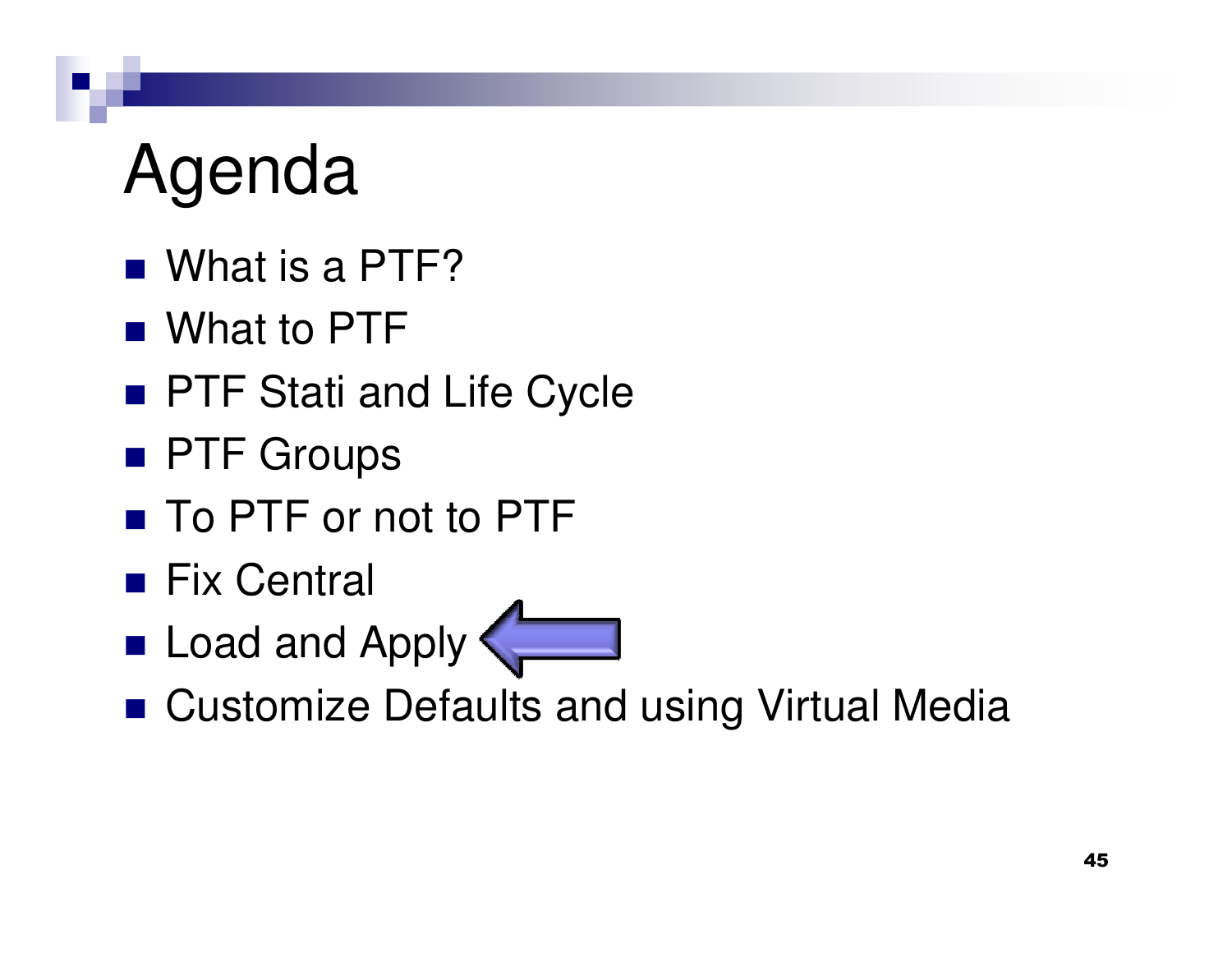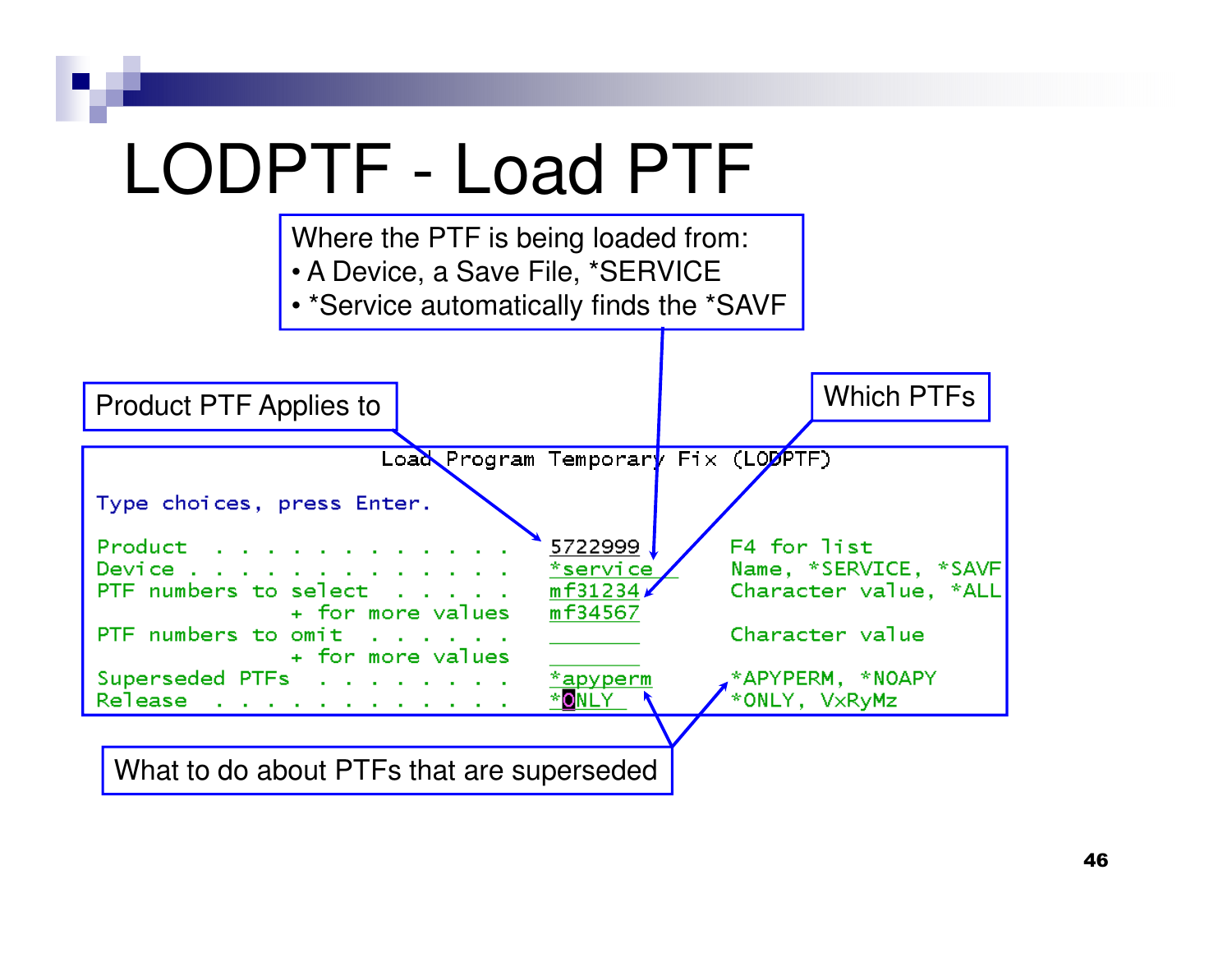# APYPTF – Apply PTF

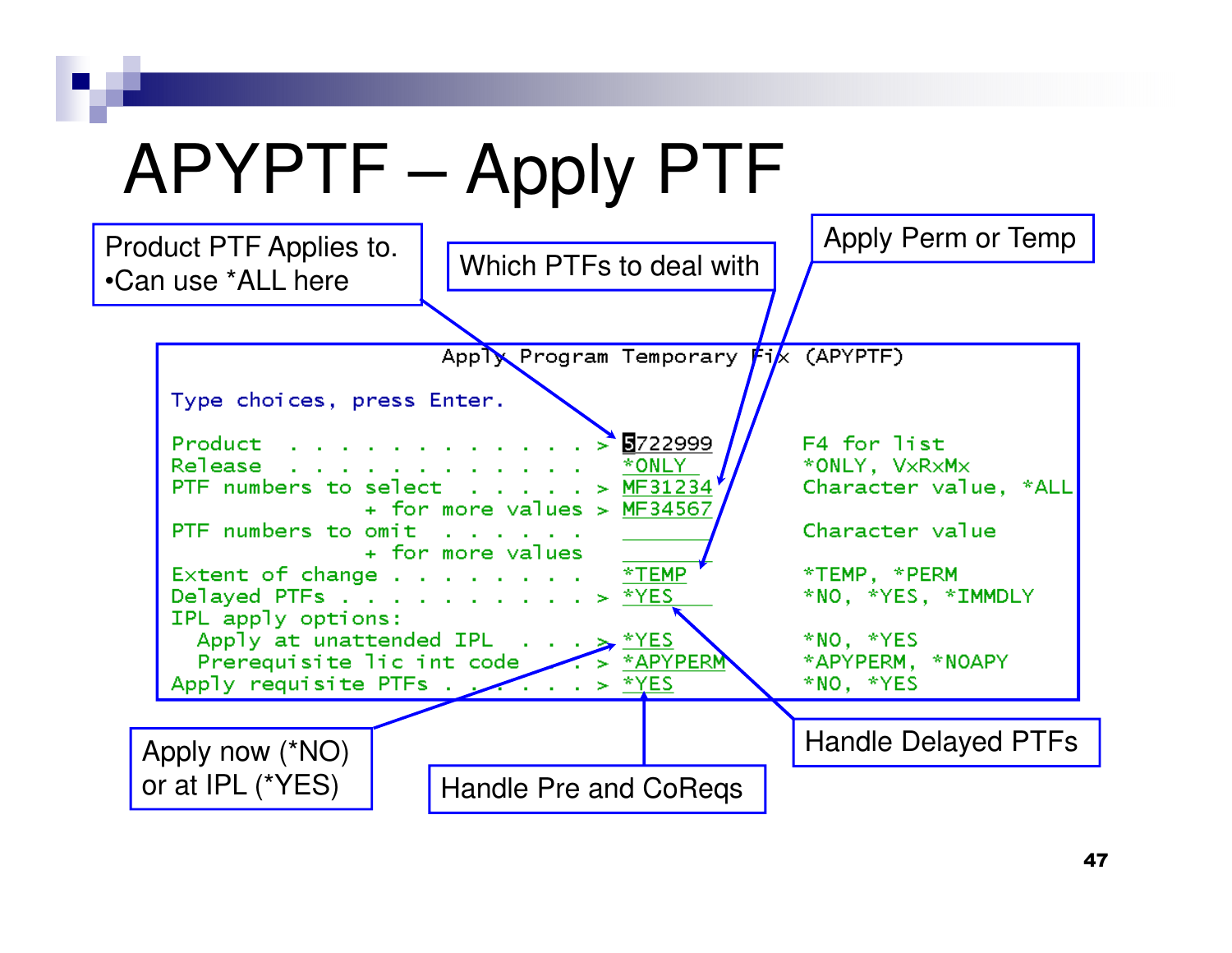# Getting time to apply

When PTFs are applied they can be applied either Immediately or Delayed.

#### ■ Immediate Apply

- □ The changes or updates become active Immediately
- □ Not all PTFs can be applied Immediately
	- Some require a particular program be inactive
	- Some require an action be performed to be active
	- Some flat out require an IPL
- □ Some will happily apply immediately but then require an IPL to become active. (Booo!)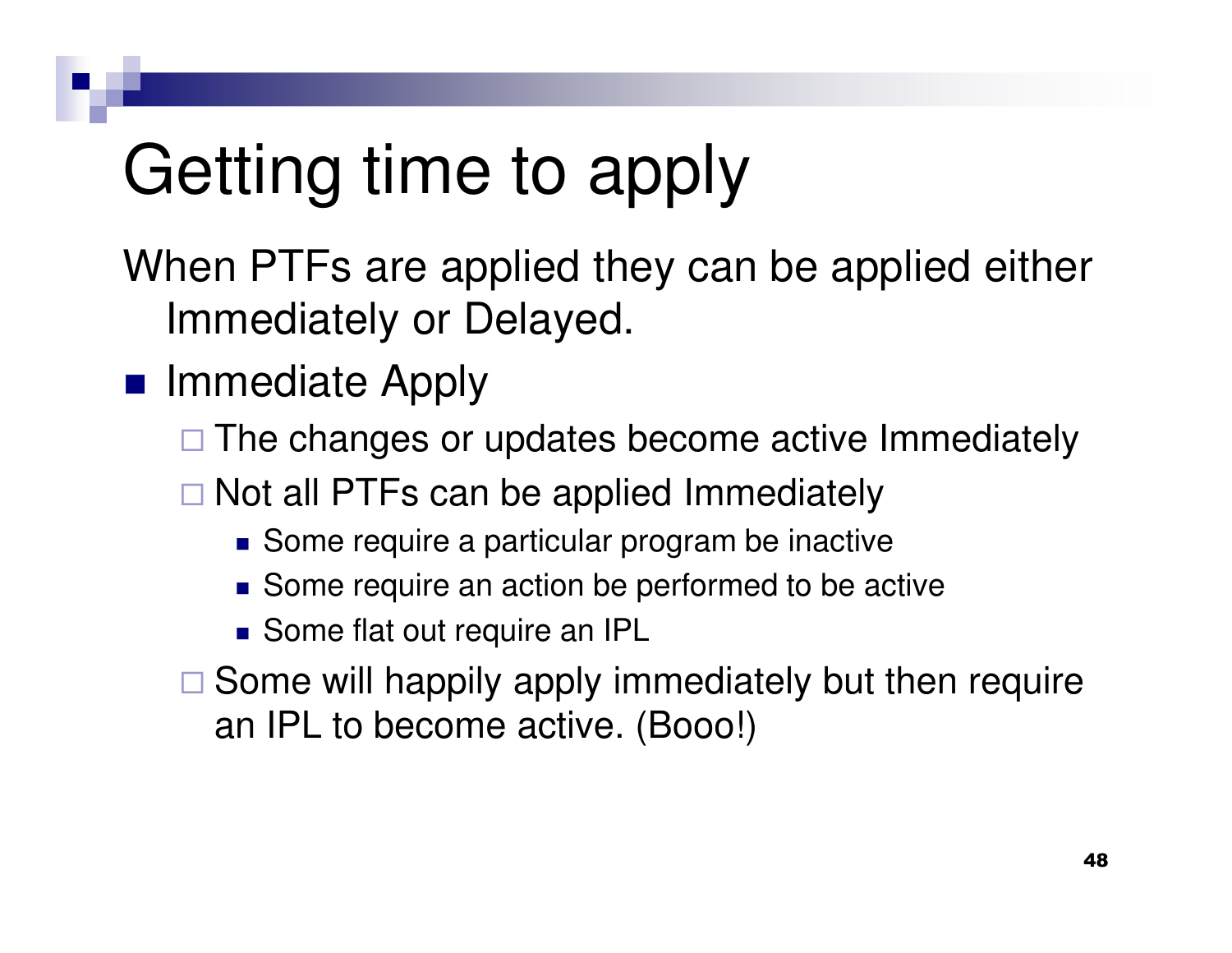# Getting time to apply

#### **Delayed Apply**

- □ Some PTFs have requirements that can only be met by doing<br>the apply during an IDL the apply during an IPL.
	- Typically these are co-req and pre-req requirements.
	- Can also be code that is always in use so and IPL is the only time to replace it.
	- For example one MF (LIC) PTF may be replacing another. In order to do that the one being replaced may need to be permanently applied.
- $\Box$  The PTF is applied at the next IBM i IPL
	- All Pre and Co-req PTFs are also applied at this time.
	- **Remember that some PTFs may get permanently applied even** when you are doing a temp apply.
		- □ Remember the option on APYPTF that says don't apply if this is the case.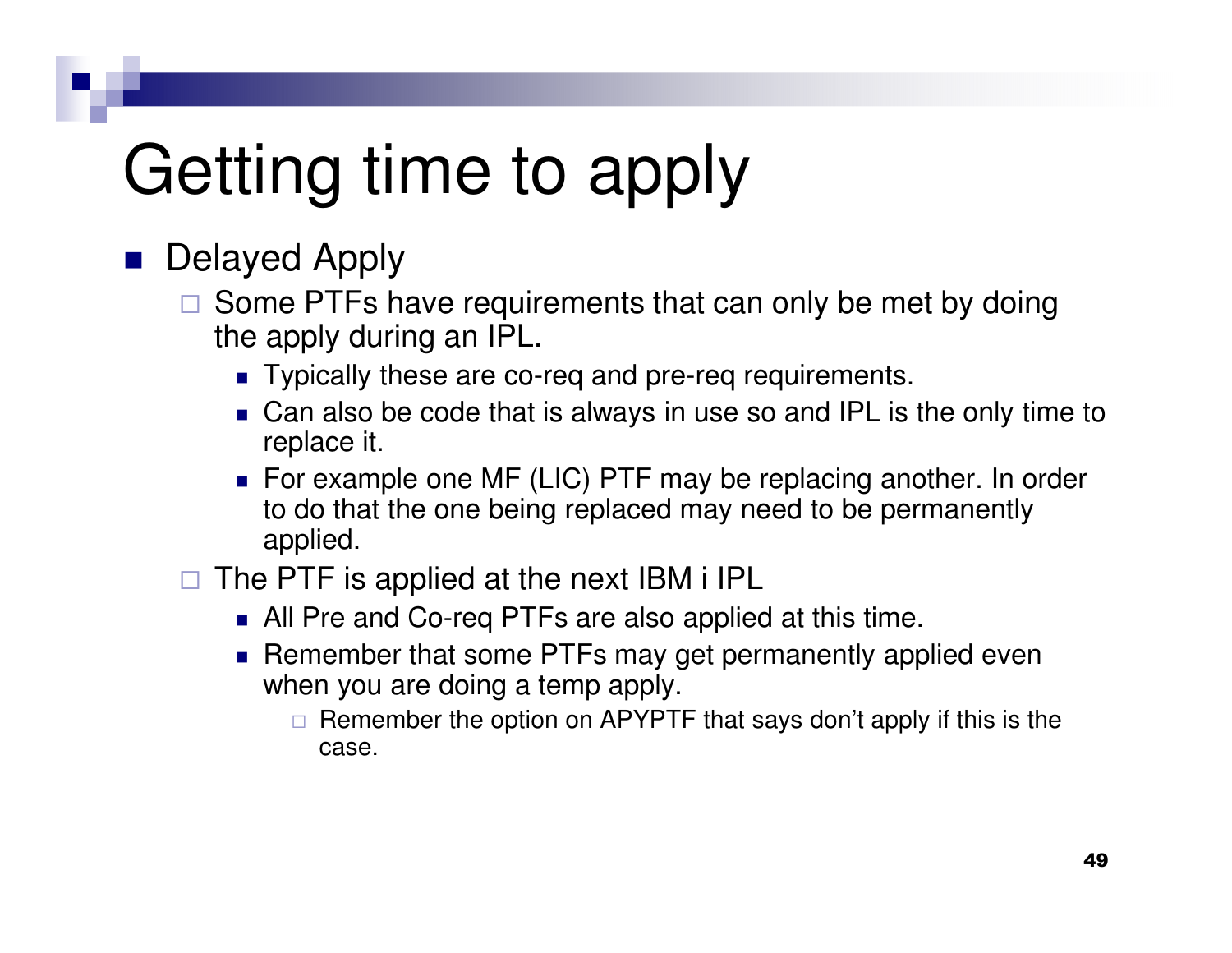# Bulk PTF apply

- Doing any quantity of PTFs typically involves install from CD.
- $\textcolor{red}{\blacksquare}$  This is done from PTF menu option 8 Install package
- **PTFs can be loaded during normal operations and set** for apply at next IPL.
	- □ LAND MINE! If an IPL occurs when you don't expect you will be doing PTFs when you may not want to.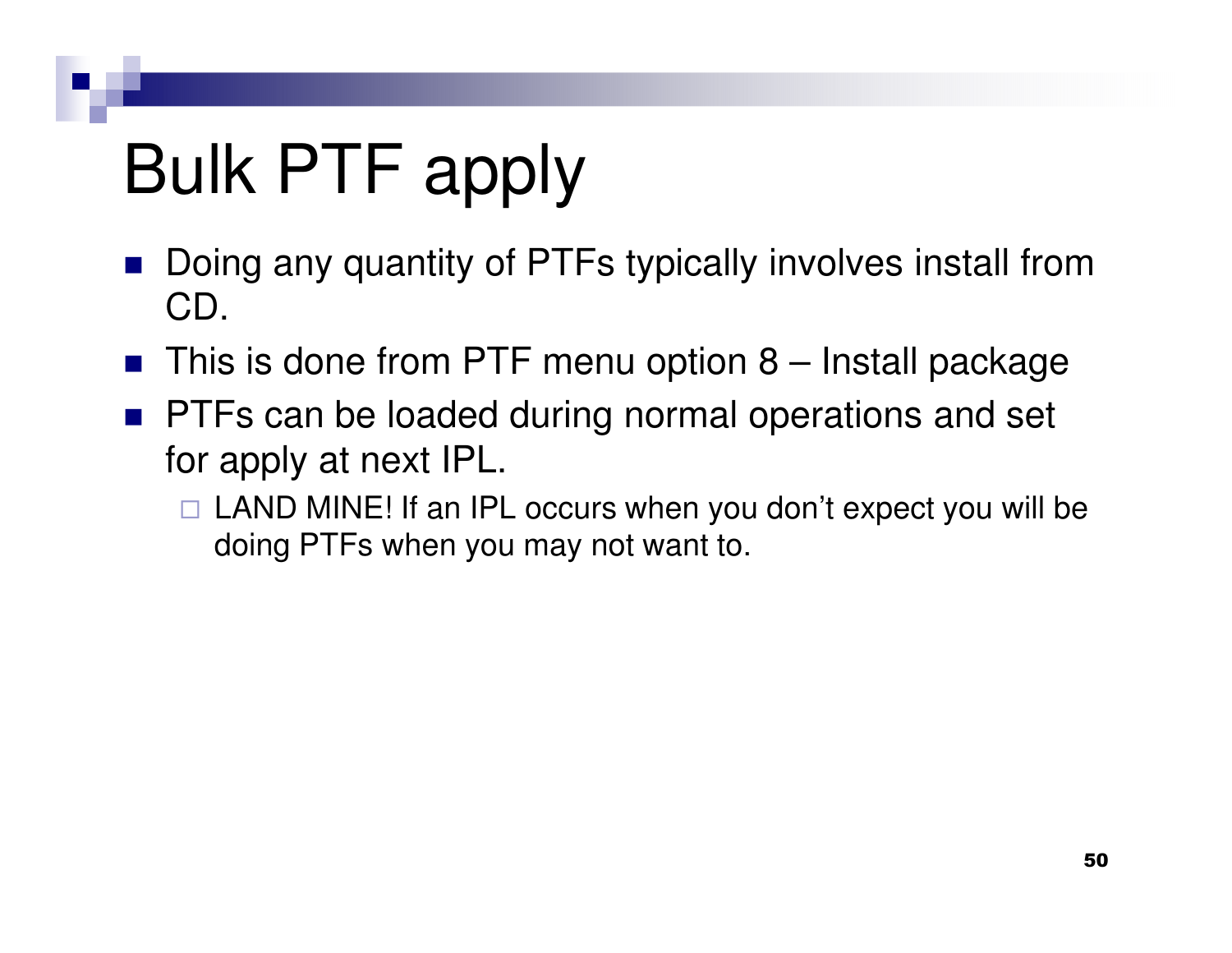#### PTF Menu option 8 (Install Package)

|                                                          |                           | Install Options for Program Temporary Fixes                                                         |
|----------------------------------------------------------|---------------------------|-----------------------------------------------------------------------------------------------------|
| Type choices, press Enter.                               |                           | FIIIV5R4<br>System:                                                                                 |
| Device OPTVRT01                                          |                           | Name, *SERVICE, *NONE                                                                               |
| Automatic IPL $\ldots$ $\ldots$ $\ldots$ $\underline{Y}$ |                           | $Y = Yes$<br>$N = No$                                                                               |
| Prompt for media $\ldots$ $\frac{1}{2}$                  |                           | 1=Single PTF volume set<br>2=Multiple PTF volume sets<br>3=Multiple volume sets and *SERVICE        |
| Restart type <u>*SYS</u>                                 |                           | *SYS, *FULL                                                                                         |
| Other options $\ldots$ $\underline{Y}$                   |                           | Y=Yes<br>$N = No$                                                                                   |
| $\mathbb N$<br>Omit PTFs                                 | Y=Yes, N=No               |                                                                                                     |
| Apply type $\cdot$ $\cdot$ $\frac{1}{2}$                 |                           | 1=Set all PTFs delayed<br>2=Apply immediate, set delayed PTFs<br>3=Apply only immediate PTFs        |
| PTF type $\ldots$ $\frac{1}{2}$                          | $1 = A$ <sup>1</sup> PTFs | 2=HIPER PTFs and HIPER LIC fixes only<br>3=HIPER LIC fixes only<br>4=Refresh Licensed Internal Code |
| Copy PTFs N                                              | Y=Yes, N=No               |                                                                                                     |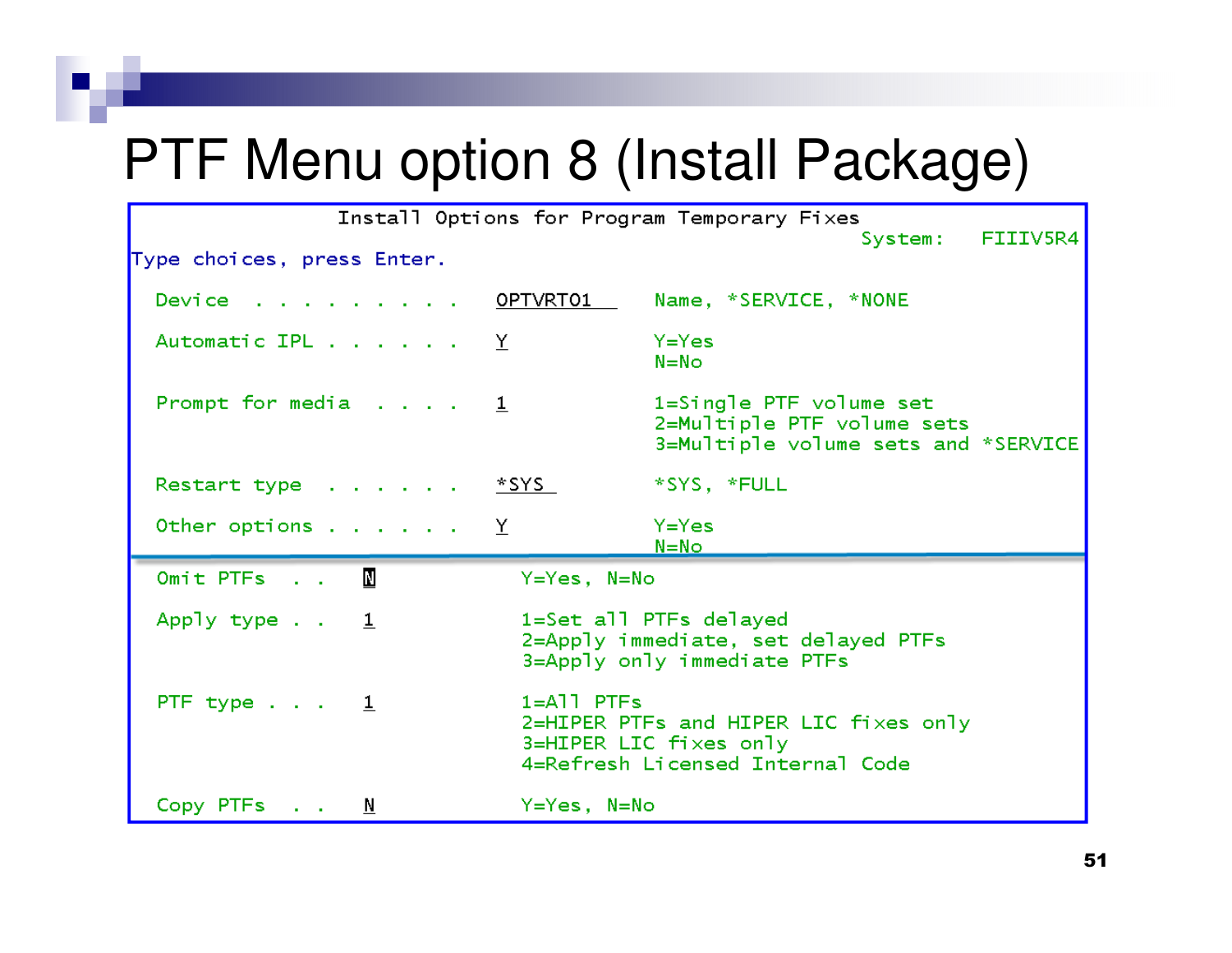#### Batch PTF Installs

52

- Sometimes you don't want to sit and watch
- Instead, use the INSPTF command in batch
- All the parms below line up with the option 8 fields

| Product description:                                                                   |                            |
|----------------------------------------------------------------------------------------|----------------------------|
| Product > $x$ ALL $\Box$                                                               | <b>F4</b> for list         |
| Release $\Sigma$ $\times$ ONLY                                                         | *ONLY, VxRyMz              |
| + for more values                                                                      |                            |
| Device <u>OPTVRT01</u>                                                                 | Name, *SERVICE, *NONE      |
| PTF apply type $\ldots$ $\ldots$ $\ldots$ $\ldots$ $\geq$ *DLYALL                      | *SRVATT, *DLYIPL, *DLYALL. |
| PTF omit list:                                                                         |                            |
| Product > 5770SS1                                                                      | F4 for list                |
| PTF identifier > <u>SI00666</u>                                                        | Character value            |
| Release a contract and contract the<br><u> *ONLY</u>                                   | *ONLY, VxRyMz              |
| + for more values                                                                      |                            |
| HIPER PTFs only $\ldots$ > $*NO$                                                       | *YES, *NO                  |
| End of media option <u>*REWIND</u>                                                     | *REWIND, *LEAVE, *UNLOAD   |
| Prompt for media <u>*SNGVOLSET</u>                                                     | *SNGVOLSET, *MLTVOLSET     |
| Copy PTFs $\ldots$ $\ldots$ $\ldots$ $\ldots$ $\ldots$ $\ldots$ $\geq$ $\frac{WES}{S}$ | *SRVATT, *YES, *NO         |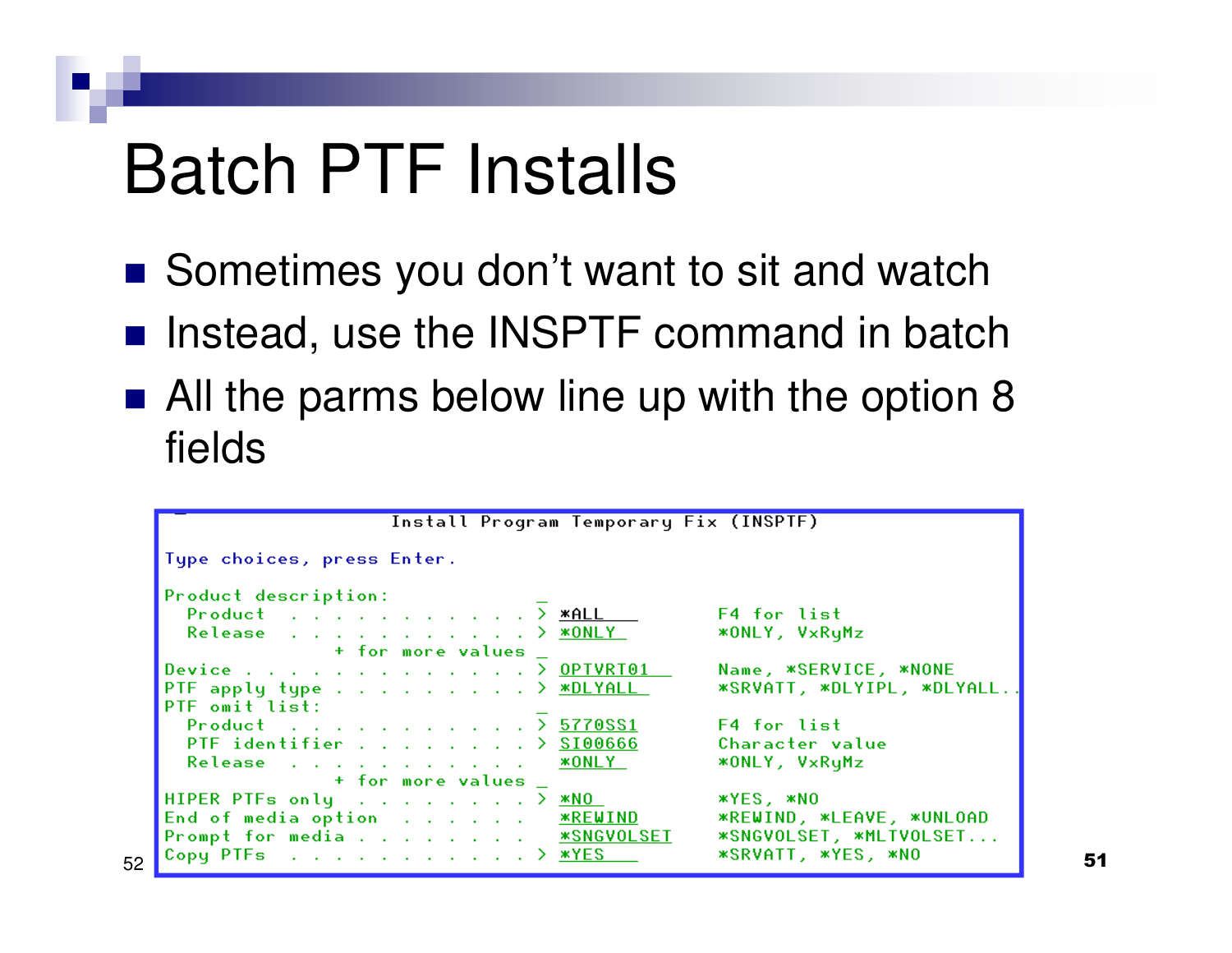# Agenda

- What is a PTF?
- What to PTF
- PTF Stati and Life Cycle
- PTF Groups
- To PTF or not to PTF
- Fix Central
- Load and Apply
- Customize Defaults and using Virtual Media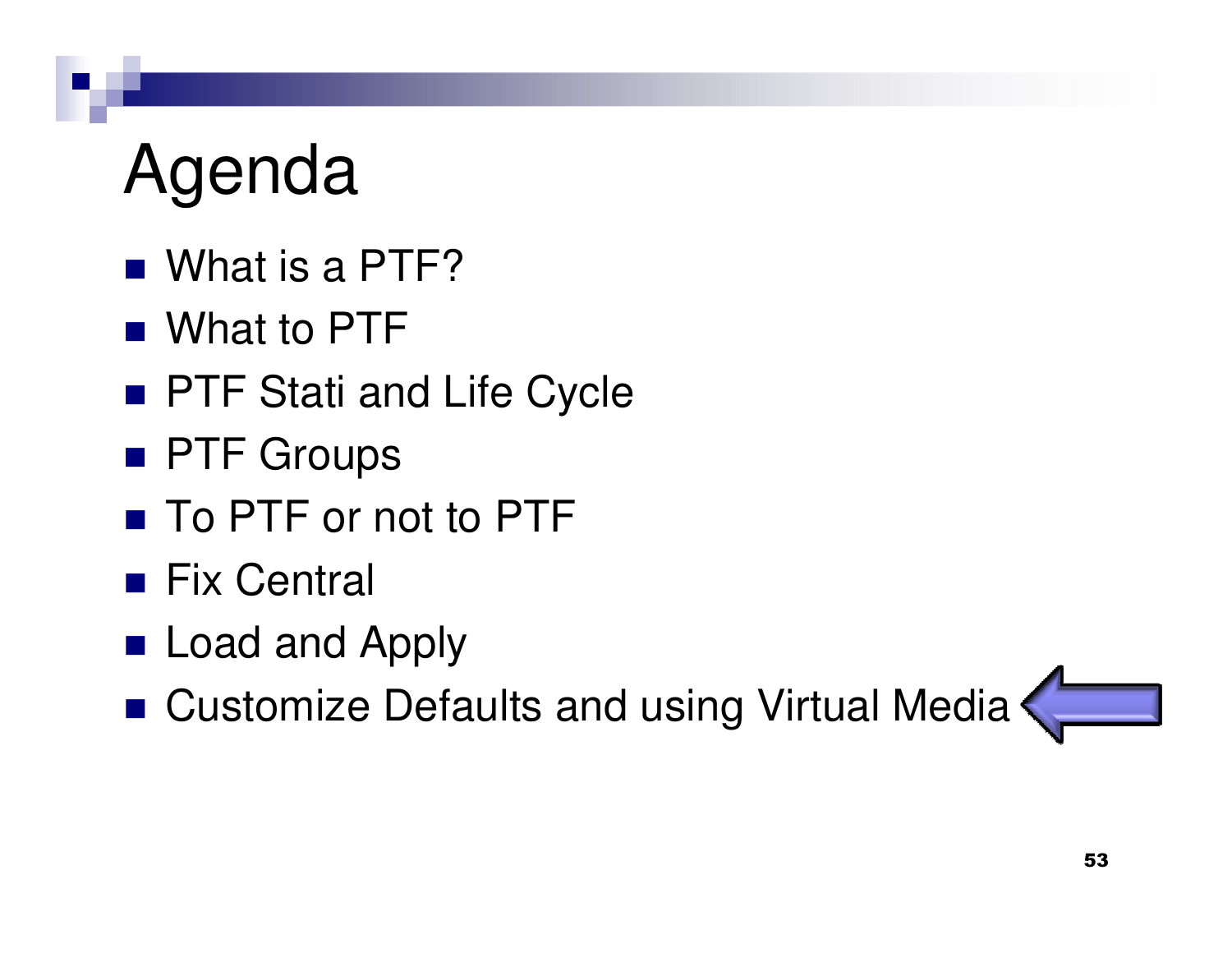# Customizing PTF Defaults

- CHGSRVA allows customizing some aspects of PTF behavior
	- **EXTERENTYP parm sets the default install type.**<br>An Yink Set all BTFs fax delayed in and submatis
		- <sup>\*</sup>DLYIPL: Set all PTFs for delayed IPL and automatically IPL
		- \*DLYALL: Set all PTFs for delayed IPL but do NOT IPL
		- \*IMMONLY: Only immediate PTFs are applied, delayed PTFs are omitted. No IPL is done.
			- $\Box$  NOT recommended for use with CUMEs
		- \*IMMDLY: Immediate PTFs are applies, delayed PTFs are set for delayed apply but NO IPL is done.

 $\Box$  NOT recommended for use with CUMEs

- □ CPYPTF parm sets default for copying PTFs
	- \*YES: PTFs and cover letters are copied to \*SERVICE (SAVFs) when loaded from Optical or Tape
	- <sup>\*</sup>NO: They ain't.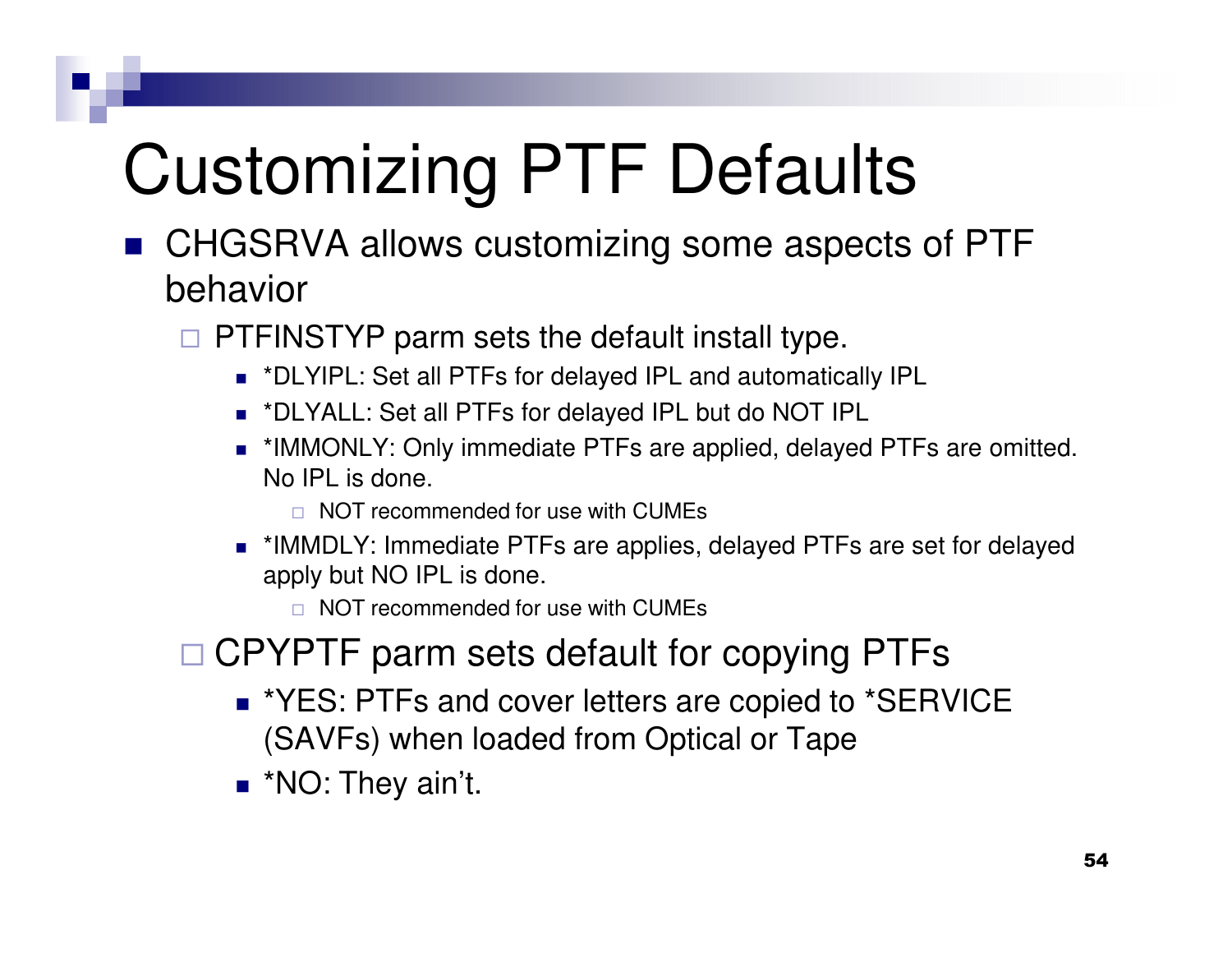# Virtual Media Advantages

- Never touch plastic.
- No need to actually be on site.
- $\blacksquare$  Fantastically faster than any plastic disk.
	- $\Box$  Seriously you can't see the numbers go by on i5 systems!
- Virtual Drives never need cleaning!
- Un-scratchable Media!
- No I/O errors during the PTF load as these are detected at the time of load or VFYIMGCLG.
- Easy to copy the images to another system or partition. (under 20 seconds per CD Image across GbE with FTP.)
- As of V6R1 THEY DO NOT NEED TO BE COPIED!!
	- $\Box$  See instructions in the extended portion of the Handout!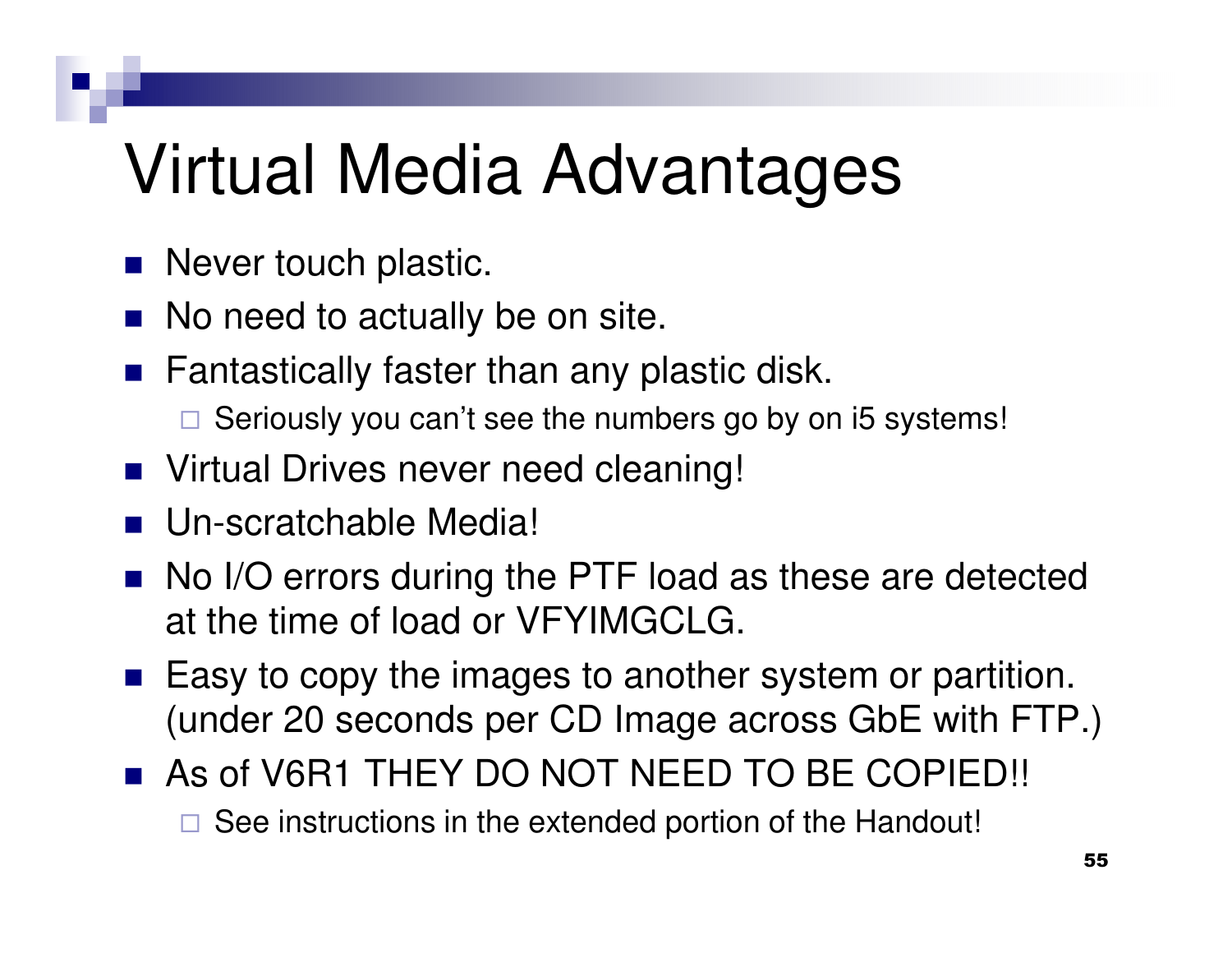#### Summary

- **Proper PTF management keeps your system** running smoothly
- Know your system, where are you leading and where are you trailing as this helps you know where PTFs are required.
- Groups are a key tool for PTF management
- Image catalogs are THE way to manage PTFs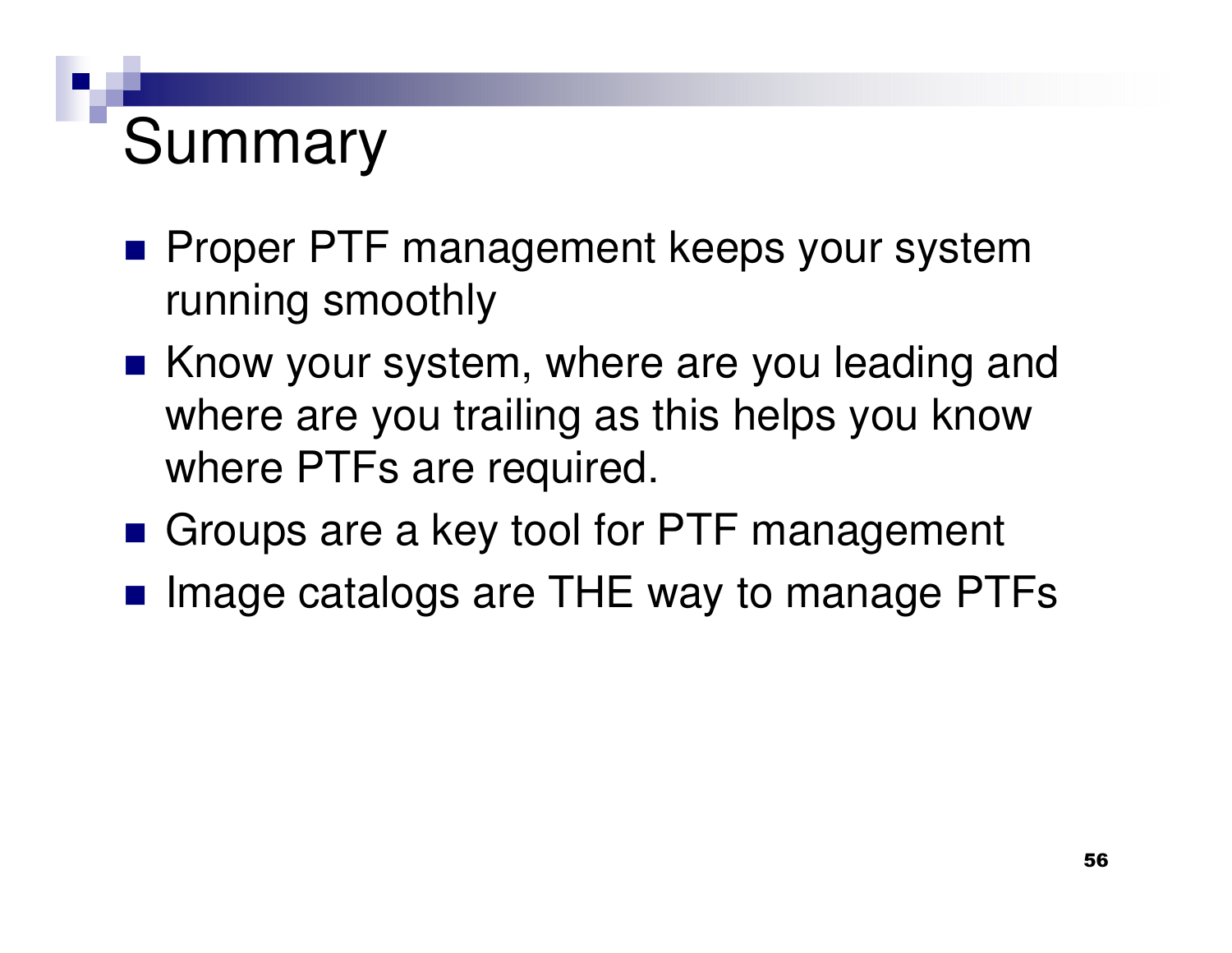

"What applications have you brought to IBM i today?"



Advanced Technical Expert



Larry Bolhuis Frankeni Technology Consulting, LLC. lbolhuis@frankeni.comwww.frankeni.com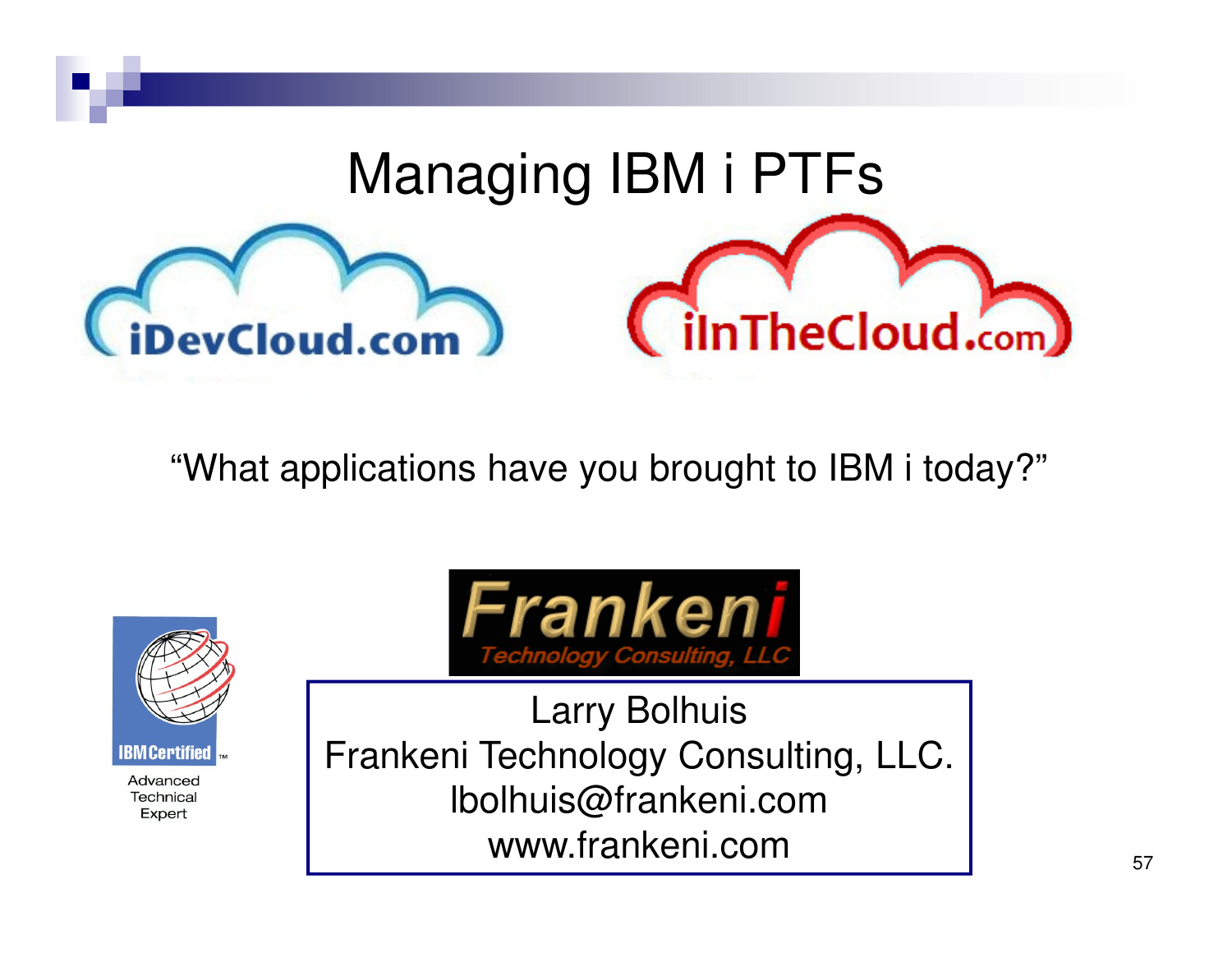# Appendices

- Using Virtual Media
- Getting PTF Save files recognized to the PTF process
- Fix Central PTF Download flow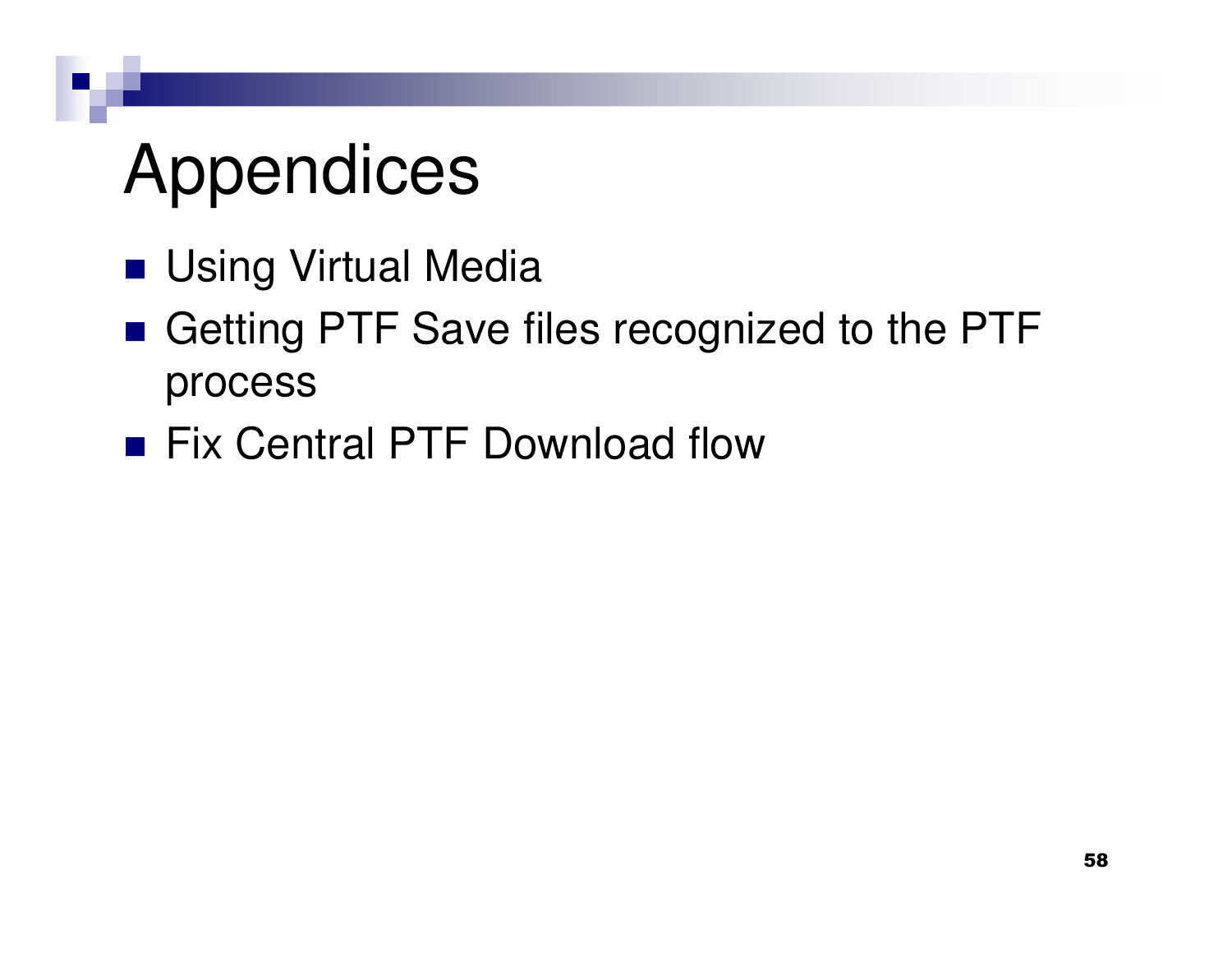# Virtual Media Interface (VMI)

- VMI is the Rochester term for Virtual Optical and Virtual Tape.
- Essentially they have created a virtual bus and a virtual IOP to which virtual optical drives (CD and DVD) and virtual tape drives.
- WRKHDWRSC \*STG and observe the FC #268C IOP and FC #6B02 storage controller.
	- $\Box$  Option 9 against the FC #6B02 will show each of the Virtual Optical and Virtual Tape drives on your system.
		- Virtual Optical FC #632B
		- Virtual Tape FC #63B0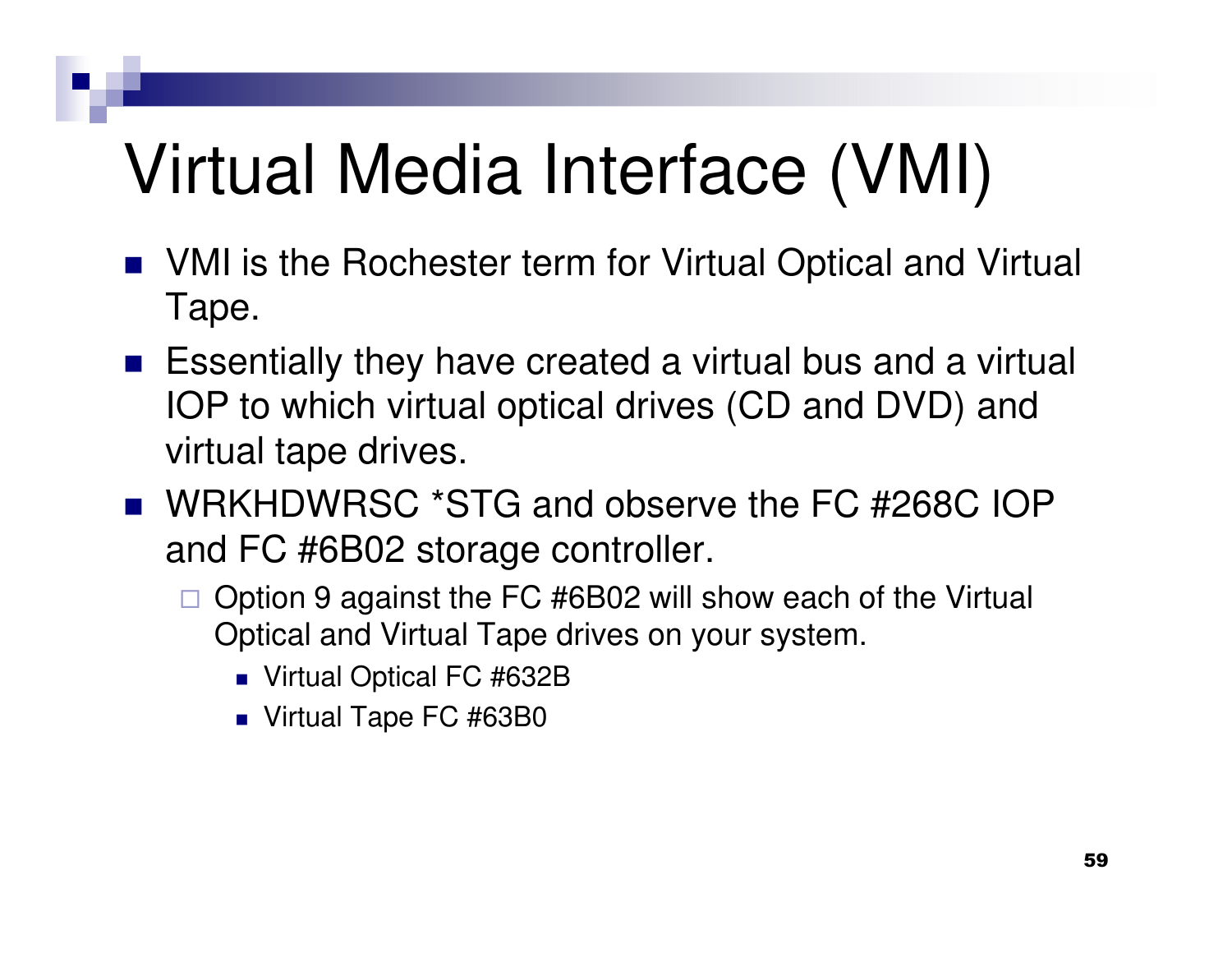# Creating Virtual Devices

■ Optical drive

- CRTDEVOPT DEVD(OPTVRT01) RSRCNAME(\*VRT) TEXT('Virtual Optical drive # 01')
	- □ Virtual Optical drives are DVD-RAM type.
	- □ Support started in V5R2 and V5R3 allowed multiple drives.<br>-
- Tape drive

CRTDEVTAP DEVD(TAPVRT01) RSRCNAME(\*VRT) TEXT('Virtual Tape Drive #01')

- □ Sort of a cross between a tape drive and a tape library.
- □ Works like a tape drive, except if you specify a volume ID and that ID exists in the image catalog it will 'auto load' that volume.
- □ Support started in V5R4 and allows multiple drives.
- $\mathcal{L}_{\mathcal{A}}$ Don't forget to vary them on!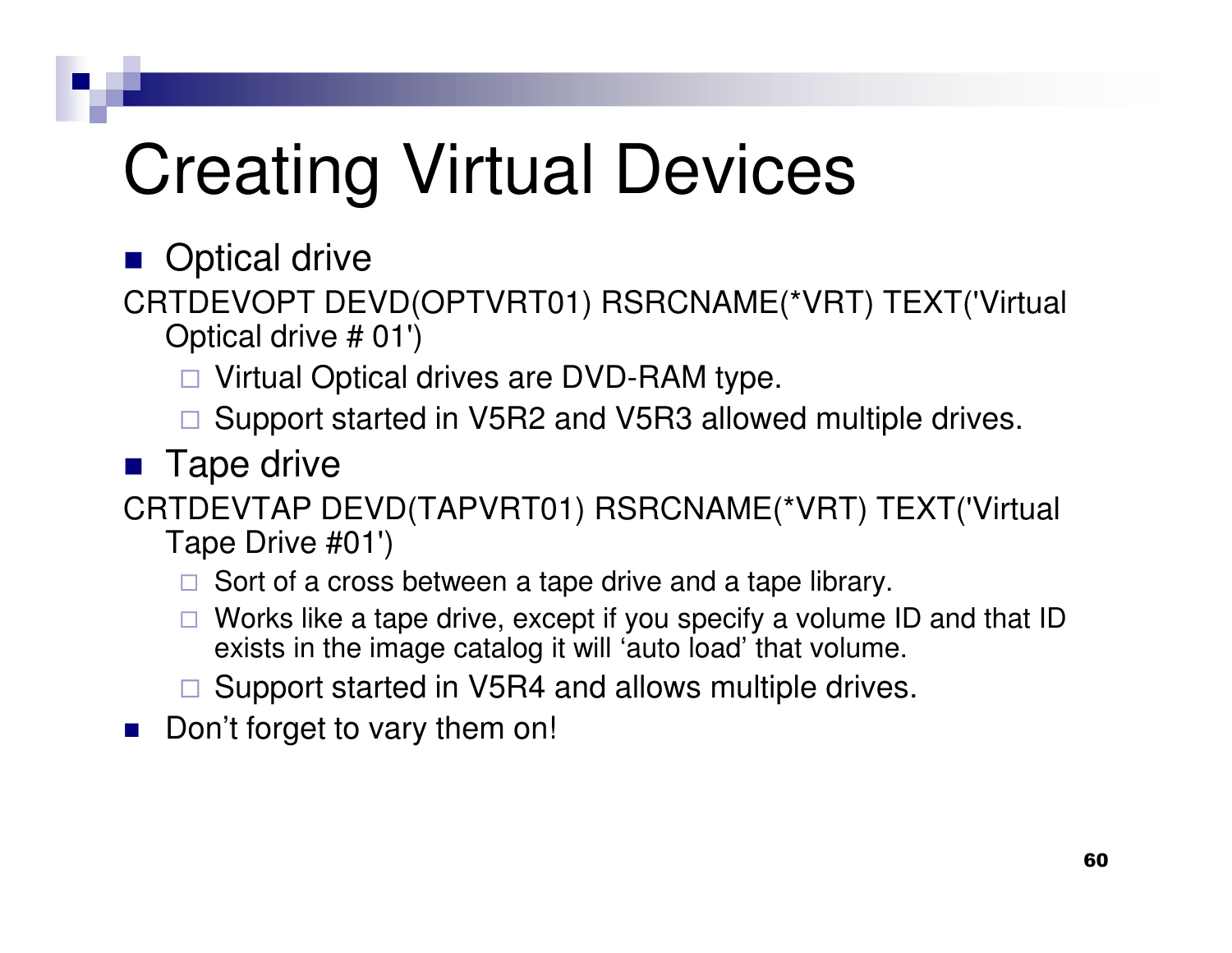#### But what goes into a virtual drive?

- Virtual Media of course, hence the name!
	- □ For the purpose of PTFs the media are created by IBM.
		- Downloaded with methods already described.
	- □ For other uses the media can be created from physical media or created blank and written to.
- Virtual Media are stored in Image Catalogs
	- □ The Image catalog object lives in QUSRSYS library
		- It is just a list of the images and the directory in which they live.
	- □ The binary Images of the disks are stored in the IFS directory specified in the Catalog obect.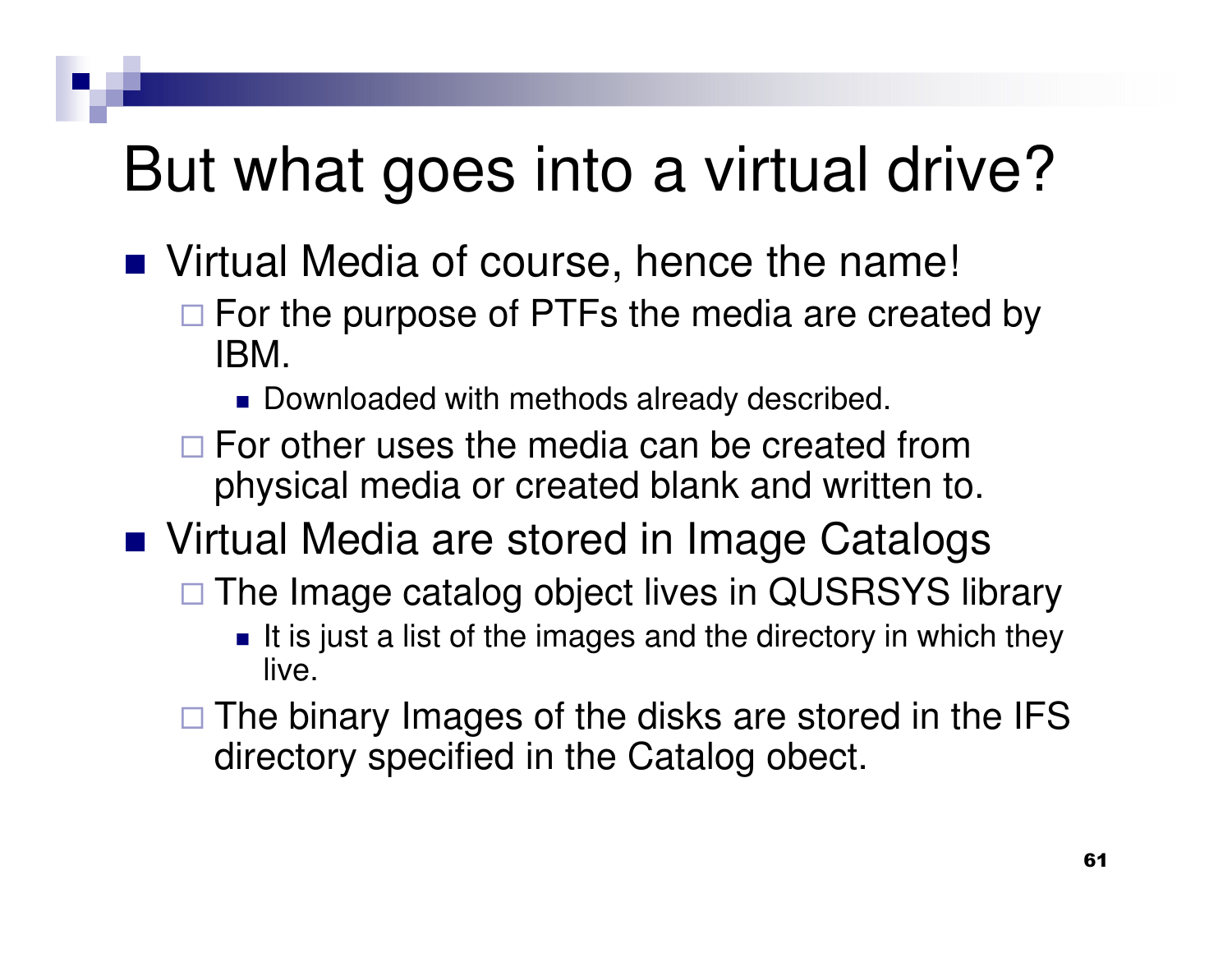### How to build the catalog

CRTIMGCLG IMGCLG(V7R1PTF) DIR('/i5os/v7r1/ptf') TYPE(\*OPT) CRTDIR(\*YES) TEXT('V7R1 PTF Images')

- Creates the catalog object and the directory.
- Use whatever tools you want to get the images into the directory specified above: FTP and the Netserver are the most likely suspects.
- Normally you would create the catalog before loading any images however this is not required unless you will be copying from physical media.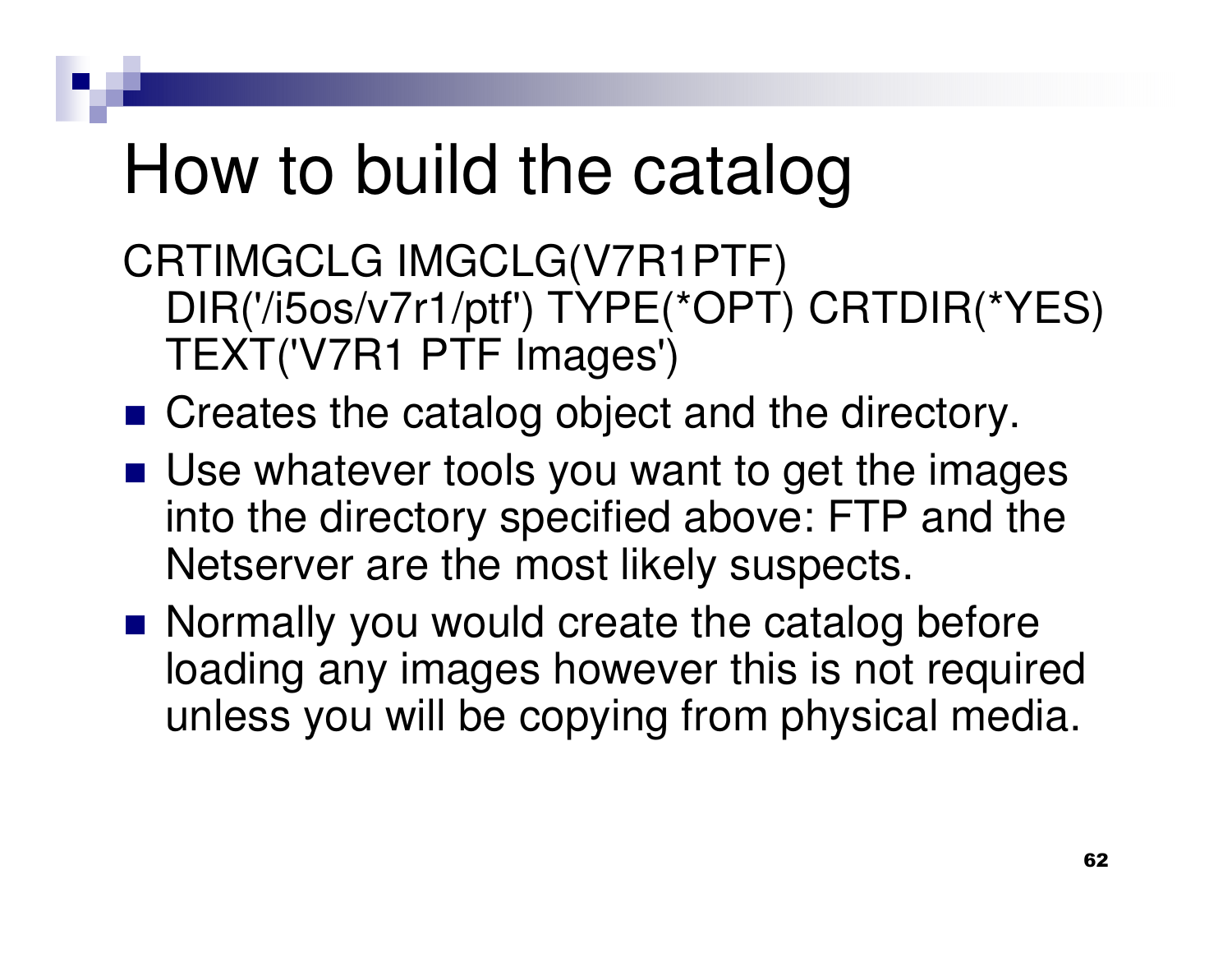# Adding media to the catalog

- First method is to import the contents of a physical CD or DVD
	- □ ADDIMGCLGE IMGCLG(V7R1PTF) FROMDEV(OPT01)
	- □ Interestingly the CD/DVD drive will eject once the copy is and annual to annual to annual to annual to annual to annual to annual to annual to annual to annual to annual to annual to annual to annual to annual to annual complete.
	- □ Size of the IFS object corresponds to the amount of information on the disk.
		- Time required is also based on this amount.
		- DVD's take a LOT longer (DUH!)
- **My favorite option is to FTP in the catalog images to the** appropriate directory and then:
	- ADDIMGCLGE IMGCLG(V7R1PTF) FROMFILE('hiper02\_1.bin') TOFILE(\*fromfile)
	- $\Box$  This requires the file 'hiper02\_1.bin' is in the directory and takes about 1 second because it is only adding the catalog entry.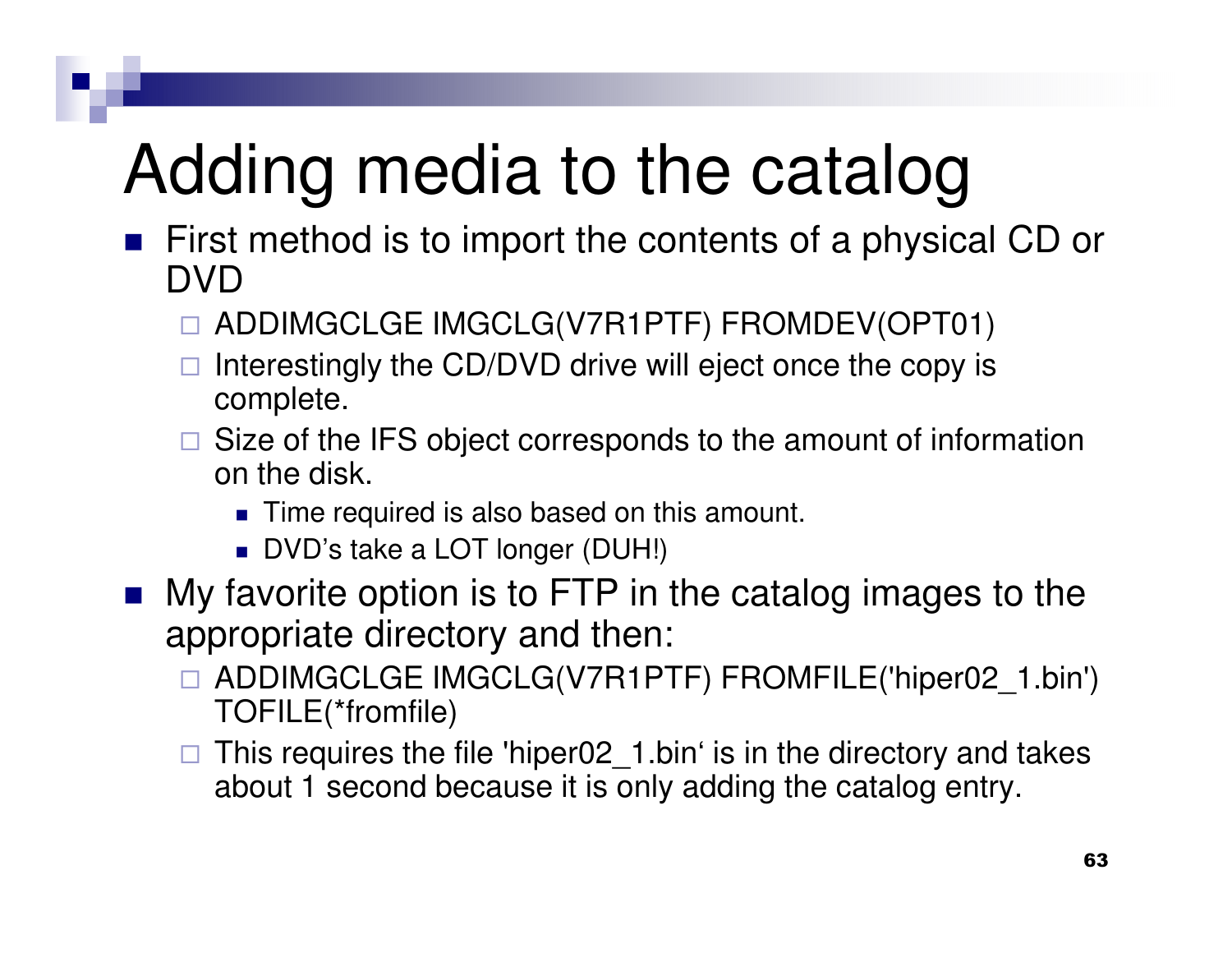# Adding media - Continued

- Another option if you have a QFileSvr.400, NFS mount, or QNTC share that contains the image files:
	- □ ADDIMGCLGE IMGCLG(V7R1PTF)<br>EBOMEILE('/some/nfs/mounted/dir/h FROMFILE('/some/nfs/mounted/dir/hiper02\_1.bin') TOFILE(\*fromfile)
	- □ This will copy the file from the remote file system and add it to the catalog the catalog.
	- □ Time depends on speed of connection and size of file.<br>
	□ Litt
- Additional options:
	- □ You may replace existing images with REPLACE(\*YES) parm
	- □ You may specify the sequence number in the catalog with the  $\blacksquare$ IMGCLGIDX(nn) parm
	- □ You may add text as: TEXT('This is HIPER group 02 disk 1')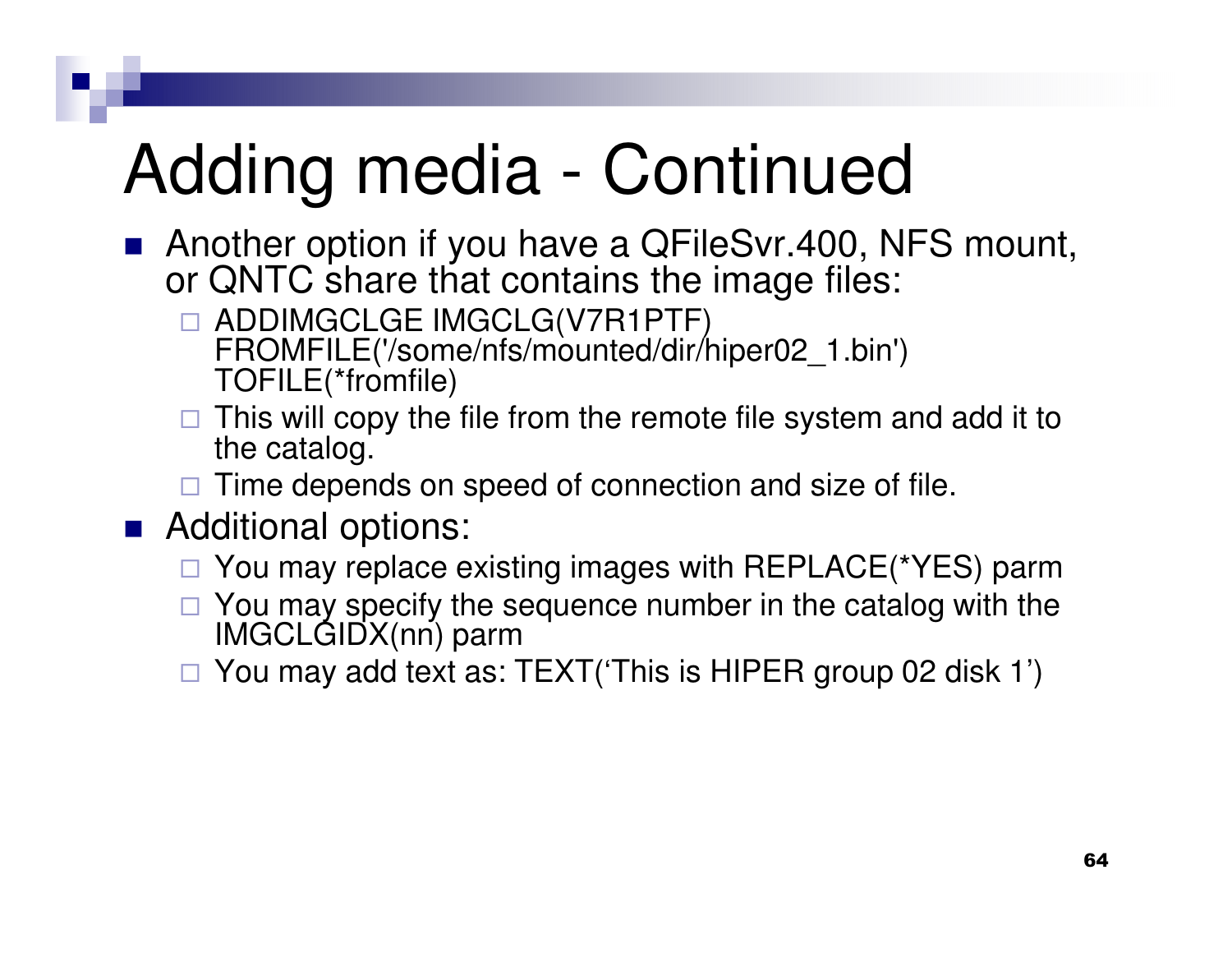# Sharing Virtual Media

- $\mathcal{L}_{\mathcal{A}}$  Starting with POWER6 links VSCSI connections can be created between IBM i partitions.
	- $\Box$  In i 6.1 this connection passes along any optical devices
		- **This includes virtual optical.**
	- $\Box$  In i 7.1 IOPLess tape devices are also passed along.
		- $\textcolor{red}{\bullet}$  This includes virtual tape.
- $\mathcal{L}(\mathcal{L})$  In WRKHDWRSC \*STG these appear as FC #290A Storage Controller.
	- $\Box$  Option 9 against the FC #290A will show each of the Virtual Optical and Virtual Tape drives on your system.
		- Virtual Optical FC #632C
		- Virtual Tape FC #63B0
- $\mathcal{L}^{\text{max}}_{\text{max}}$  In i 6.1 the optical 'disks' much be manually changed on the host partition
	- $\Box$ With i 7.1 they auto-load just as they do on the local partition.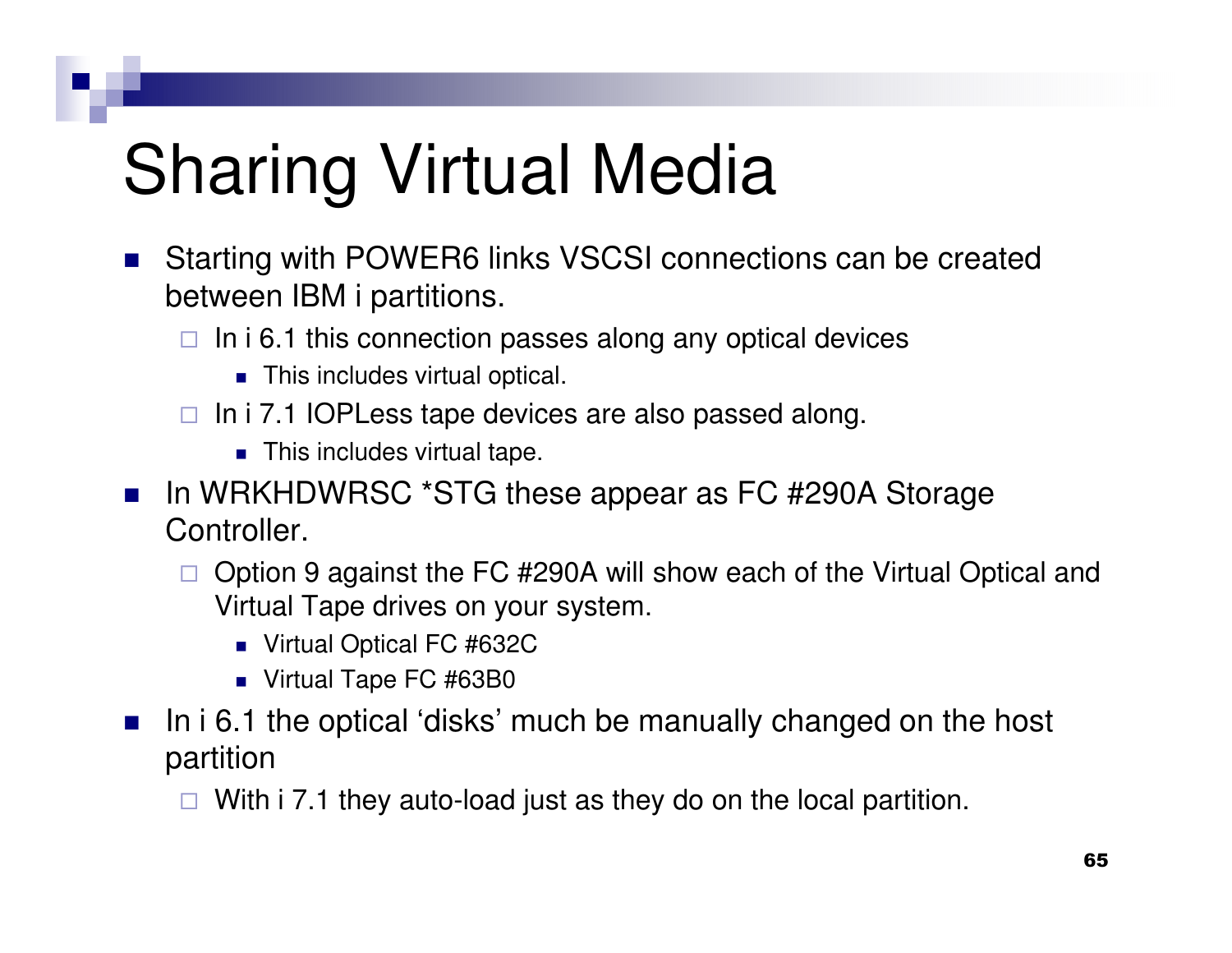# Newest (and coolest!) Sharing.

- $\mathcal{L}_{\mathcal{A}}$ In i 6.1 IBM introduced network based virtual optical drives.
- $\mathcal{O}^{\mathcal{O}}_{\mathcal{O}}$  NFS is used on a 'host' partition to hold all the image catalog objects.
	- □ A VOLUME\_LIST file must exist in the directory with the images and contain the names of the images names of the images.
	- $\Box$  This is a simple text file (EDTF)
	- □ The Image Catalog isn't actually used on the host and the images need not be mounted in an optical drive on the host mounted in an optical drive on the host.
- A service tools (AKA 'LAN Console') interface is used on client partitions to  $\mathcal{C}^{\mathcal{A}}$ reach across to and load the images.
	- □ An active Ethernet connection outside of Service Tools is not required while using<br>network based virtual optical  $\Box$ network based virtual optical.
- $\mathcal{L}_{\mathcal{A}}$  A virtual optical drive is created on 'client' partitions that utilizes the service tools interface.
- $\sim 10$ This means no more copying images from partition to partition!!!
- $\sim$ To utilize these for UPGRADES a POWER6 or newer CPU is required.
- $\sim$  Host and Client do NOT need to be on the same machine or the same release.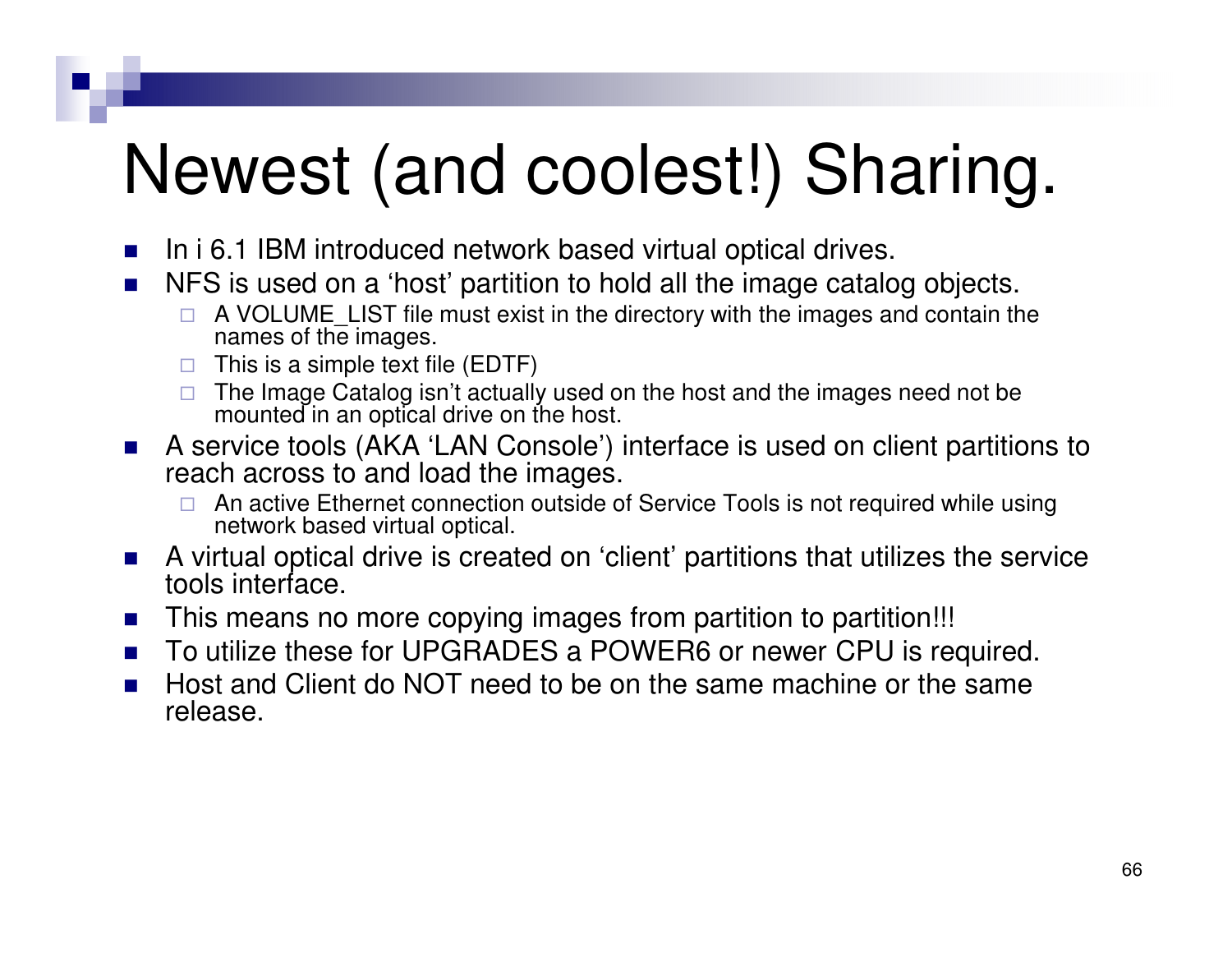#### Logical diagram of Network Optical

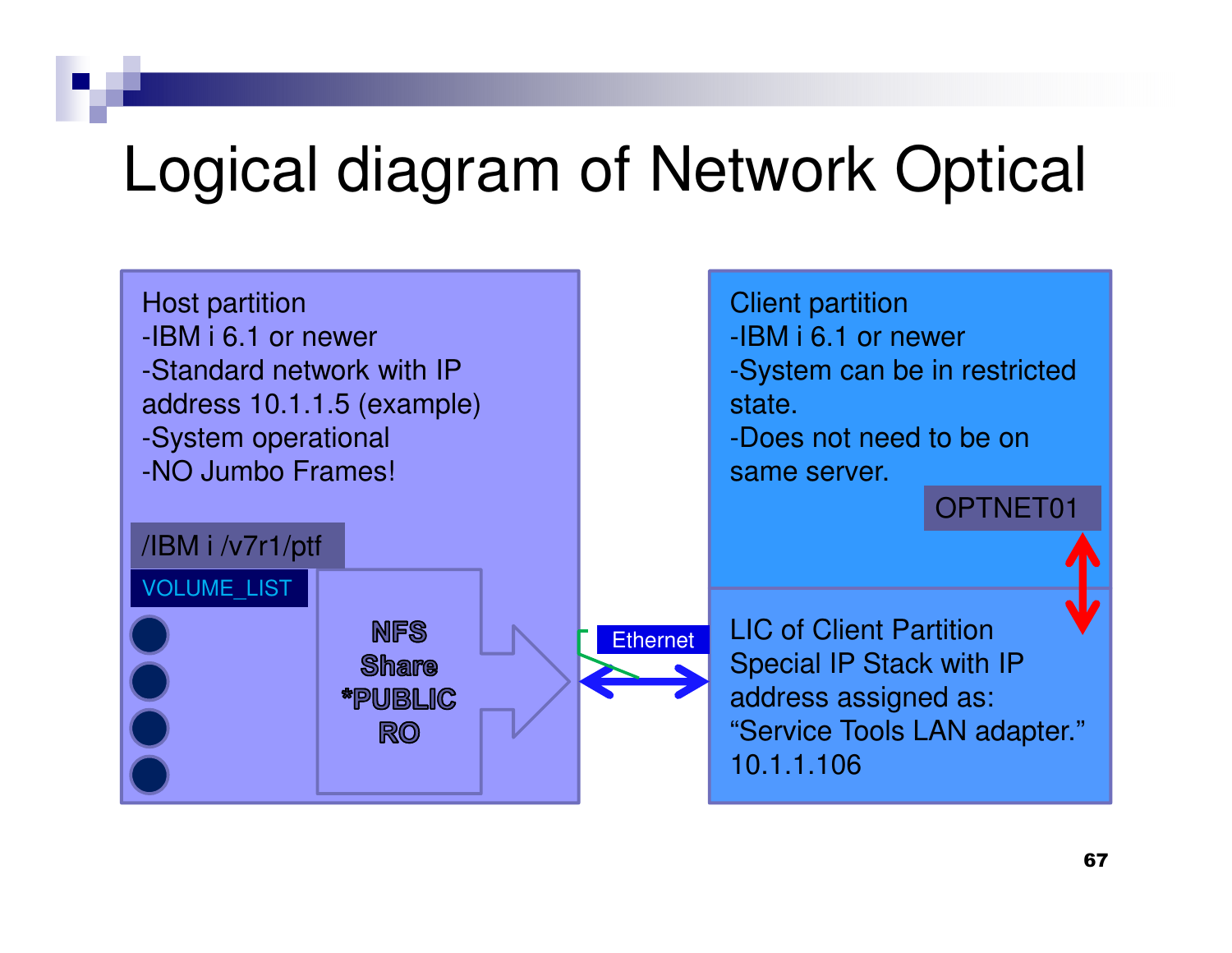#### Service Tools LAN Configuration

| Display LAN Adapter Configure On Dasd                                                                      | System: | <b>V7R1DEV</b> |
|------------------------------------------------------------------------------------------------------------|---------|----------------|
| 268C $\leftarrow$ In this case a Virtual Ethernet<br>Adapter type :<br>00-00000<br>Adapter serial number : |         |                |
| 10.1.1.106 $\leftarrow$ Unique and in Same subnet<br>Internet address :<br>as host partition               |         |                |
| 10.1.1.5 $\leftarrow$ Optional if Same subnet<br>Gateway router address :                                  |         |                |
| 255.255.255.0<br>Subnet mask :                                                                             |         |                |
| Host name for service tools :<br><b>V71DEVLANCON</b>                                                       |         |                |
| 000000000000 <------- Leave 0s to use adapter MAC<br>Node $\cdots$ :                                       |         |                |
| <b>AUTO</b><br>Duplex $\ldots$ :                                                                           |         |                |
| Network speed :<br><b>AUTO</b>                                                                             |         |                |
| Ethernet standard :<br>ETHV2                                                                               |         |                |

- $\blacktriangleright$ Needed only on Client Partition or system.
- $\blacktriangleright$ Host partition only needs standard IBM i IP address to host NFS.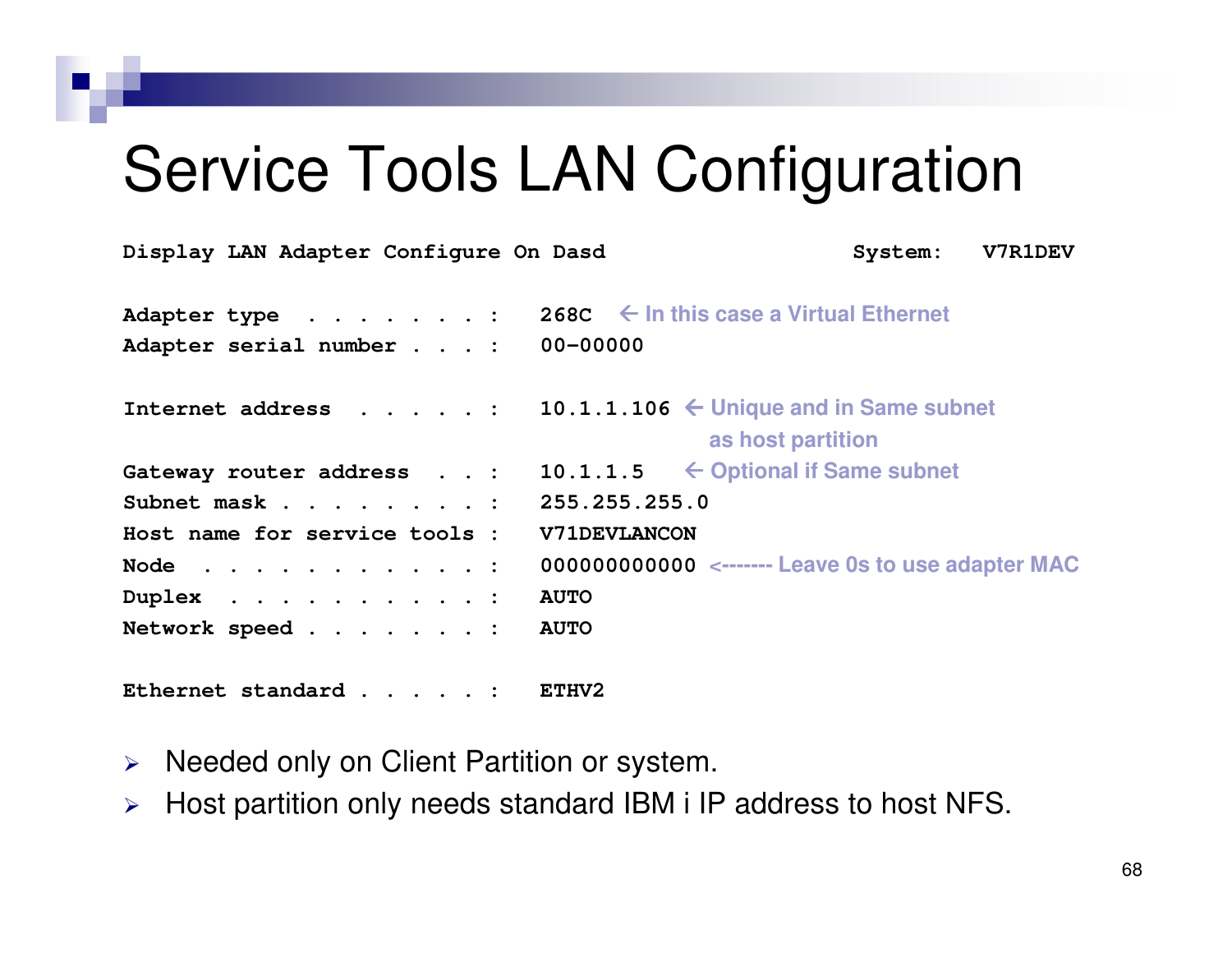### Host side setup

Once the images are in the IFS on the host, share them with these steps:

- Create VOLUME\_LIST file:
	- □ VFYIMGCLG V7R1PTF TYPE(\*PTF) SORT(\*YES) NFSSHR(\*YES)
	- □ Or EDTF '/ibmi/v7r1/ptf/VOLUME\_LIST' and populate list of files.
- Set proper permissions:
	- □ CHGAUT OBJ('/ibmi/v7r1/ptf') USER(\*PUBLIC) DTAAUT(\*RX)<br>△ LIPTDEE/\*ALL) SUBTREE(\*ALL)
- Start NFS
	- □ STRNFSSVR \*ALL
- Share with NFS:
	- $\Box$ CHGNFSEXP OPTIONS('-i -o ro') DIR('/ibmi/v7r1/ptf')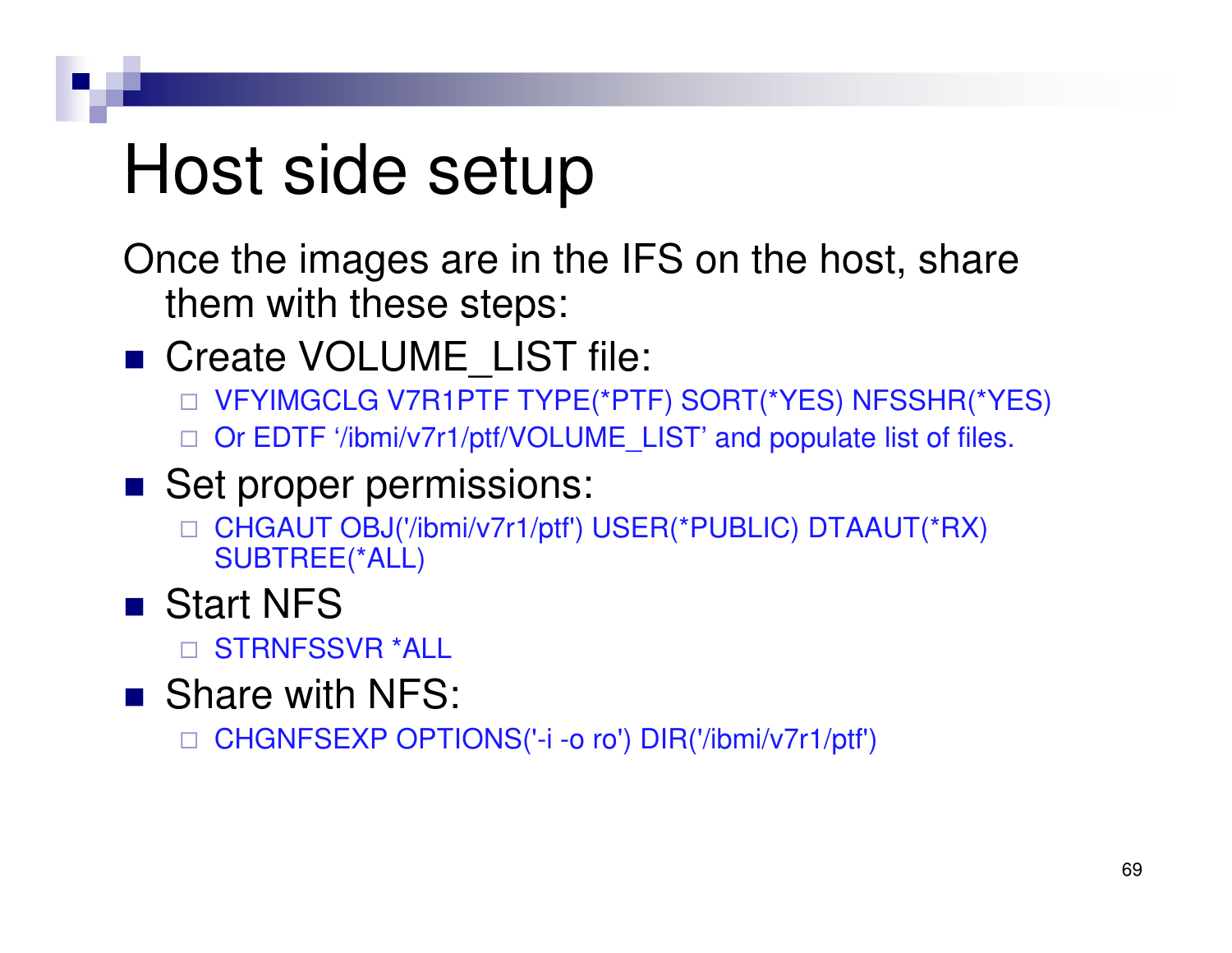#### Network based Optical Device

**Crete Device Desc (Optical) (CRTDEVOPT)** 

**Type choices, press Enter.** 

| Device description > OPTNET01                                     | <b>Name</b>                                 |
|-------------------------------------------------------------------|---------------------------------------------|
| Resource name                                                     | *VRT<br>Name, *SAME, *NONE                  |
| Device type *RSRCNAME                                             | *RSRCNAME, 632A, 632B                       |
| Local internet address                                            | *SAME, *NONE, *SRVLAN<br><b>*SRVLAN</b>     |
| Remote internet address '10.1.1.5' $\leftarrow$ IP of Host system |                                             |
| Network image directory                                           | '/ibmi/v7r1/ptf' ← Exact match to NFS Share |
| User ID number                                                    | $0-4294967295$ , *SAME<br>$\mathbf 0$       |
| Group ID number                                                   | $0-4294967295$ , *SAME<br>$\mathbf 0$       |
| Online at IPL                                                     | *SAME, *YES, *NO<br>$*_{\rm NO}$            |
| Message queue                                                     | <b>QSYSOPR</b><br><b>Name</b>               |
| Library                                                           | <b>OSYS</b><br>Name, *LIBL, *CURLIB         |
| Text 'description' 'Virtual Drive for PTFs'                       |                                             |
| $\triangleright$ Now vary it on.                                  |                                             |
|                                                                   |                                             |

 $\triangleright$  Note: 1Gb Adapters are faster  $\odot$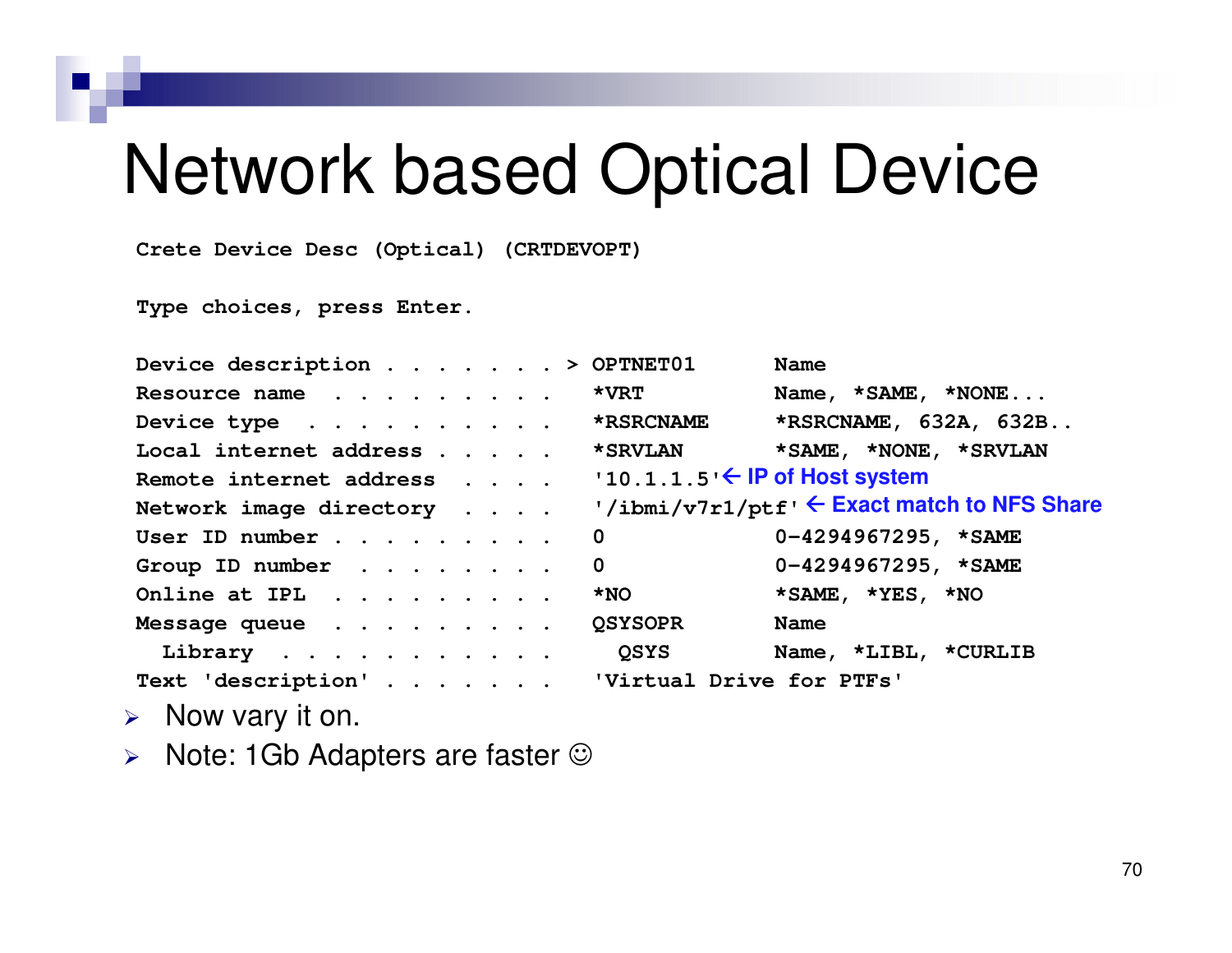### Using the virtual media

■ Load the catalog into the virtual drive.

- LODIMGCLG IMGCLG(V7R1PTF) DEV(OPTVRT01) OPTION(\*LOAD) WRTPTC(\*DFT)
- □ Write protect is always \*YES for IBM i and PTF media.
- □ The first entry in the catalog will be available and can be seen<br>with WBKORTVOL or WBKLNK '/OOBT/\*' with WRKOPTVOL or WRKLNK '/QOPT/\*'
- Verify and Sort the catalog
- VFYIMGCLG IMGCLG(V7R1PTF) TYPE(\*PTF) SORT(\*YES)
	- $\Box$  Basically makes sure the images are 'readable' and groups with multiple disks are in ascending sequence.

■ Finally use the OPTVRT01 drive in PTF menu option 8.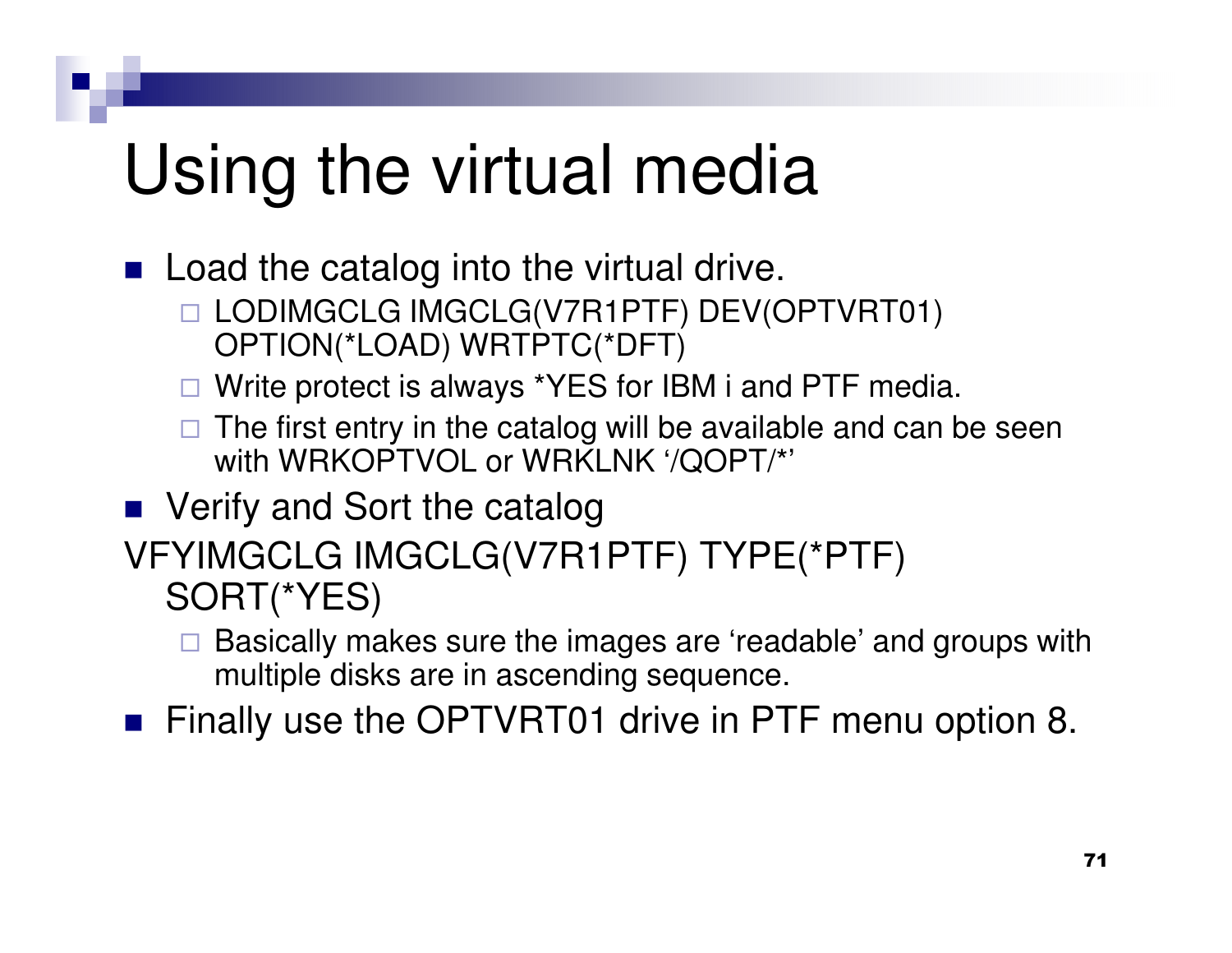# PTFs in Save Files?

- Why would you want them to hang around?
	- $\Box$  1) I sell disk.
	- □ 2) If you want to distribute with Management Central you must have them on the source system.
	- □ 3) If you want to use the new with V5R4 command SAVSYSINF you need the PTF Save files on your system that have been applied since your last SAVSYS.
		- SAVSYSINF does not require a dedicated system.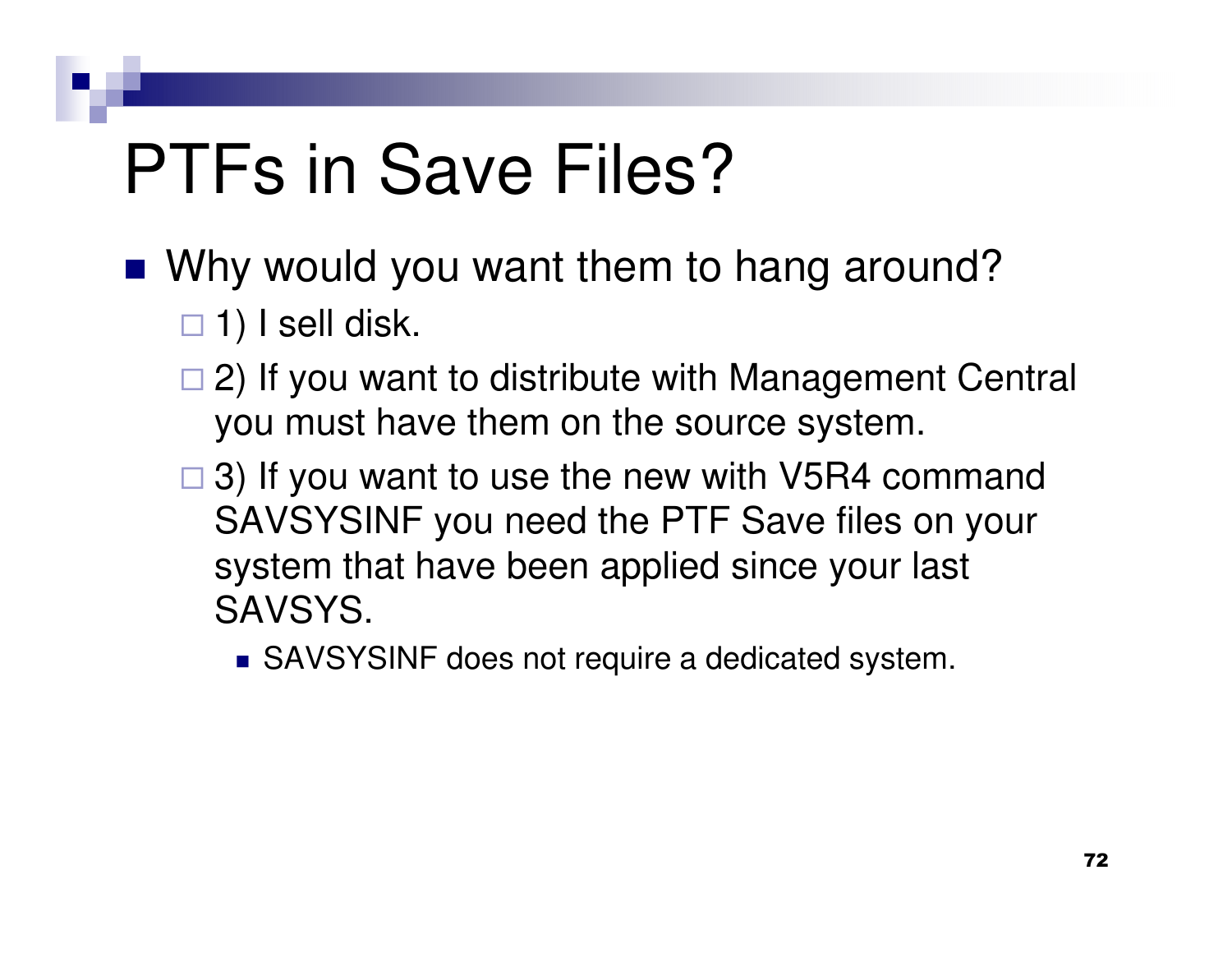#### PTFs in Save Files, but…

- Using WRKOBJ you can find all the save files in **QGPL** 
	- □ such as QSI12345
- Using DSPPTF option 1 shows Save File \*NO
- This means that from an object standpoint the files are there however PTF management doesn't have the data recorded.
- To correct this condition run the UPDPTFINF command (no parameters)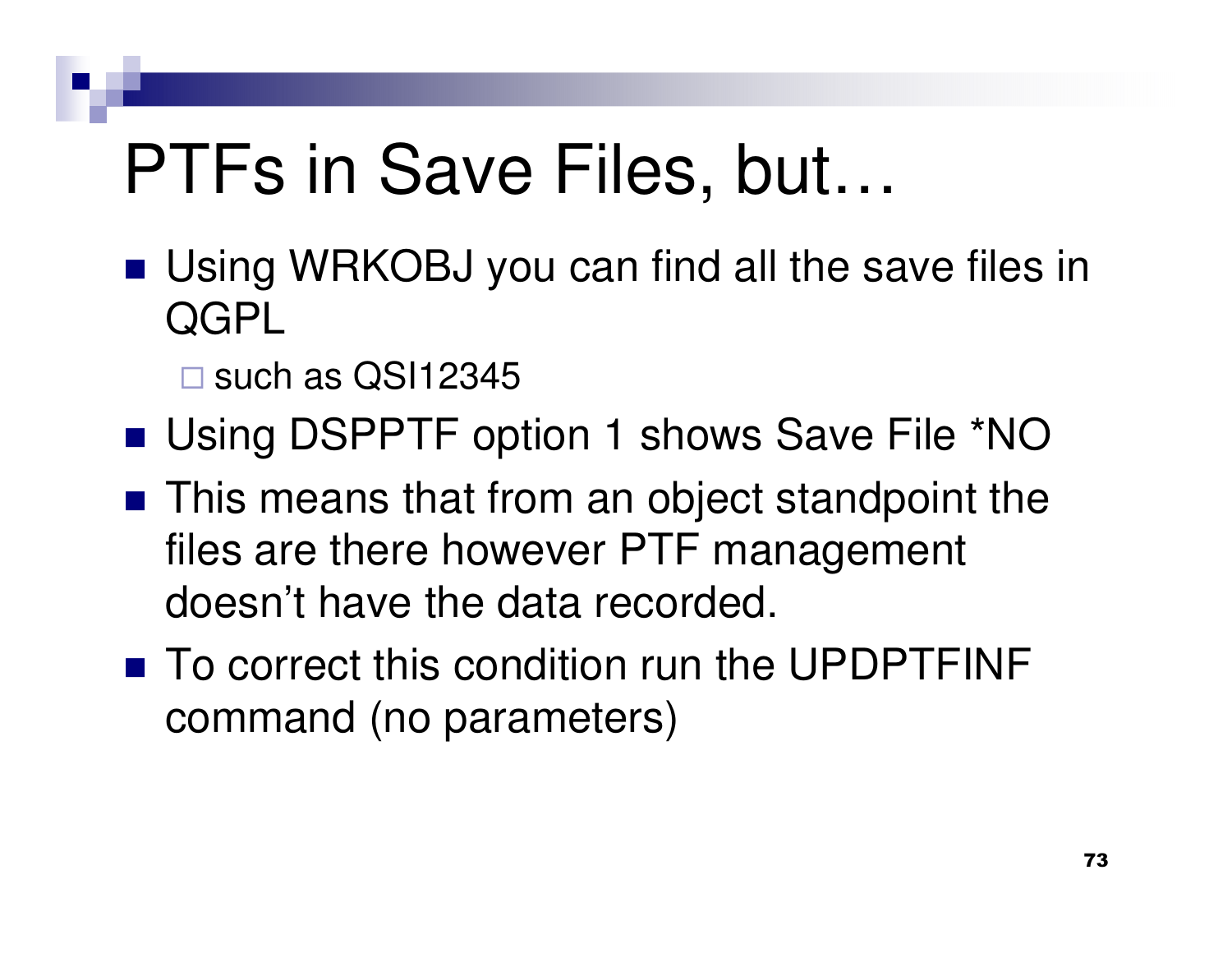# Fix Central PTF Downloads

- FTP method
- Immediate Method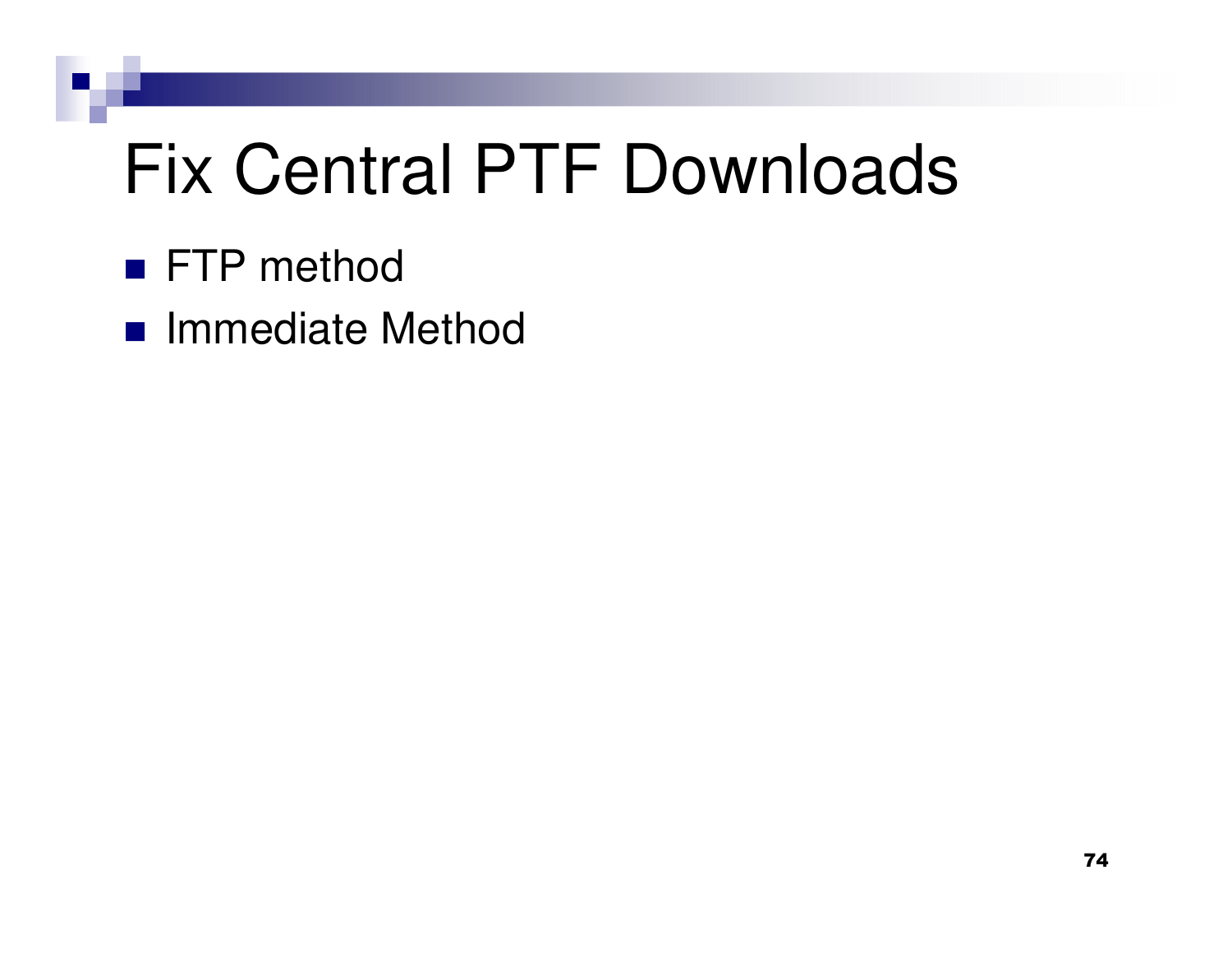## FTP Order Summary

- All PTFs that got ordered are listed
- Size is not available
- Two emails follow
	- □ Notification of reciept
	- □ Instructions for downloading and placing the images on your system

#### Summary

#### Your order will be sent to the FTP server

The Fix Central function has been completed.

Your order has been sent to the FTP server for processing. You will receive an email when the processing system receives the order. When the order is ready you will receive another email with instructions for downloading the fixes.

The following information is a summary of the processed order.

← Return to Fix Central

#### **System information**

System name: Total size: Elapsed Time:

FrankieIII Not available Not available

| <b>Requested PTFs</b>  |            |                            |  |  |  |
|------------------------|------------|----------------------------|--|--|--|
| <b>PTF</b>             | Status     | <b>Product description</b> |  |  |  |
| SF99504                | ftp server |                            |  |  |  |
|                        |            |                            |  |  |  |
| <b>Additional PTFs</b> |            |                            |  |  |  |
| <b>PTF</b>             | Status     | <b>Product description</b> |  |  |  |
| SI28176                | ordered    | 5722881                    |  |  |  |
| SI27976                | ordered    | 5722881                    |  |  |  |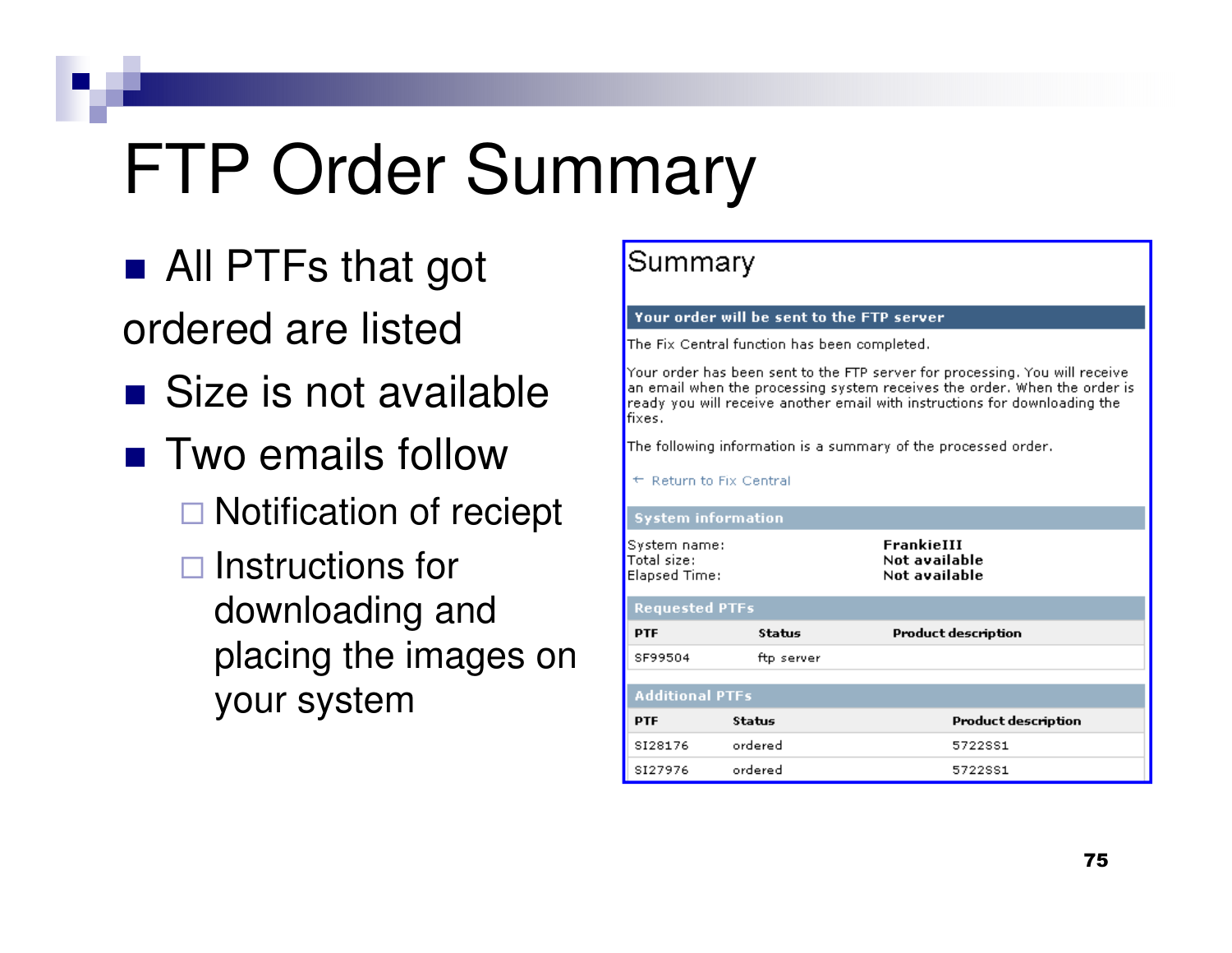### FTP PTF email number 1

- $\mathbf{r}$ This note comes from bldml@vnet.ibm.com
	- $\Box$ White-list this address if it's getting blocked.
- n. The only useful thing is the link to order status.
- $\mathcal{L}_{\mathcal{A}}$ **I** delete these immediately.  $\odot$

This email is being sent by International Business Machines Corporationfollowing your recent request for Corrective Services.

> International Business Machines CorporationISC/CCSS 6300 Diagonal HighwayBoulder, CO 80301, USA

<some legal schtuff omitted>

SDF Order# B8542171 was Received at 08:26:37 06/06/2009\*-\*-\*-\*-\*-\*-\*-\*-\*-\* Internet Webpage \*-\*-\*-\*-\*-\*-\*-\*-\*-\* If you have access to the Internet, IBM has a webpage available for you to check your order's status. The URLis- https://www14.software.ibm.com/webapp/ssos/order\_status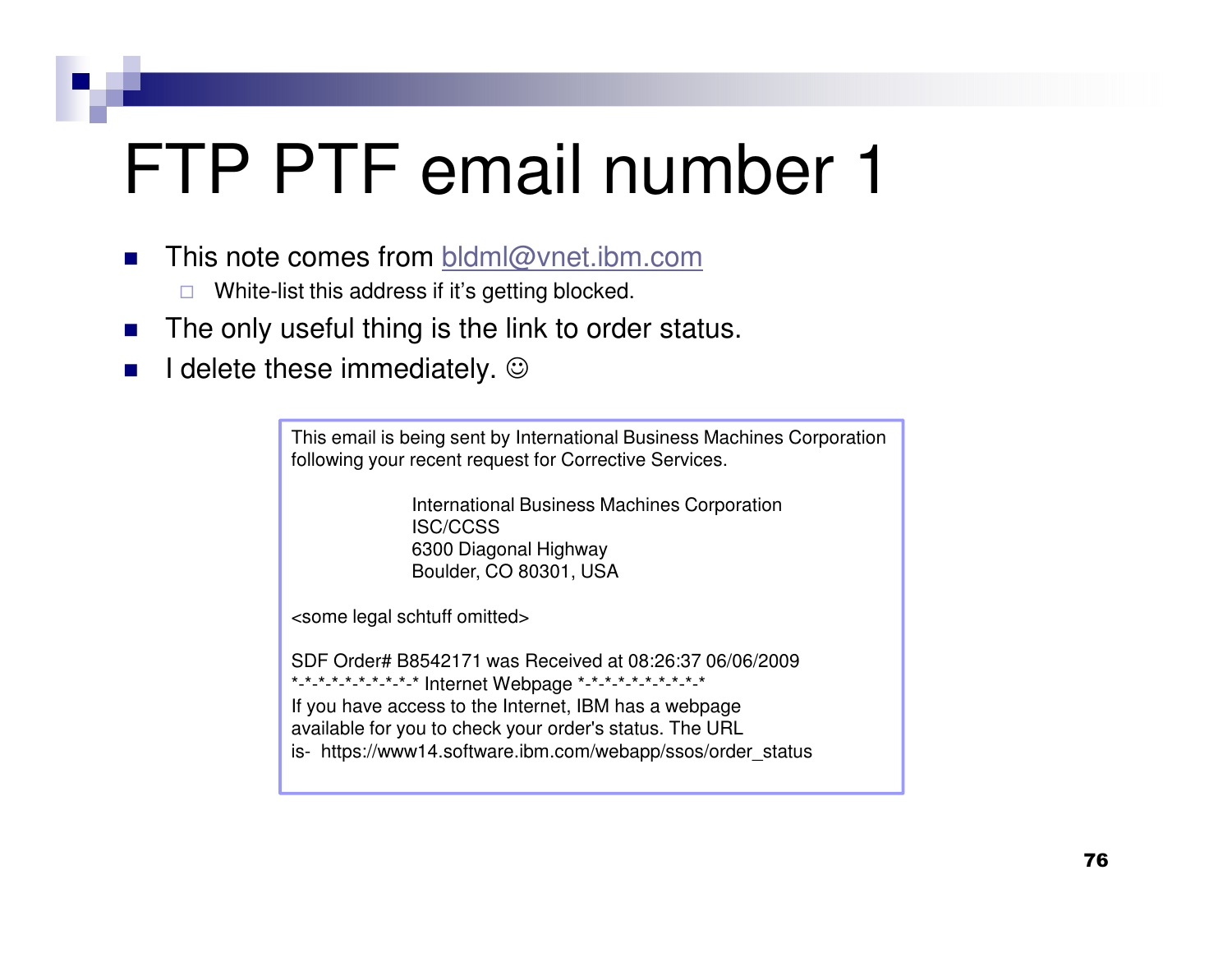### FTP PTF email number 2

- $\mathcal{L}_{\mathcal{A}}$ This comes from CCSSBLDR@bldisdmc.vnet.ibm.com
- Note the "Directory on Server" contains the FTP directory entered when  $\mathcal{L}_{\mathcal{A}}$ ordered.
- $\mathcal{L}_{\mathcal{A}}$ Note the name of the "Files to get" is based on the name entered.
- $\mathcal{L}_{\rm{max}}$ Also included are a list of ALL ptfs delivered
- $\mathcal{L}_{\mathcal{A}}$ They give you a password but anything will work! (I use my email addr)
- $\mathcal{L}_{\mathcal{A}}$  I use a fixed script on Frankie and replace only the directory name
	- $\Box$  Then use BIN, MGET \*.bin followed by ASCII, MGET \*.txt as only my files will be in this directory.
	- $\Box$ See next slide for example.

```
INFORMATION YOU WILL NEED TO RETRIEVE YOUR ORDERYour userid --> anonymous
Your password --> e5m00hzq
FTP server --> delivery01-bld.dhe.ibm.com Transfer type --> ascii/binary
Directory on server --> /ccss/lv1/94779/v7r1/cFiles to get --> ftpdb1.txt

--> ilstdb1.txt--> db1_1.bin
```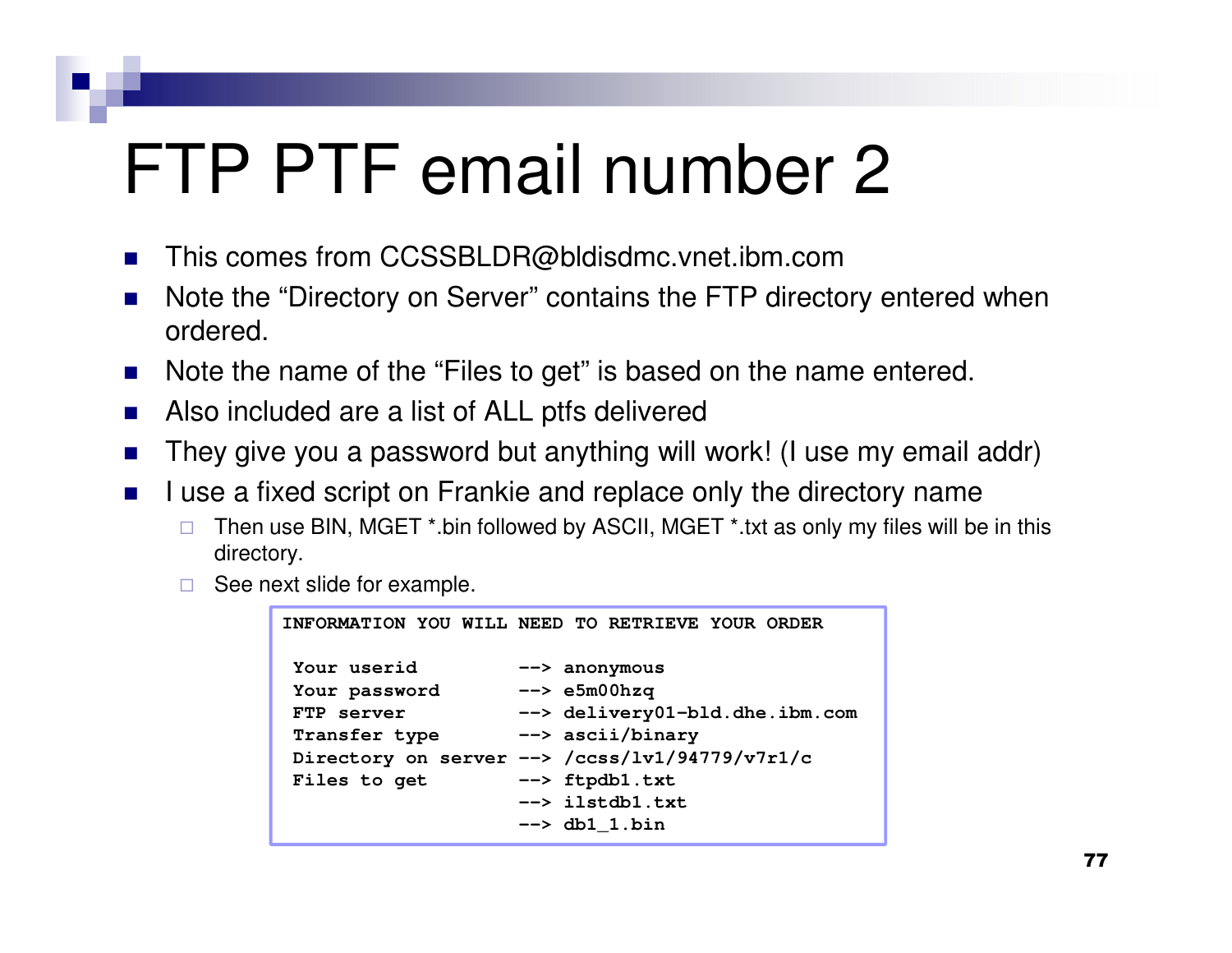# PTF Script for IBM i

■ This is the CL Program, I submit it to batch!

 $\Box$ Uses QGPL/FTPCMD for FTP cmds, QGPL/FTPLOG for logs.

■ Both are source files.

| <b>PGM</b>                                                       | PARM (& IPTF)                                                                                                                                           |
|------------------------------------------------------------------|---------------------------------------------------------------------------------------------------------------------------------------------------------|
| <b>DCL</b>                                                       | VAR (& IPTF) TYPE (*CHAR) LEN (10)                                                                                                                      |
| <b>OVRDBF</b><br><b>CLRPFM</b><br><b>MONMSG</b><br><b>OVRDBF</b> | FILE (INPUT) TOFILE (QGPL/FTPCMD) MBR (& IPTF)<br>FILE (QGPL/FTPLOG) MBR (& IPTF)<br>MSGID (CPF0000)<br>FILE (OUTPUT) TOFILE (QGPL/FTPLOG) MBR (& IPTF) |
| FTP                                                              | RMTSYS (PTF. BOULDER. IBM. COM)                                                                                                                         |

- This is the FTP Cmd string □ Line 3 is where images go on Frankie. Adjust to taste.
	- □ Line 5 is what changes from the email on last slide.

```
anonymous drfranken@frankeni.com namefmt 1
lcd /imagepool/images/os400/V7R1/PTF/hiper
ascii
cd /ccss/lv1/97711/v7r1/c
mget *.txt 
binary 
mget *.bin 
quit
```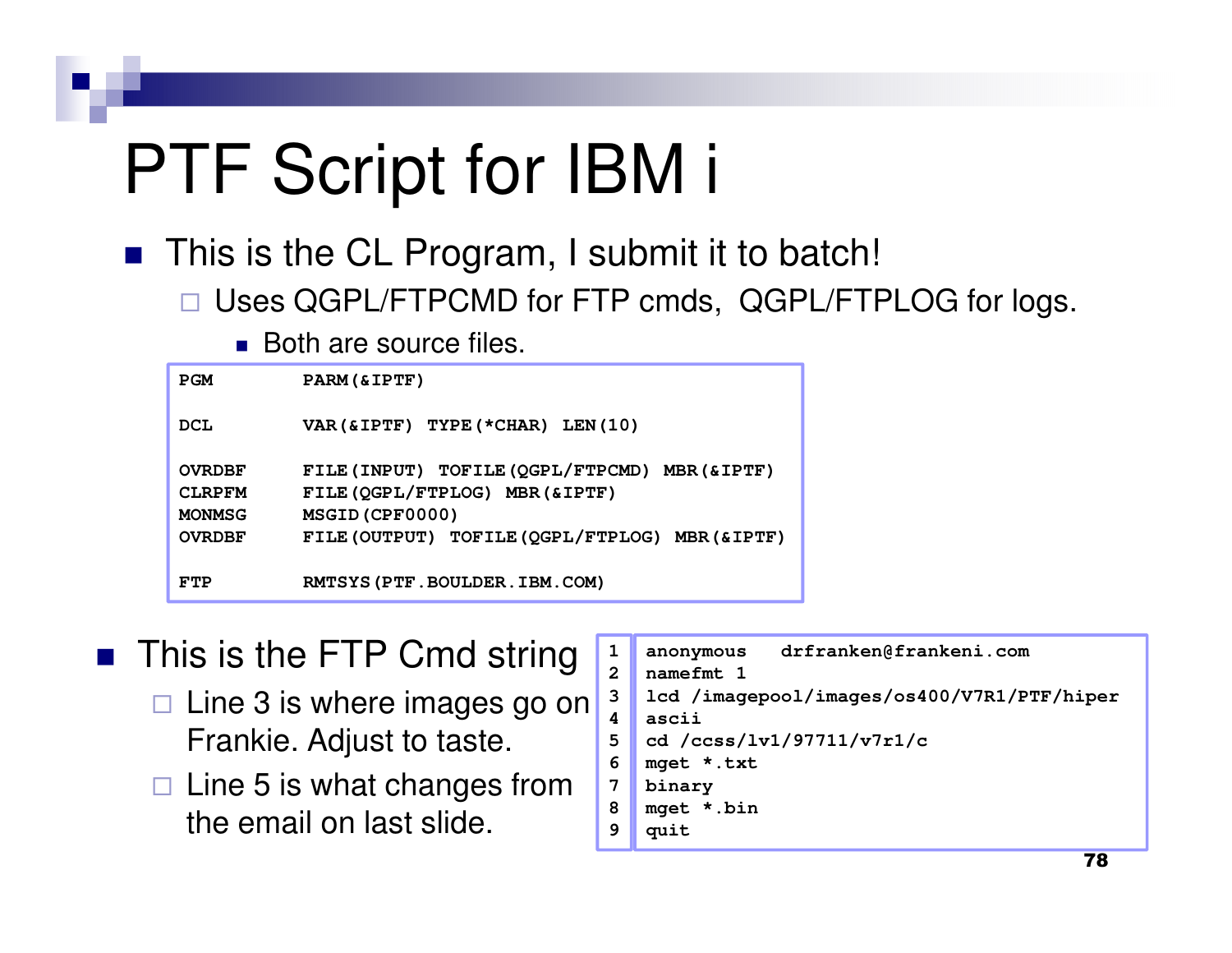#### Immediate Download

**n** Indicate the maximum size you'll accept.

**Nou name the** temporary location on your PC

| <b>Order fixes</b>                                                                                                                                                                                                                                                                                                                                                            |  |  |  |  |
|-------------------------------------------------------------------------------------------------------------------------------------------------------------------------------------------------------------------------------------------------------------------------------------------------------------------------------------------------------------------------------|--|--|--|--|
| Enter details about your download                                                                                                                                                                                                                                                                                                                                             |  |  |  |  |
| Immediate download over the internet (HTTP)<br>Maximum size to download immediately:<br>Maximum allowable  <br>This download requires a temporary directory on your workstation.<br>Use the Browse button to select the temporary directory or type the directory in manually.<br>Temporary directory:  nents and Settings\Larry Bolhuis\fixcentral\20070903133320 <br>Browse |  |  |  |  |

■ Note that PTFs can get large so two things are true:

- □ 1) Have enough space on the PC!
- □ 2) Have a FAST connection to your *i*!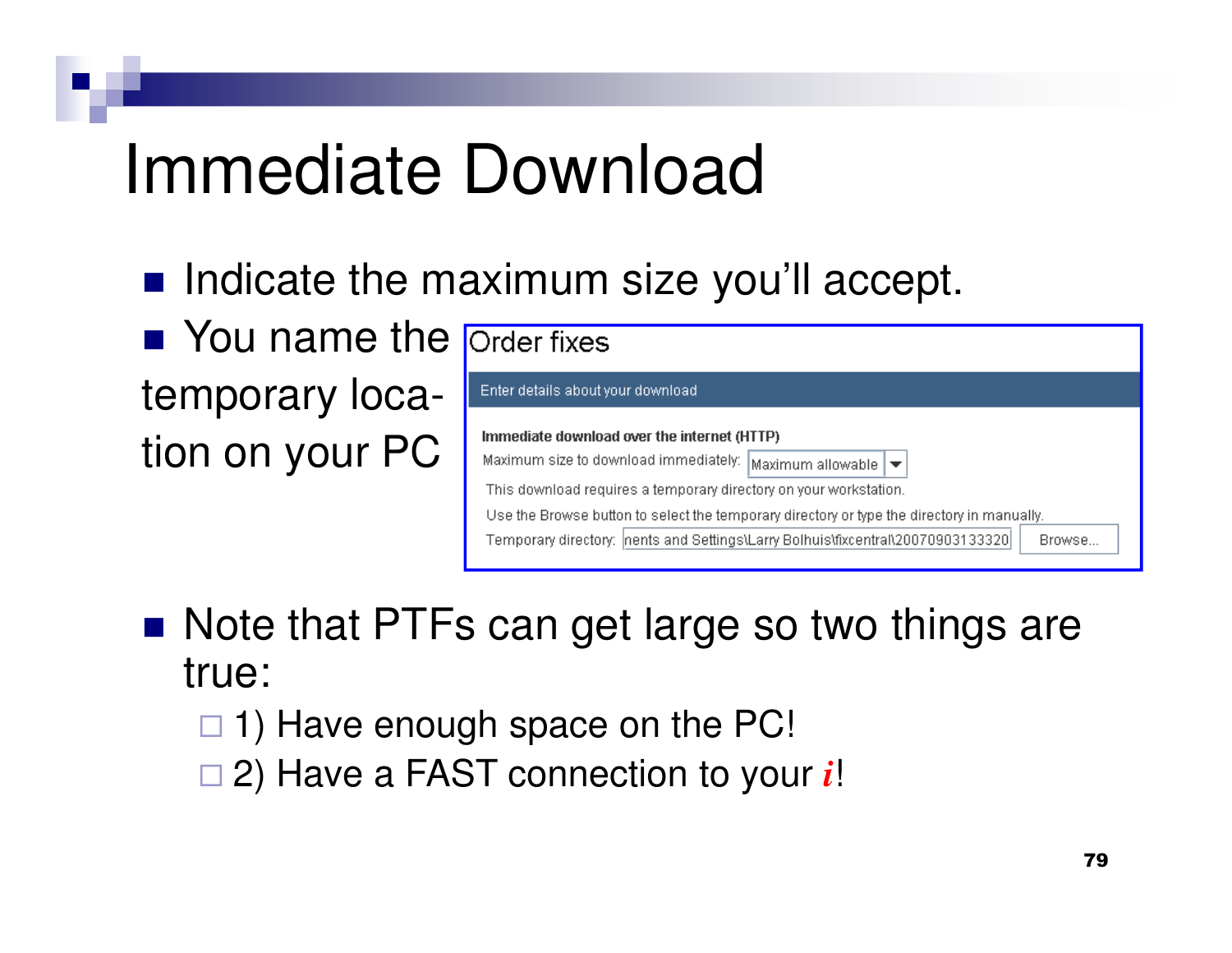#### Immediate download Monitor

■ Note that the PTFs are temporarily stored on your PC

■ You must stay Connected toyour *i* during the entire download

| <b>Order fixes</b>                        |                                            |  |  |  |
|-------------------------------------------|--------------------------------------------|--|--|--|
|                                           | Downloader started successfully            |  |  |  |
|                                           | Elapsed time: 00:01:23 seconds             |  |  |  |
| <b>Download status</b>                    |                                            |  |  |  |
| Downloaded size: 902,012 of 48,205,538 by |                                            |  |  |  |
| PTFs downloaded: 1 out of 75              |                                            |  |  |  |
|                                           | Elapsed time: 00:00:17 seconds             |  |  |  |
|                                           | Estimated time remaining: 00:13:58 seconds |  |  |  |
|                                           | 2%                                         |  |  |  |
|                                           | PTFs currently being downloaded            |  |  |  |
|                                           | MF41413 (29,872 Bytes of 29,872 Bytes)     |  |  |  |
|                                           | MF41550 (4,000 Bytes of 286,784 Bytes)     |  |  |  |
|                                           | MF41604 (3,520 Bytes of 37,136 Bytes)      |  |  |  |
|                                           | MF41649 (850,900 Bytes of 2,796,704 Bytes) |  |  |  |